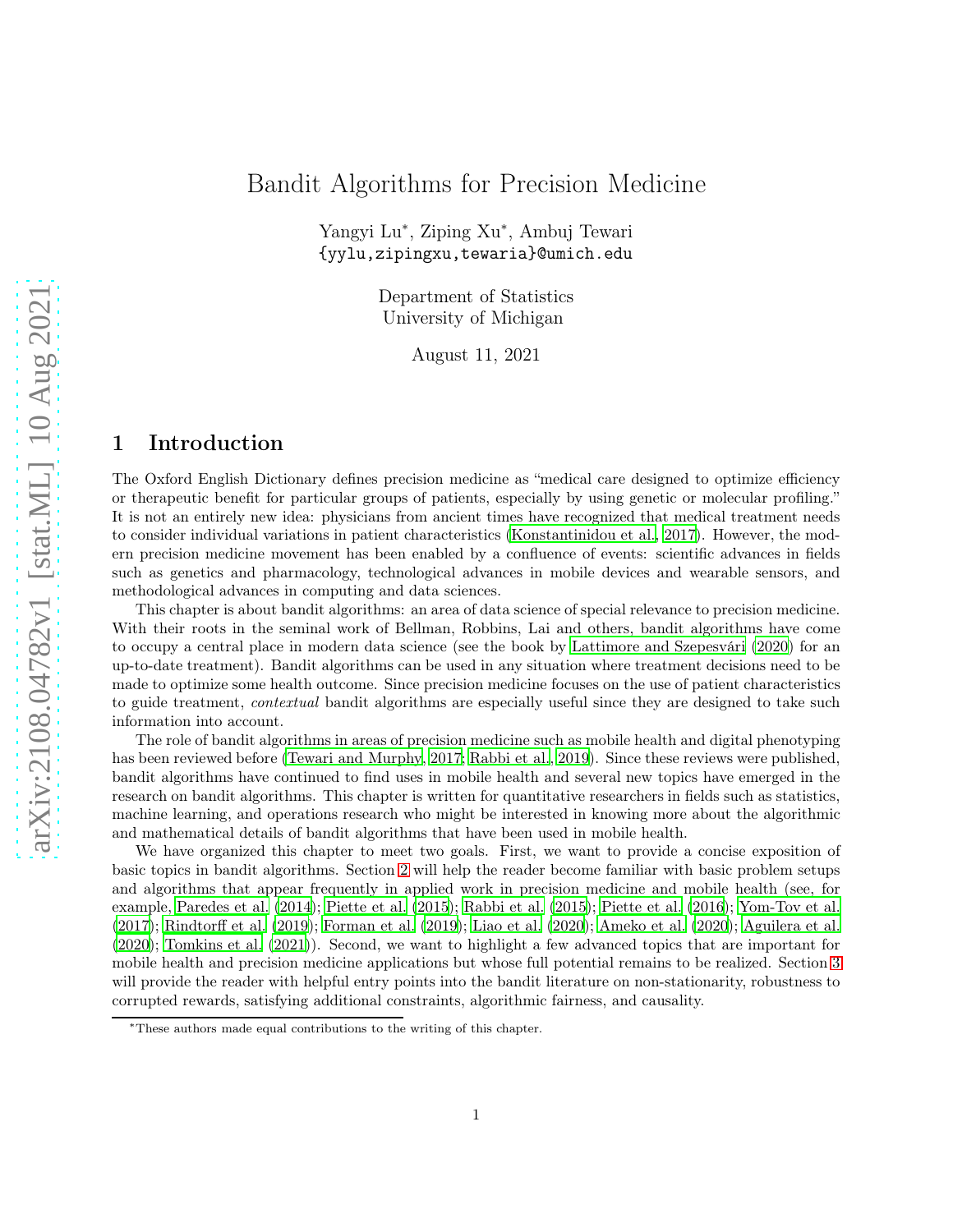# <span id="page-1-0"></span>2 Basic Topics

In this section, we begin by introducing the most simple of all bandit problems: the multi-armed bandit. Then we discuss a more advanced variant called contextual bandit that is especially suitable for precision medicine applications. The last topic we discuss in this section is offline learning which deals with algorithms that can use already collected data. The offline learning setting is to be contrasted with the online learning setting where the bandit algorithm has control over the data it collects.

## <span id="page-1-3"></span>2.1 Multi-armed Bandit

In recent years, the multi-armed bandit (MAB) framework has attracted a lot of attention in many application areas such as healthcare, marketing, and recommendation systems. MAB is a simple model that describes the interaction between an *agent*<sup>[1](#page-1-1)</sup> and an *environment*. At every time step, the agent makes a choice from an action<sup>[2](#page-1-2)</sup> set and receives a reward. The agent may have different goals, such as maximizing the (discounted) cumulative reward within a time horizon, identifying the best arm, or competing with the arm with the best risk-return trade-off etc. In this section, we focus on maximizing the cumulative rewards for simplicity. An important observation is that the agent needs to balance between exploration and exploitation to achieve its goal of receiving high cumulative reward. That is, both under-explored arms as well as tested-and-tried arms with high rewards should be selected often but for different reasons: the former have the potential to achieve high rewards and the latter are already confirmed to be good based on the past experience.

To formally define the bandit framework, we start with introducing some notation. Suppose the agent interacts with the environment for T time steps, where T is called the horizon. In each round  $t \in [T]$ , the learner chooses an action  $A_t$  from the action set A and receives a corresponding reward  $R_t \in \mathbb{R}$ . We denote the cardinality of A by K. The choice of  $A_t$  depends on the action/reward history up to time  $t-1$ :  $H_{t-1} = (A_1, R_1, \ldots, A_{t-1}, R_{t-1}).$  A policy  $\pi_t$  is defined as a mapping from the history up to time  $t-1$  to the actions. For short, we use  $\pi$  as the sequence of policies  $(\pi_0, \ldots, \pi_{T-1})$ .

In a healthcare setting, the fundamental pattern that often occurs is the following. Of course, this simple pattern fails to capture the full complexity of decision making in healthcare, but it is a reasonable starting point, especially for theoretical analysis.

| Algorithm 1 Bandit Framework in Healthcare                             |
|------------------------------------------------------------------------|
| <b>Input:</b> Available treatment options, treatment period length T.  |
| for $t = 1, \ldots, T$ do                                              |
| A treatment option (action) is selected and delivered to the patient.  |
| Patient's health outcome (reward) following the treatment is recorded. |
| end for                                                                |

In the remainder of this section, we will review bandit algorithms that learn good decision policies over time. We focus on the two key settings: *stochastic bandit* and *adversarial bandit*. In both settings, the algorithms aim at minimizing their regret, which measures the difference between the maximal reward one can get, and the reward obtained by the algorithm. We will formally define regret in each setting.

#### 2.1.1 Stochastic Multi-armed Bandit

A stochastic bandit is a set of distributions  $\nu = (P_a : a \in \mathcal{A})$  and we define the environment class  $\mathcal E$  as a set of such distributions

$$
\mathcal{E} = \{ \nu = (P_a : a \in \mathcal{A}) : P_a \in \mathcal{M}_a \text{ for all } a \in \mathcal{A} \},
$$

<span id="page-1-1"></span> $<sup>1</sup>$ Also referred to as a learner, statistician, or decision maker.</sup>

<span id="page-1-2"></span><sup>&</sup>lt;sup>2</sup>Since the historical roots of probability theory lie in gambling and casinos, it is not surprising that the MAB terminology comes from imagining a slot machine in a casino. A slot machine is also called a "one-armed bandit" as it robs you of your money. Therefore, we will use actions and arms interchangeably.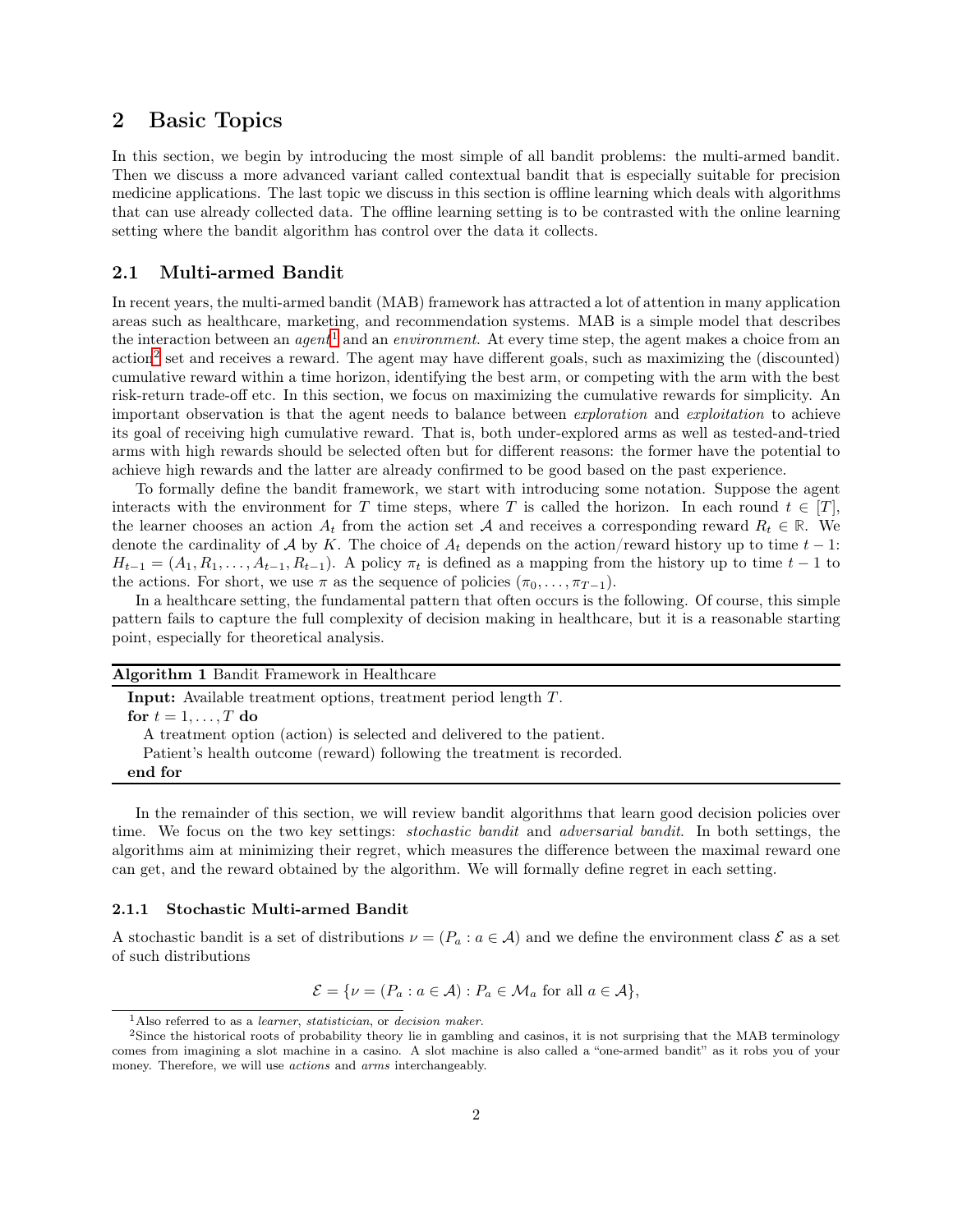where for each a,  $\mathcal{M}_a$  is a set of distributions. For unstructured bandits, playing one action cannot help the agent deduce anything about other actions. Environment classes that are not unstructured are called structured, such as linear bandits [\(Abbasi-Yadkori et al.,](#page-31-0) [2011](#page-31-0)), low-rank bandits [\(Lu et al., 2021b\)](#page-36-2) and combinatorial bandits [\(Cesa-Bianchi and Lugosi, 2012](#page-33-1)) etc. Throughout this chapter, we assume all bandit instances are  $\mathcal{E}_{SG}^{K}(1)$ , which means the reward distribution for all K arms is 1-subgaussian.

**Definition 1** (Subgaussianity). A random variable X is  $\sigma$ -subgaussian if for all  $\lambda \in \mathbb{R}$ ,  $\mathbb{E}[e^{\lambda X}] \leq e^{\lambda^2 \sigma^2/2}$ .

It is not hard to see from the definition that many well-known distributions are subgaussian, e.g., any bounded-domain distribution, Bernoulli distribution and Gaussian distributions. Intuitively, a subgaussian distribution has tails no heavier than a Gaussian distribution. Many nice concentration inequalities have been developed for subgaussian variables and are widely used in the proofs of bandit algorithms.

In the process of interactions, once the agent performs action  $a_t$  following a particular policy, the environment samples a reward  $R_t$  from the distribution  $P_{a_t}$ . The combination of an environment and agent policy induces a probability measure on the sequence of outcomes  $a_1, R_1, \ldots, a_T, R_T$ . A standard stochastic MAB protocol is following. At every time step  $t = 1, \ldots, T$ , the learning agent

- 1. picks an action  $a_t \in \mathcal{A}$  following policy  $\pi_{t-1}$ ,
- 2. receives reward  $R_t \sim P_{a_t}$ ,
- 3. updates its policy to  $\pi_t$ .

We note that  $P_{a_t}$  is the conditional reward distribution of  $R_t$  given  $\{H_{t-1}, a_t\}$  and  $\pi_t$  is a function from  $H_{t-1}$  to A. The expected reward of action a is defined by  $\mu_a(\nu) \stackrel{\text{def}}{=} \mathbb{E}_{\nu}[R|a] = \int_{-\infty}^{\infty} r dP_a(r)$ , where R is used as the reward variable. Then the maximum expected reward and the optimal action are given by

$$
\mu^*(\nu) = \max_{a \in \mathcal{A}} \mu_a(\nu) \text{ and } a^*(\nu) \in \operatorname{argmax}_{a \in \mathcal{A}} \mu_a(\nu).
$$

According to above definition, more than one optimal actions can exist and the optimal policy is to select an optimal action at every round. For actions whose expected rewards are less than optimal actions, we call them sub-optimal actions and define the reward gap between action a and  $a^*(\nu)$  by  $\Delta_a := \mu^*(\nu) - \mu_a(\nu)$ .

As mentioned earlier, the learner's goal is to maximize the cumulative reward  $S_T = \sum_{t=1}^T R_t$ . We now define a performance metric called *regret* which is the difference between the expected reward that  $\pi^*(\nu)$ can obtain and  $\mathbb{E}[S_T]$ . Minimizing the regret is equivalent to maximizing the reward. The reason why we do not directly optimize  $S_T$  is that the cumulative rewards depends on the environment and it is hard to tell whether a policy is good or not by merely looking at the cumulative rewards unless it is compared to a good policy. So we define the problem-dependent regret of a policy  $\pi$  on bandit instance  $\nu$  by

$$
\mathrm{Reg}_T(\pi,\nu)=T\mu^*(\nu)-\mathbb{E}[S_T],
$$

where the expectation is taken over actions and rewards up to time T. The worst-case regret of a policy  $\pi$ is defined by

$$
\mathrm{Reg}_T(\pi)=\sup_{\nu\in\mathcal{E}}\mathrm{Reg}_T(\pi,\nu).
$$

We will drop  $\pi$  and  $\nu$  from the regret when they are clear from the context.

Remark about Pure Exploration. Throughout this chapter, we focus on minimizing regret by balancing exploration and exploitation. We also want to point out that in a different setting, the exploration cost may not be a concern and the agent just wants to output a final recommendation for the best arm after an exploration phase. Problems of this type are called pure exploration problems. In such cases, algorithms are usually evaluated by sample complexity or simple regret [\(Bubeck et al., 2009](#page-32-2)). Pure exploration is also related to randomized controlled trials (RCTs) including modern variants that involve sequential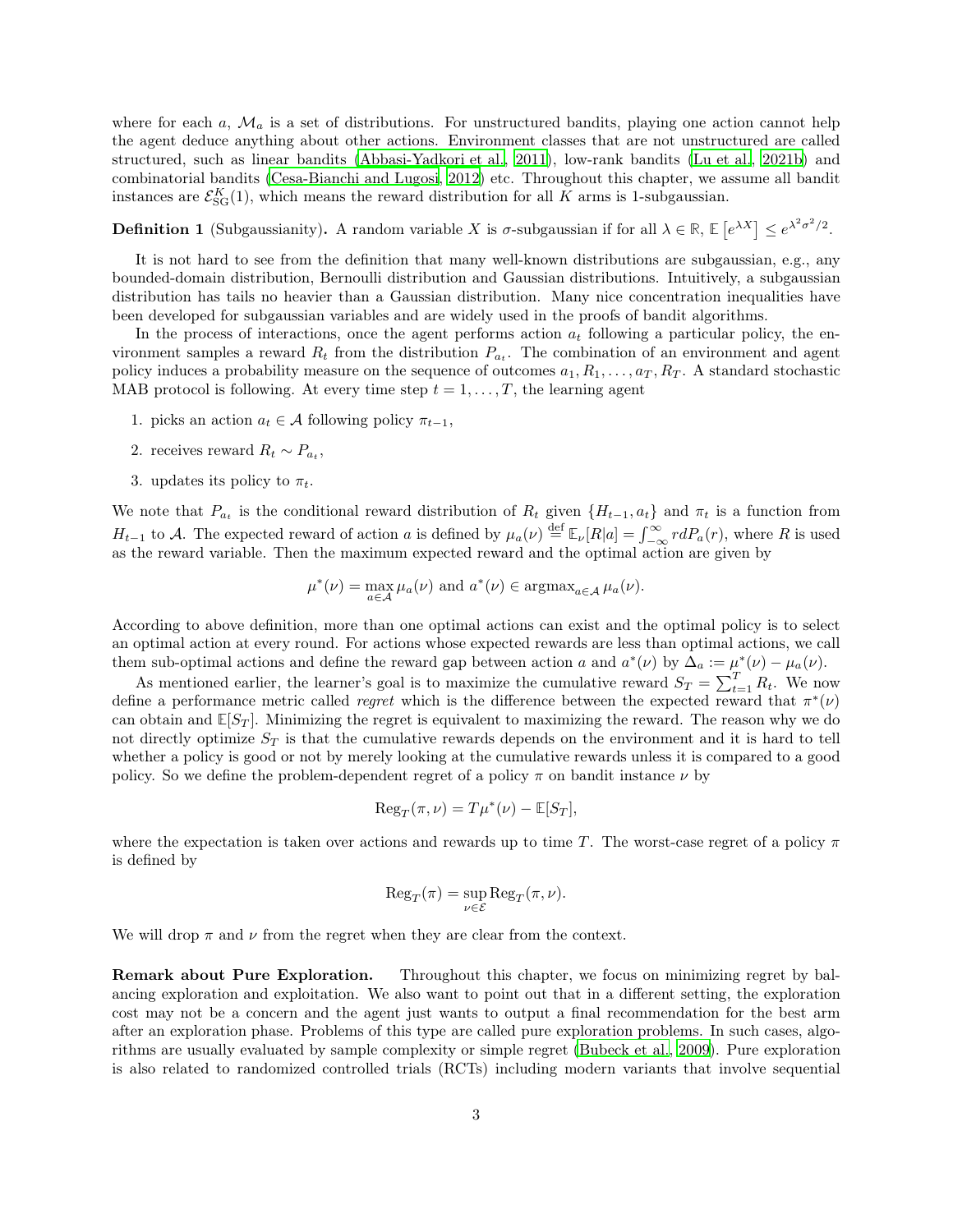Algorithm 2 Explore-then-Commit (ETC)

1: **Input:** action space A, where  $K = |A|$ , number of exploration steps, m, horizon T. 2: for  $t = 1, \ldots, T$  do 3: if  $t \leq mK$  then<br>4: play  $A_t = (t \text{ m})$ play  $A_t = (t \mod K) + 1$ . 5: else 6: play  $A_t = \argmax_a \hat{\mu}_a(mK)$ . 7: end if 8: receive  $R_t$ . 9: end for

<span id="page-3-0"></span>randomization such as sequential multiple assignment randomized trials (SMARTs) [\(Lei et al.](#page-35-2), [2012\)](#page-35-2) and micro-randomized trials (MRTs) [\(Klasnja et al.](#page-35-3), [2015\)](#page-35-3). Randomized trials are typically designed to enable estimation of treatment effects with sufficient statistical power. Since the concerns of pure exploration and randomized controlled trials are different from those of bandit algorithms, we do not discuss them further in this chapter. However, note that in an actual application, methodology from bandits and randomized trials may need to be integrated. Researchers may start off with a randomized trial and follow it up with bandit algorithm in the next iteration of their health app. They can also decide to run a randomized trial for one health outcome while simultaneously running a bandit for a different outcome (e.g., an outcome related to user engagement with the health app) in the same study. There is also ongoing work [\(Yao et al., 2020](#page-38-1); [Zhang et al., 2021](#page-38-2)) on enabling the kind of statistical analysis done after randomized trials on data collected via online bandit algorithms.

Explore-then-Commit (ETC). We start with a simple two-stage algorithm: Explore-then-Commit (ETC). In the first stage of ETC, the learner plays every arm for a fixed number of times  $(m)$  and obtain estimates of the expected rewards. In the second stage, the learner commits to the best arm according to the estimates in the first stage. For every arm a, let  $\hat{\mu}_a(t)$  denote the estimated expected reward up to time t:

$$
\hat{\mu}_a(t) = \frac{1}{T_a(t)} \sum_{s=1}^t \mathbb{1}_{\{A_s = a\}} R_s,
$$

where  $T_a(t) = \sum_{s=1}^t \mathbb{1}_{\{A_s=a\}}$  is the number of times action a has been performed up to round t.

With the above definitions, we are ready to present the ETC in Algorithm [2.](#page-3-0) The overall performance of ETC crucially depends on the parameter m. If m is too small, the algorithm cannot estimate the performance of every arm accurately, so it is likely to exploit a sub-optimal arm in the second stage, which leads to high regret. If  $m$  is too big, the first stage (explore step) plays with sub-optimal arms for too many times, so that the regret can be large again. The art is to choose an optimal value for  $m$  in order to minimize the total regret incurred in both stages. Specifically, ETC achieves  $O(T^{2/3})$  $O(T^{2/3})$  $O(T^{2/3})$  worst-case regret<sup>3</sup> by choosing  $m = O(T^{2/3})$  [\(Lattimore and Szepesvári, 2020\)](#page-35-1). Sub-linear regret  $O(T^{2/3})$  performance is good as a starting point. Next, we will introduce another two classic algorithms which incur even less regret.

Upper Confidence Bound (UCB). There are several types of exploration strategies to select actions such as greedy, Boltzmann, optimism and pessimism. Suppose the agent has reward estimates  $\hat{\mu}_a$  for all actions. A greedy exploration strategy simply selects the action with the highest  $\hat{\mu}_a$ . A Boltzmann exploration strategy picks each action with probability proportional to  $\exp(\eta \hat{\mu}_a)$ , where  $\eta$  is a tuning parameter. Boltzmann becomes greedy as  $\eta$  goes to infinity. For an optimism strategy, one picks the action with the highest reward estimate plus some bonus term, i.e.  $\arg \max_a \hat{\mu}_a + \text{bonus}_a$ . In contrast, a pessimism strategy would pick the action:  $\arg \max_a \hat{\mu}_a - \text{bonus}_a$ .

<span id="page-3-1"></span> ${}^{3}$ Ignoring parameters other than  $T$ .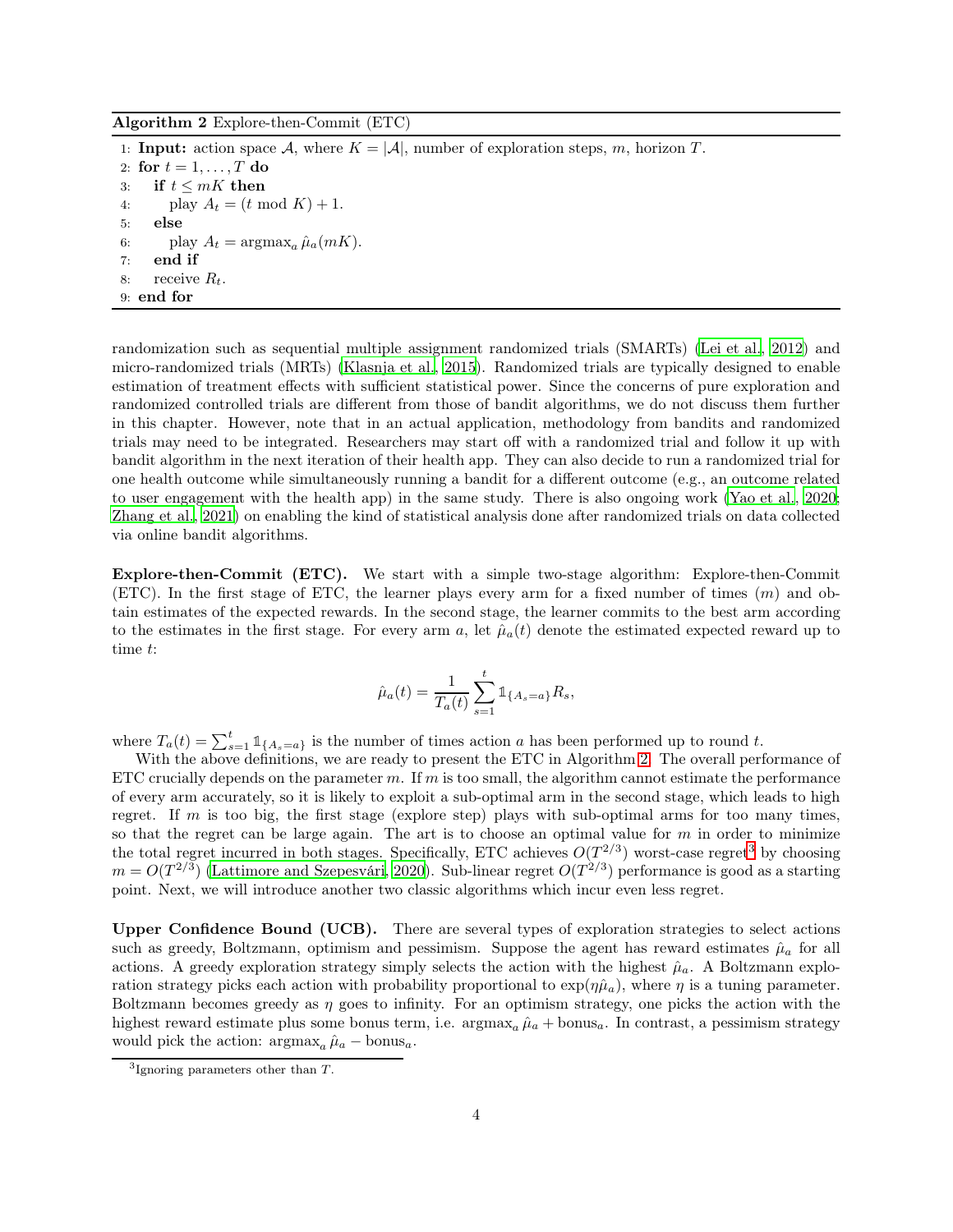Algorithm 3 Upper Confidence Bound (UCB)

1: **Input:**  $\delta$ ,  $\mathcal{A}$  where  $K = |\mathcal{A}|$ .

2: for  $t = 1, \ldots, T$  do

- 3: play  $A_t = \operatorname{argmax}_{a \in \mathcal{A}} \text{UCB}_a(t-1, \delta)$ .<br>4: receive reward  $R_t$  and update the upp
- <span id="page-4-1"></span>receive reward  $R_t$  and update the upper confidence bound terms according to [\(1\)](#page-4-0).

Out of these strategies, UCB algorithm follows the optimism strategy, in particular, a famous principle called *optimism in the face of uncertainty (OFU)*, which means that one should act as if the environment is the best possible one among those that are *plausible* given current experience. The reason OFU works is that misplaced optimism gets corrected when under-explored actions are tried and low rewards are observed. In contrast, pessimism does not work (at least in the online setting; for the offline setting things can be different [\(Jin et al.](#page-34-0), [2021\)](#page-34-0)) since wrong beliefs about low performance of under-explored actions do not get a chance to get revised by collecting more data from those actions.

At every step t, the UCB algorithm updates a value called *upper confidence bound* defined for each action  $a \in \mathcal{A}$  and confidence level  $\delta \in [0,1]$  as follows.

<span id="page-4-0"></span>
$$
\text{UCB}_a(t-1,\delta) = \begin{cases} \infty, & \text{if } T_a(t-1) = 0\\ \hat{\mu}_a(t-1) + \sqrt{\frac{2\log(1/\delta)}{T_a(t-1)\vee 1}}, & \text{otherwise.} \end{cases}
$$
(1)

The learner chooses the action with the highest UCB value at each step. Overall, UCB (Algorithm [3\)](#page-4-1) guarantees a  $\tilde{O}(\sqrt{T})$  worst-case regret (where the informal  $\tilde{O}(\cdot)$  notation hides constants and logarithmic factors).

According to the construction of upper confidence bounds, an action will be selected under two circumstances: under-explored  $(T_a(t-1)$  small) or well-explored with good performance  $(\hat{\mu}_a(t-1)$  large). The upper confidence bound for an action gets close to its true mean after being selected for enough times. A sub-optimal action will only be played if its upper confidence bound is larger than that of the optimal arm. However, this is unlikely to happen too often. The upper confidence bound for the sub-optimal action will eventually fall below that of the optimal action as we play the sub-optimal actions more times. We present the regret guarantee for UCB (Algorithm [3\)](#page-4-1) in Theorem [1.](#page-4-2)

<span id="page-4-2"></span>**Theorem 1** (Regret for UCB Algorithm). If  $\delta = 1/T$ , then the problem-dependent regret of UCB, as defined in Algorithm [3,](#page-4-1) on any 1-subgaussian bandit  $\nu$  is bounded by

$$
\operatorname{Reg}_{T}(\operatorname{UCB}, \nu) \le 3 \sum_{a \in \mathcal{A}} \Delta_a + \sum_{a: \Delta_a > 0} \frac{16 \log T}{\Delta_a},\tag{2}
$$

where  $\Delta_a := \mu^*(\nu) - \mu_a(\nu)$  represents the corresponding gap term. The worst-case regret bound of UCB is:

$$
Reg_T(UCB) = O(\sqrt{KT \log T}).
$$
\n(3)

Proof. We only present the worst-case regret for simplicity. For the problem-dependent regret proof, we refer the reader to Chapter 7 in [Lattimore and Szepesvári \(2020](#page-35-1)).

We define a good event  $E$  as follows:

$$
E := \left\{ |\hat{\mu}_a(t-1) - \mu_a| \le \sqrt{\frac{2 \log(1/\delta)}{T_a(t-1) \vee 1}}, \forall t \in [T], a \in \mathcal{A} \right\}.
$$

By Hoeffding inequality and union bound, one can show that  $P(E^c) \leq 2TK\delta^4$ . Next, we decompose the

<sup>5:</sup> end for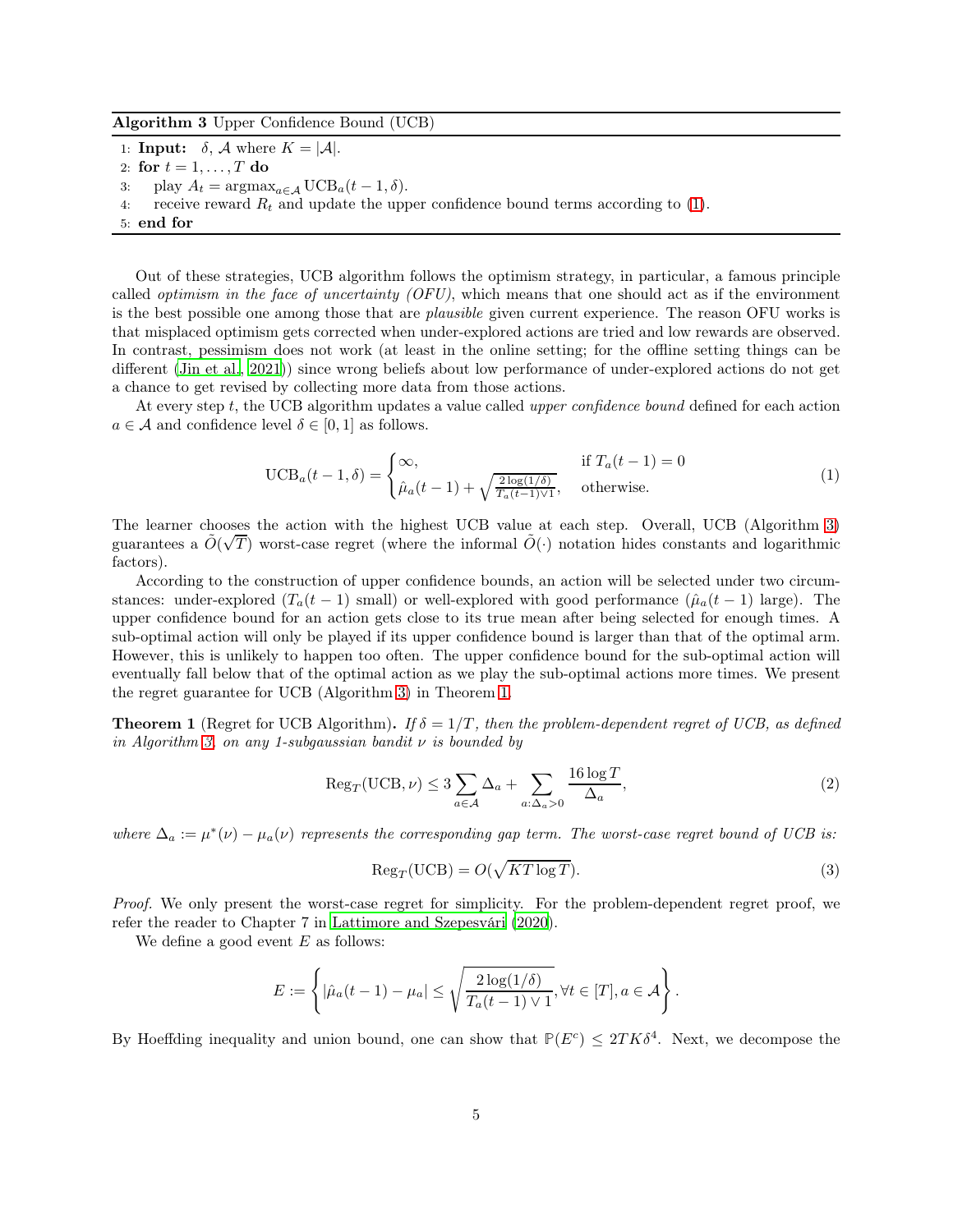regret.

$$
\operatorname{Reg}_{T}(\text{UCB}) = \mathbb{E}\left[\sum_{t=1}^{T} \mu^* - \text{UCB}_{a^*}(t-1,\delta) + \text{UCB}_{a^*}(t-1,\delta) - \text{UCB}_{A_t}(t-1,\delta) + \text{UCB}_{A_t}(t-1,\delta) - \mu_{A_t}\right]
$$
  

$$
\leq \mathbb{E}\left[\sum_{t=1}^{T} \mu^* - \text{UCB}_{a^*}(t-1,\delta) + \text{UCB}_{A_t}(t-1,\delta) - \mu_{A_t}\right].
$$

The inequality in above expression is due to the action selection criterion in UCB algorithm. Condition on event E, we have  $\mu^* - \text{UCB}_{a^*}(t-1,\delta) \leq 0$  for all  $t \in [T]$ ; otherwise, the regret can be bounded by 2T. Combining these arguments, we have

$$
\operatorname{Reg}_{T}(\text{UCB}) \leq \mathbb{P}(E^{c}) \cdot 2T + \mathbb{P}(E) \cdot \mathbb{E} \left[ \sum_{t=1}^{T} \text{UCB}_{A_{t}}(t-1,\delta) - \mu_{A_{t}} \mid E \right]
$$
  
\n
$$
\leq 4T^{2}K\delta^{4} + 2\mathbb{E} \left[ \sum_{t=1}^{T} \sqrt{\frac{2\log(1/\delta)}{T_{A_{t}}(t-1) \vee 1}} \right] \text{ (By definition of event } E)
$$
  
\n
$$
\leq 4T^{2}K\delta^{4} + \sqrt{8\log(1/\delta)} \sum_{a \in \mathcal{A}} \sum_{t=1}^{T} \mathbb{E} \left[ \sqrt{\frac{1}{T_{A_{t}}(t-1) \vee 1}} \mathbb{1}_{\{A_{t}=a\}} \right]
$$
  
\n
$$
\leq 4T^{2}K\delta^{4} + \sqrt{8\log(1/\delta)} \sum_{a \in \mathcal{A}} \int_{1}^{T_{a}(T)} \sqrt{1/s} ds
$$
  
\n
$$
\leq 4T^{2}K\delta^{4} + \sqrt{8\log(1/\delta)} \sqrt{KT} = O(\sqrt{KT \log T}) \text{ (Set } \delta = 1/T).
$$

The last inequality in above is by Cauchy-Schwarz inequality.

The UCB family has many variants, one of which is to replace the upper confidence bound for every

 $\Box$ 

action by  $\hat{\mu}_a(t-1) + \sqrt{2 \log (1 + t \log^2(t)) / T_a(t-1)}$ . Even though the regret dominant terms  $(\sqrt{KT \log T})$ and  $\sum_{a:\Delta_a>0} \frac{\log T}{\Delta_a}$  for this version has the same order as those of Algorithm [3,](#page-4-1) the leading constants for the two dominant terms become smaller.

Then one may ask the question: is it possible to further improve the regret bound of UCB and above variant? The answer is yes. [Audibert et al. \(2009](#page-32-3)) proposed an algorithm called MOSS (Minimax Optimal Strategy in the Stochastic case). MOSS replaces the upper confidence bounds in Algorithm [3](#page-4-1) by

$$
\hat{\mu}_a(t-1) + \sqrt{\frac{\max\left\{\log\left(\frac{T}{KT_a(t-1)}\right),0\right\}}{T_a(t-1)}}.
$$

Under this construction, the worst-case regret of MOSS is guaranteed to be only  $O(\sqrt{KT})$ .

However, MOSS is not always good. One can easily construct regimes where the problem-dependent regret of MOSS is worse than UCB [\(Lattimore, 2015\)](#page-35-4). On the other hand, the improved UCB algorithm proposed by [Auer and Ortner \(2010\)](#page-32-4) satisfies a problem-dependent regret that is similar to [\(1\)](#page-4-0), but the worstcase regret is  $O(\sqrt{KT \log K})$ . Later on, by carefully constructing the upper confidence bounds, Optimally Confidence UCB algorithm [\(Lattimore, 2015\)](#page-35-4) and AdaUCB algorithm [\(Lattimore](#page-35-5), [2018](#page-35-5)) are shown to achieve  $O(\sqrt{KT})$  worst-case regret and their problem-dependent regret bounds are also not worse than that of the UCB algorithm. There are many more UCB variants in the literature that we do not cover in this chapter. The reader may refer to Table 2 in [Lattimore \(2018\)](#page-35-5) for a comprehensive summary.

Successive Elimination (SE). We now describe the SE algorithm that also relies on the upper confidence bound calculations. The idea is similar to UCB such that a sub-optimal arm is very unlikely to have large a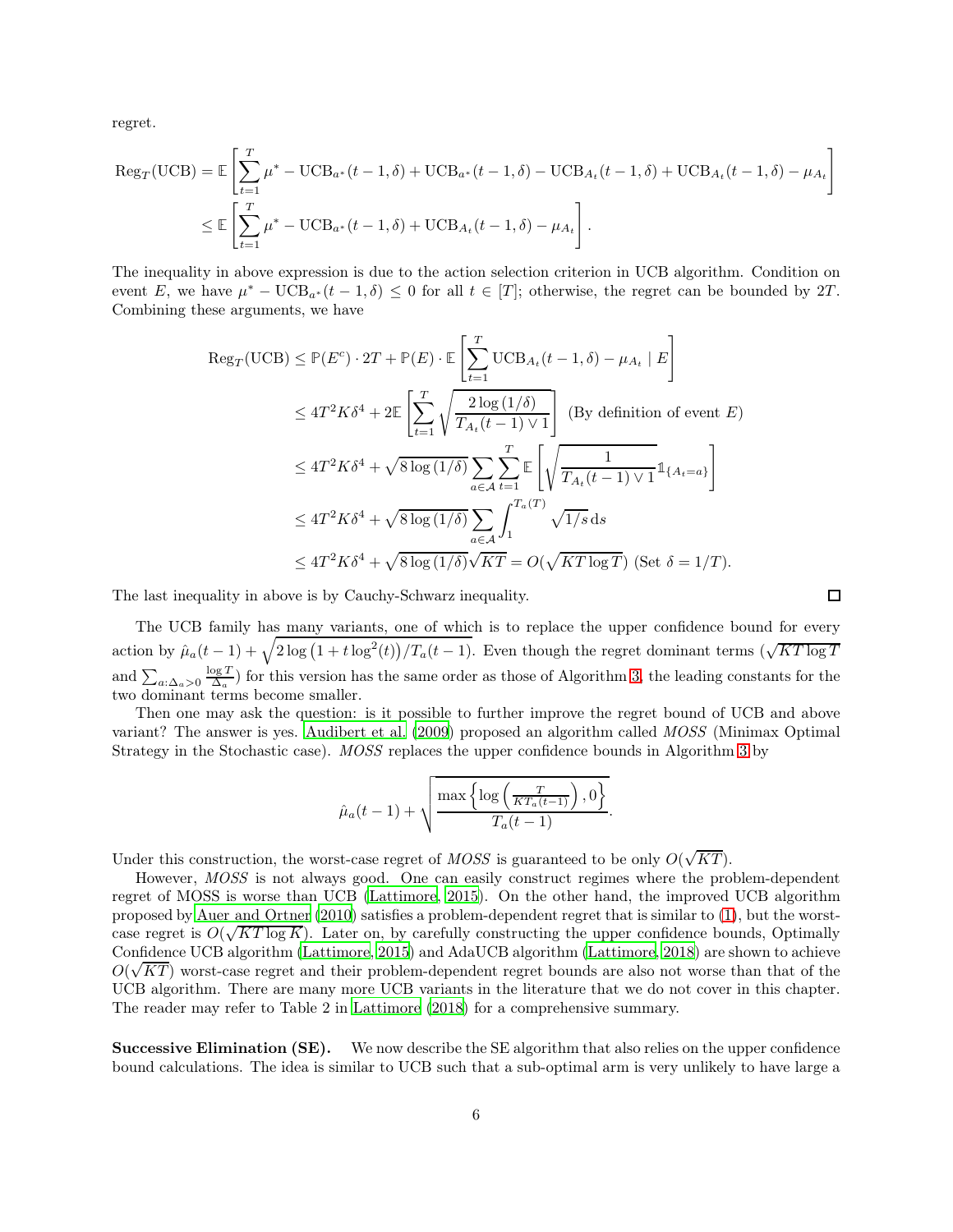Algorithm 4 Successive Elimination (SE)

- 1: **Input:**  $\delta$ ,  $\mathcal{A}$  where  $K = |\mathcal{A}|$ .
- 2: while  $\mathcal A$  contains more than one arm **do**<br>3. play every arm in  $\mathcal A$  once and undate t
- 3: play every arm in A once and update the UCBs and LCBs using [\(1\)](#page-4-0) and [\(4\)](#page-6-0).<br>4: Eliminate all arms a s.t.  $\exists a' \in A$  with UCB<sub>c</sub> $(t-1,\delta) <$ LCB<sub>c</sub><sup> $t$ </sup> $(t-1,\delta)$ .
- <span id="page-6-1"></span>4: Eliminate all arms  $a$  s.t.  $\exists a' \in \mathcal{A}$  with  $UCB_a(t-1,\delta) < LCB_{a'}(t-1,\delta)$ .
- 5: end while

upper confidence bound if it has been selected for enough times. At every round, SE maintains a confidence interval for the mean reward of every arm and removes all arms whose reward upper bound is smaller than the lower bound of the biggest estimated reward arm. The procedure ends when there is only one arm remained. We describe the SE algorithm in Algorithm [4](#page-6-1) and define the UCB terms as [\(1\)](#page-4-0) and LCB terms as

$$
\text{LCB}_a(t-1,\delta) = \begin{cases} \infty, & \text{if } T_a(t-1) = 0\\ \hat{\mu}_a(t-1) - \sqrt{\frac{2\log(1/\delta)}{T_a(t-1)\vee 1}}, & \text{otherwise.} \end{cases}
$$
(4)

SE was first proposed in [Even-Dar et al. \(2006\)](#page-33-2) along with a similar action elimination based algorithm: Median Elimination (ME). They studied the probably approximately correct (PAC) setting [\(Haussler and Warmuth,](#page-34-1) [2018\)](#page-34-1). In particular, Even-Dar et al.  $(2006)$  shows that for given K arms, it suffices to pull the arms for  $O(\frac{K}{\varepsilon^2} \log(1/\delta))$  times to find an  $\varepsilon$ -optimal arm with probability at least  $1-\delta$ . It is not hard to prove that SE also satisfies the following regret bound.

**Theorem 2** (Regret for SE Algorithm). If  $\delta = 1/T$ , the worst-case regret of SE over 1-subgaussian bandity environments is bounded by

<span id="page-6-0"></span>
$$
\operatorname{Reg}_{T}(\operatorname{SE}) = O(\sqrt{KT \log T}).\tag{5}
$$

*Proof.* Without loss of generality, we assume the optimal arm  $a^*$  is unique. Define the event E by  $\{|\hat{\mu}_a(t) - \hat{\mu}_a(t)\rangle\}$  $\mu_a \leq c_a(t,\delta), \forall a,t\}$ , where  $c_a(t,\delta) = \sqrt{\frac{2 \log(1/\delta)}{T_a(t) \vee 1}}$  denotes the confidence set width. By Hoeffding inequality and union bound, one can show that  $P(E^c) \leq 2\delta^4 TK$ .

Define t as the last round when arm  $a$  is not eliminated yet. According to the elimination criterion in SE, the reward gap term can be bounded as:

$$
\Delta_a := \mu^* - \mu_a \le 2(c_{a^*}(t,\delta) + c_a(t,\delta)) = O(c_a(t,\delta)).
$$

The last equality holds as  $T_a(t)$  and  $T_{a^*}(t)$  differ at most by 1 by construction. Since t is the last round a being played, we have  $T_a(t) = T_a(T)$  and  $c_a(t) = c_a(T)$ , which implies below property for all non-optimal arms a:

$$
\Delta_a \leq O\left(\sqrt{\frac{\log(1/\delta)}{T_a(T)}}\right).
$$

We thus obtain that under event  $E$ ,

$$
\sum_{t=1}^T \mathbb{E}[\mu^* - \mu_{a_t}|E] \le \sum_{a \in \mathcal{A} \setminus \{a^*\}} T_a(T) \Delta_a \le O(\sqrt{\log(1/\delta)}) \sum_{a \in \mathcal{A}} \sqrt{T_a(T)} \le O(\sqrt{KT \log(1/\delta)}),
$$

where the last inequality is by Cauchy-Schwarz inequality. Take  $\delta = 1/T$ ,  $\text{Reg}_{T}(\text{SE}) = O(\sqrt{KT \log T})$  by conditional expectation calculations.  $\Box$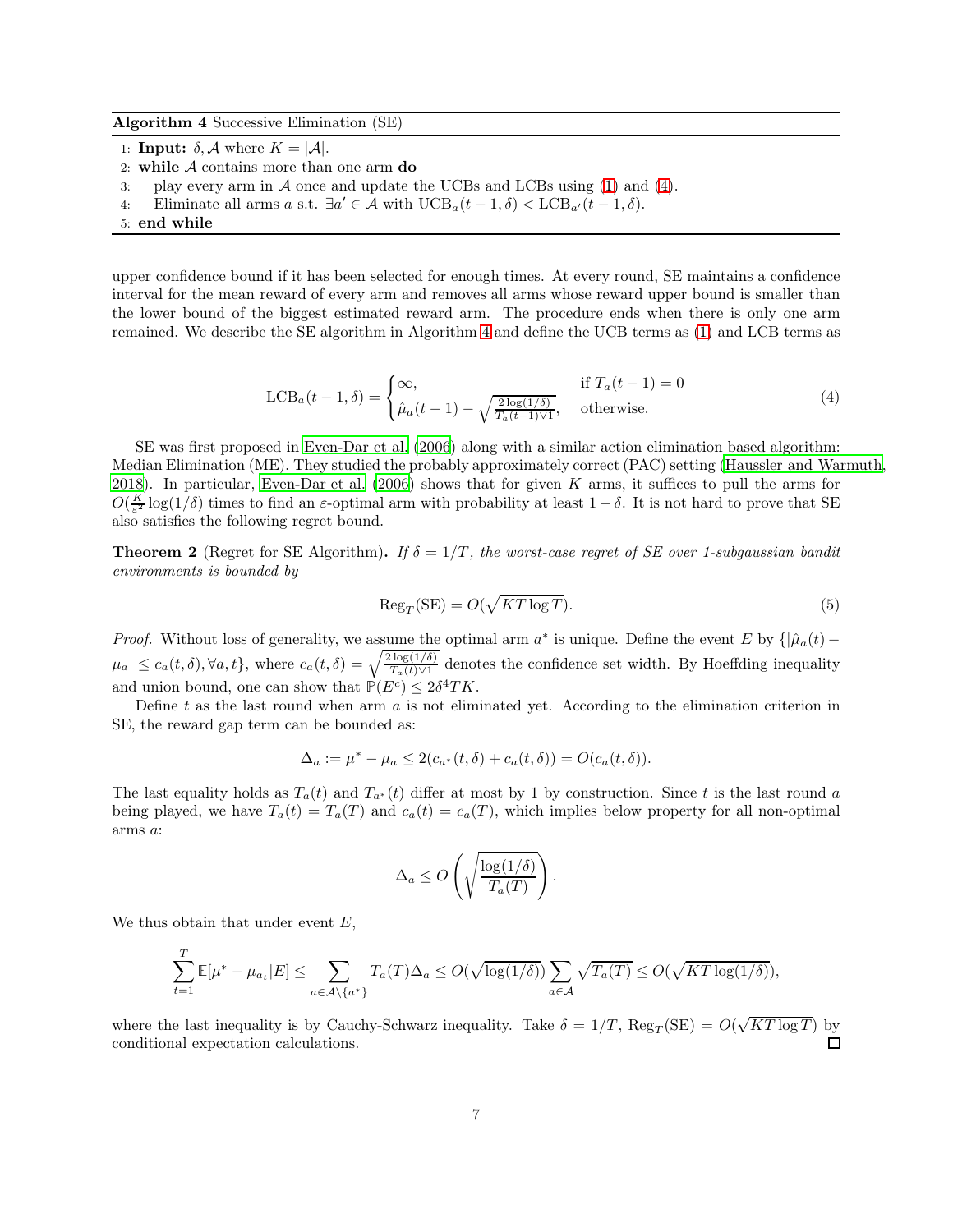#### Algorithm 5 Thompson Sampling (TS)

1: **Input:** Bayesian bandit environment  $(\mathcal{E}, \mathcal{B}(\mathcal{E}), Q, P)$  ( $\mathcal{B}(\cdot)$  is the Borel set), action set A with  $|\mathcal{A}| = K$ . 2: for  $t = 1, \ldots, T$  do 3: Sample  $\nu_t \sim Q(\cdot | A_1, R_1, \ldots, A_{t-1}, R_{t-1})$ .<br>4: Play  $A_t = \arg\max_{i \in [K]} \mu_i(\nu_t)$ .

- <span id="page-7-0"></span>Play  $A_t = \operatorname{argmax}_{i \in [K]} \mu_i(\nu_t)$ .
- 5: end for

Thompson Sampling (TS). All of the methods we have mentioned so far select their actions based on a frequentist view. TS uses one of the oldest heuristic [\(Thompson](#page-37-7), [1933](#page-37-7)) for choosing actions and addresses the exploration-exploitation dilemma based on a Bayesian philosophy of learning. The idea is simple. Before the game starts, the agent chooses a prior distribution over a set of possible bandit environments. At every round, the agent samples an environment from the posterior and acts according to the optimal action in that environment. The exploration in TS comes from the randomization over bandit environments. At the beginning, the posterior is usually poorly concentrated, then the policy will likely explore. As more data being collected, the posterior tends to concentrate towards the true environment and the rate of exploration decreases. We present the TS algorithm in Algorithm [5.](#page-7-0)

To formally describe how TS works, we start with several definition related to Bayesian bandits.

Definition 2 (K-armed Bayesian bandit environment). A K-armed Bayesian bandit environment is a tuple  $(\mathcal{E}, \mathcal{G}, Q, P)$  where  $(\mathcal{E}, \mathcal{G})$  is a measurable space and Q is a probability measure on  $(\mathcal{E}, \mathcal{G})$  called the prior.  $P = (P_{\nu a} : \nu \in \mathcal{E}, a \in \mathcal{A})$  is the reward distribution for arms in bandit  $\nu$ , where  $|\mathcal{A}| = K$ .

Given a K-armed Bayesian bandit environment  $(\mathcal{E}, \mathcal{G}, Q, P)$  and a policy  $\pi$ , the Bayesian regret is defined as:

$$
\text{BReg}_T(\pi, Q) = \int_{\mathcal{E}} \text{Reg}_T(\pi, \nu) dQ(\nu).
$$

TS has been analyzed in both of the frequentist and the Bayesian settings and we will start with the Bayesian results.

**Theorem 3** (Bayesian Regret for TS Algorithm). For a K-armed Bayesian bandit environment  $(\mathcal{E}, \mathcal{G}, Q, P)$ such that  $P_{\nu a}$  is 1-subgaussian for all  $\nu \in \mathcal{E}$  and  $a \in [K]$  with mean in [0,1]. Then the policy  $\pi$  of TS satisfies

$$
BReg_T(\pi, Q) = O(\sqrt{KT \log T}).\tag{6}
$$

*Proof.* The proof is quite similar to that of UCB. We abbreviate  $\mu_a = \mu_a(\nu)$  and let  $a^* = \text{argmax}_{a \in [K]} \mu_a$  be the optimal arm. Note that  $a^*$  is a random variable depending on  $\nu$ . For every  $a \in [K]$ , we define a clipped upper bound term

$$
\text{UCB}_a(t-1) = \hat{\mu}_a(t-1) + \sqrt{\frac{2\log(1/\delta)}{1 \vee T_a(t-1)}},
$$

where  $\hat{\mu}_a(t-1)$  and  $T_a(t-1)$  are defined in the same way as those in UCB. We define event E such that for all  $t \in [T]$  and  $a \in \mathcal{A}$ ,

$$
|\hat{\mu}_a(t-1) - \mu_a| < \sqrt{\frac{2\log(1/\delta)}{1 \vee T_a(t-1)}}.
$$

By Hoeffding inequality and union bound, one can show that  $P(E^c) \leq 2TK\delta^4$ . This result will be used in later steps.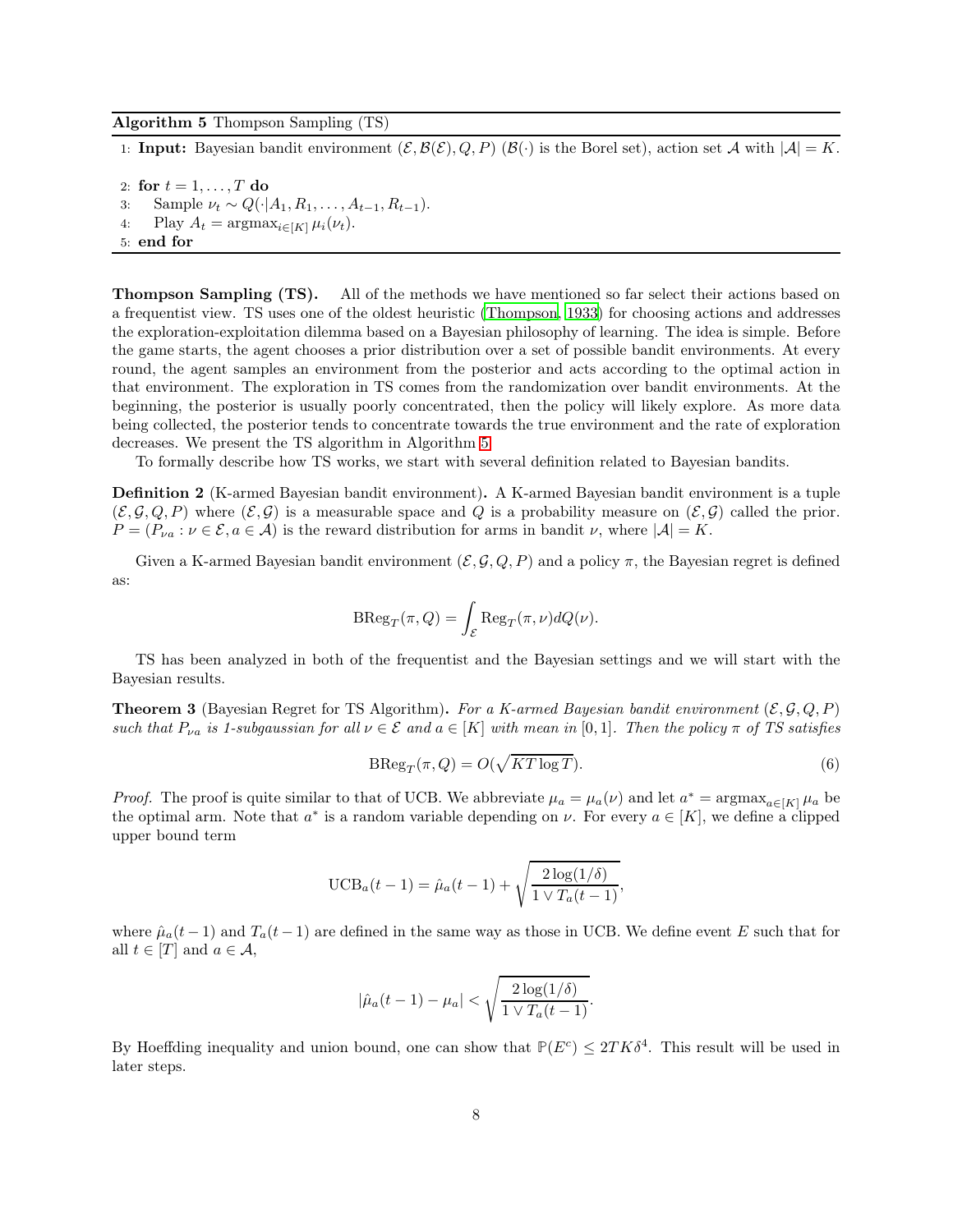Let  $\mathcal{F}_t = \sigma(A_1, R_1, \ldots, A_t, R_t)$  be the  $\sigma$ -algebra generated by the interaction sequence up to time t. The key insight for the whole proof is to observe below property from the definition of TS:

$$
\mathbb{P}(a^*|\mathcal{F}_{t-1}) = \mathbb{P}(A_t|\mathcal{F}_{t-1}) \text{ a.s.}\tag{7}
$$

<span id="page-8-0"></span>.

 $\Box$ 

Using above property and  $\text{BReg}_T = \mathbb{E}\left[\sum_{t=1}^T (\mu_{a^*} - \mu_{A_t})\right] = \mathbb{E}\left[\sum_{t=1}^T \mathbb{E}\left[(\mu_{a^*} - \mu_{A_t}) \mid \mathcal{F}_{t-1}\right]\right]$ , we have

$$
\mathbb{E}[\mu_{a^*} - \mu_{A_t} | \mathcal{F}_{t-1}] = \mathbb{E}[\mu_{a^*} - \text{UCB}_{a^*}(t-1) + \text{UCB}_{A_t}(t-1) - \mu_{A_t} | \mathcal{F}_{t-1}],
$$

and thus

$$
BReg_T = \mathbb{E}\left[\sum_{t=1}^T (\mu_{a^*} - UCB_{a^*}(t-1)) + \sum_{t=1}^T (UCB_{A_t}(t-1) - \mu_{A_t})\right]
$$

Conditioning on the high-probability event  $E$ , the first sum is negative and the second sum is of the order  $O(\sqrt{KT \log(1/\delta)})$ , while  $\text{BReg}_T \leq 2T$  if conditioning on  $E^c$ . Take  $\delta = 1/T$ , one can verify that  $\text{BReg}_T =$  $O(\sqrt{KT\log T})$ .

Compared to the analysis for Bayesian regret, frequentist (worst-case) regret analysis for TS gets a lot more technical. The key reason behind this is that the worst-case regret does not have an expectation with respect to the prior and therefore the property in  $(7)$  cannot be used. Even though TS was wellknown to be easy to implement and competitive with state of the art methods, it lacked worst-case regret analysis for a long time. Significant progress was made by [Agrawal and Goyal \(2012\)](#page-32-5) and [Kaufmann et al.](#page-35-6) [\(2012\)](#page-35-6). In [Agrawal and Goyal \(2012\)](#page-32-5), the first logarithmic bound on the frequentist regret of TS was proven. [Kaufmann et al. \(2012\)](#page-35-6) provided a bound that matches the asymptotic lower bound of [Lai and Robbins](#page-35-7) [\(1985\)](#page-35-7). However, both of these bounds were problem-dependent. The first near-optimal worst-case regret  $O(\sqrt{KT\log T})$  was proved by [Agrawal and Goyal \(2013](#page-32-6)) for Bernoulli bandits with Beta prior, where the reward is either zero or one. For TS that uses Gaussian prior, the same work proved a  $O(\sqrt{KT\log K})$  worstcase regret. [Jin et al. \(2020\)](#page-34-2) proposed a variant of TS called MOTS (Minimax Optimal TS) that achieves  $\overline{O(\sqrt{KT})}$  regret.

#### 2.1.2 Adversarial Multi-armed Bandit

In stochastic bandit models, the rewards are assumed to be strictly i.i.d. given actions. This assumption can be violated easily in practice. For example, the health feedback for a patient after certain treatments may vary slightly across times and the way it varies is usually unknown. In such scenarios, a best action that maximizes the total reward still exists, but algorithms designed for stochastic bandit environments are no longer guaranteed to work. As a more robust counterpart to the stochastic model, we study the adversarial bandit model in this section, in which the assumption that a single action is good in hindsight is retained but the rewards are allowed to be chosen adversarially.

The adversarial bandit environment is often called as the adversary. In an adversarial bandit problem, the adversary secretly chooses reward vectors  $r := \{r_t\}_{t=1}^T$  where  $r_t \in [0,1]^K$  corresponds to the rewards over all actions at time t. In every round, the agent chooses a distribution over the actions  $P_t$ . An action  $A_t \in [K]$  is sampled from  $P_t$  and the agent receives the reward  $r_{tA_t}$ . A policy  $\pi$  in this setting maps the history sequences to distributions over actions. We evaluate the performance of policy  $\pi$  by the expected regret, which is the cumulative reward difference between the best fixed action and the agent's selections:

$$
\operatorname{Reg}_{T}(\pi, r) = \max_{a \in \mathcal{A}} \sum_{t=1}^{T} r_{ta} - \mathbb{E}\left[\sum_{t=1}^{T} r_{tA_t}\right]
$$
(8)

The worst-case regret of policy  $\pi$  is defined by

$$
\operatorname{Reg}_{T}(\pi) = \sup_{r \in [0,1]^{T \times K}} \operatorname{Reg}_{T}(\pi, r).
$$
\n(9)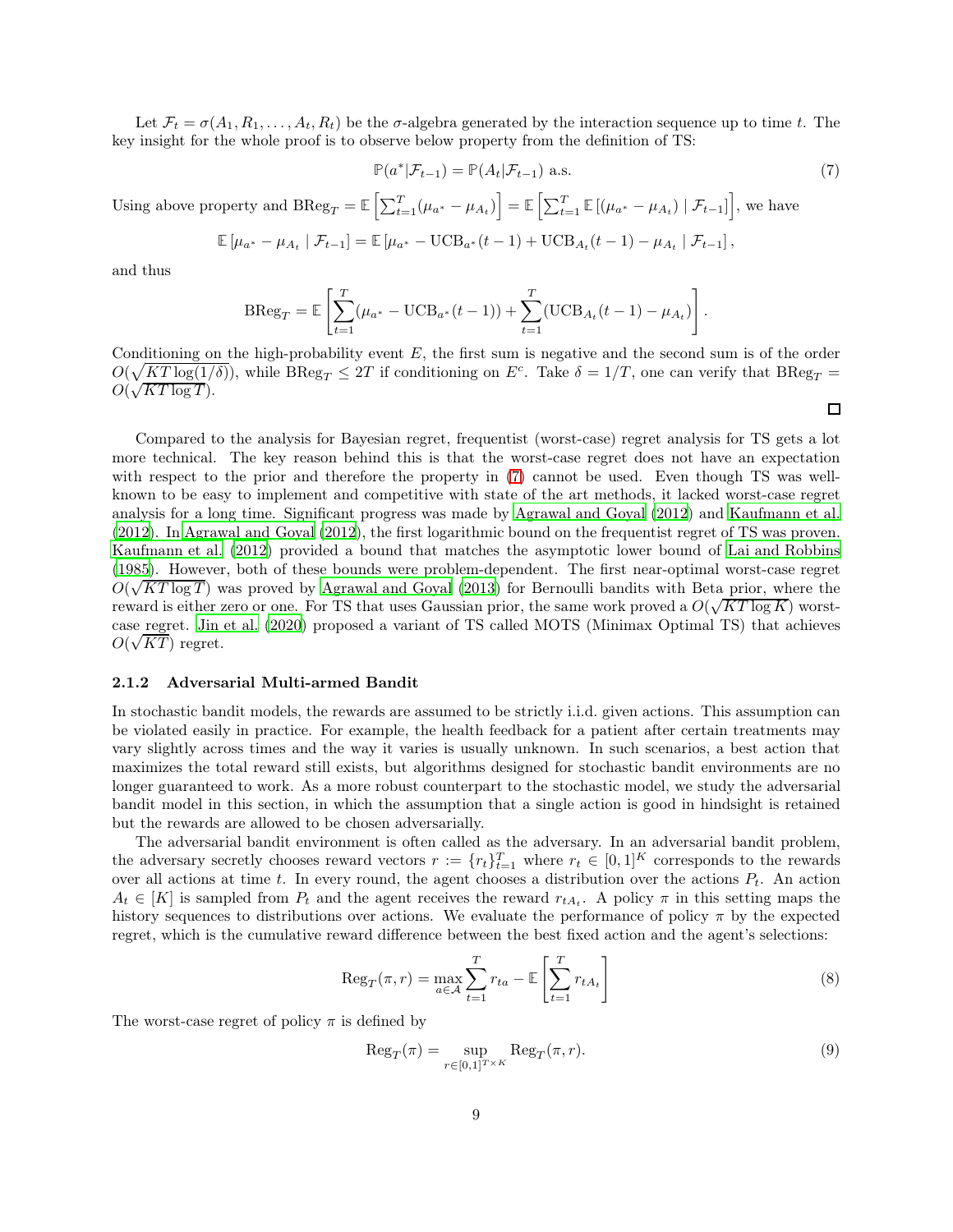It may not be very clear at the beginning that why we define the regret by comparing to the fixed best action instead of the best action at every round. In the later case, the regret should be  $\text{Reg}'_T(\pi, x)$  $\mathbb{E}\left[\sum_{t=1}^T \max_{a\in\mathcal{A}} r_{ta} - \sum_{t=1}^T r_{tA_t}\right]$ . However, this definition provides the adversary too much power so that for any policy, one can show  $\text{Reg}^7_T(\pi, r)$  can be  $\Omega(T)$  for certain reward vectors  $r \in [0, 1]^{K \times T}$ .

Remark on randomized policy: In stochastic bandit models, the optimal action is deterministic and the optimal policy is simply to select the optimal action at every round. However, in adversarial bandit setting, the adversary has great power in designing the reward. It may know the agent's policy and design the rewards accordingly, so that a deterministic policy can incur linear regret. For example, we consider there are two actions, whose reward is either 0 or 1 at any time. For a deterministic policy, the agent decides to choose an action at time  $t$ . Then the adversary knows it and can set the reward of that action at time  $t$  to be 0 and the reward of the unselected action to be 1. The cumulative regret will be  $T$  after  $T$  rounds. However, one can improve the performance by a randomized policy, e.g., choosing either action with probability 0.5, then the adversary cannot make you incur regret 1 at every round by manipulating the reward values for both actions.

Exponential-weight algorithm for Exploration and Exploitation (EXP3). We now study one of the most famous adversarial bandit algorithm called EXP3. Before describing the algorithm, we define some related terms below. In a randomized policy, the conditional probability of the action a being played is denoted by

$$
P_{ta} = \mathbb{P}(A_t = a \mid A_1, R_1, \dots, A_{t-1}, R_{t-1}).
$$

Assuming  $P_{ta} > 0$  almost surely for all policies, a natural way to define the importance-weighted estimator of  $r_{ta}$  is

<span id="page-9-0"></span>
$$
\hat{R}_{ta} = \frac{\mathbb{1}_{\{A_t = a\}} R_t}{P_{ta}}.
$$
\n(10)

Let  $\mathbb{E}_t[\cdot] = \mathbb{E}[\cdot \mid A_1, R_1, \ldots, A_{t-1}, R_{t-1}]$ . A simple calculation shows that  $\hat{R}_{ta}$  is conditionally unbiased, i.e.  $\mathbb{E}_t[\hat{R}_{ta}] = r_{ta}$ . However, the variance of estimator  $\hat{R}_{ta}$  can be extremely large when  $P_{ta}$  is small and  $r_{ta}$  is non-zero. Let  $A_{ta} := \mathbb{1}_{\{A_t = a\}}$ , then the variance of the estimator is:

$$
\mathbb{V}_t[\hat{R}_{ta}] = \mathbb{E}_t[\hat{R}_{ta}^2] - r_{ta}^2 = \mathbb{E}_t\left[\frac{A_{ta}r_{ta}^2}{P_{ta}^2}\right] - r_{ta}^2 = \frac{r_{ta}^2(1 - P_{ta})}{P_{ta}}.
$$

An alternative estimator is:

$$
\hat{R}_{ta} = 1 - \frac{\mathbb{1}_{\{A_t = a\}}}{P_{ta}} (1 - R_t). \tag{11}
$$

This estimator is still unbiased and its variance is

<span id="page-9-1"></span>
$$
\mathbb{V}_t[\hat{R}_{ta}] = y_{ta}^2 \frac{1 - P_{ta}}{P_{ta}},
$$

where we define  $y_{ta} = 1 - r_{ta}$ .

The best choice of the estimator  $\hat{R}_{ta}$  depends on the actual rewards. One should use [\(10\)](#page-9-0) for small rewards and [\(11\)](#page-9-1) for large rewards. So far we have learned how to construct reward estimators for given sampling distributions  $P_{ta}$ . EXP3 algorithm provides a way to design the  $P_{ta}$  terms. Let  $\hat{S}_{t,a} = \sum_{s=1}^{t} \hat{R}_{sa}$ be the total estimated reward until the end of round t, where  $R_{si}$  is defined in [\(11\)](#page-9-1). We present EXP3 in Algorithm [6.](#page-10-0)

Surprisingly, even though adversarial bandit problems look more difficult than stochastic bandit problems due to the strong power of the adversary, one can show that the adversarial regret for EXP3 algorithm has the same order as before, i.e.  $O(\sqrt{KT\log T})$ .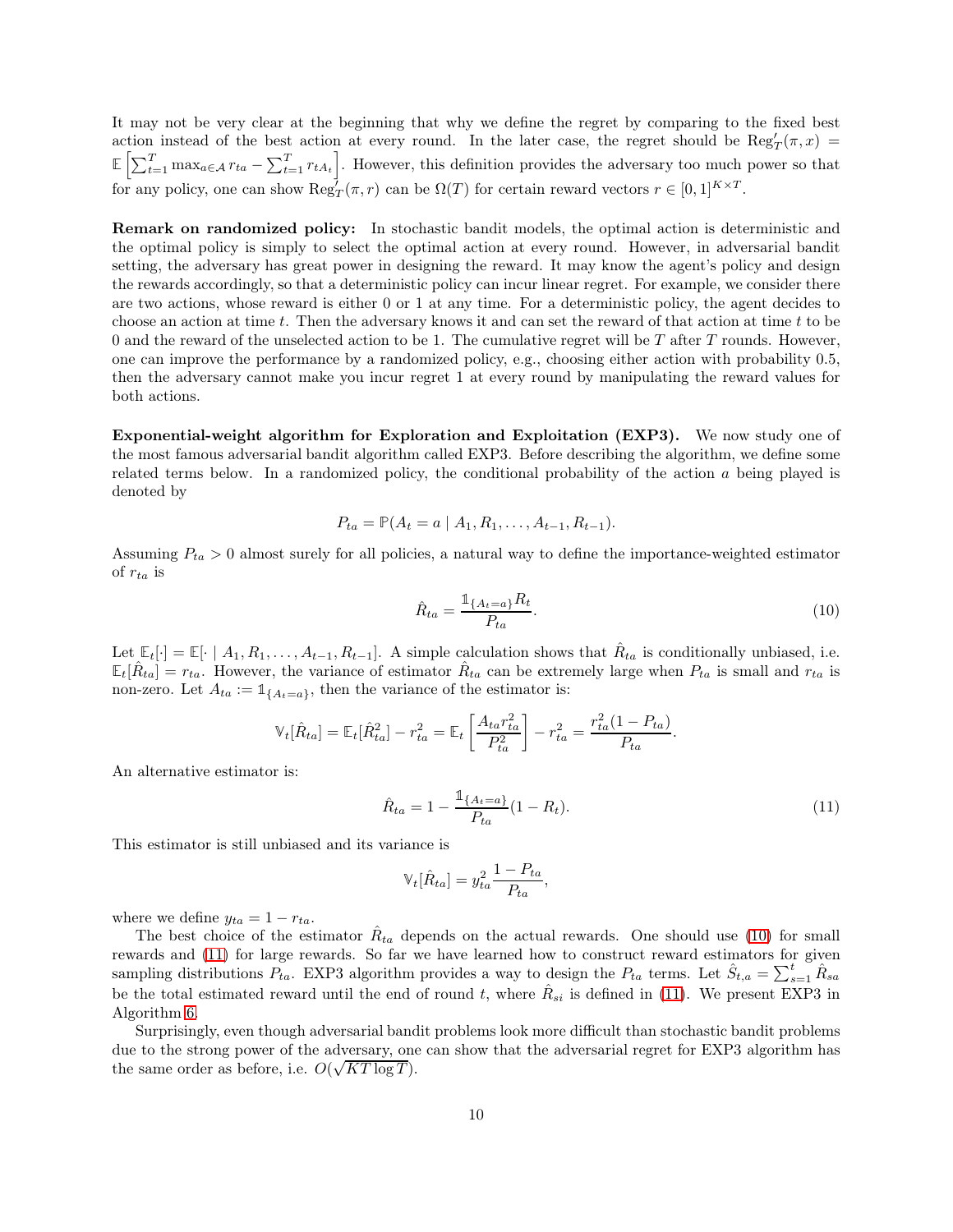Algorithm 6 Exponential-weight Algorithm for Exploration and Exploitation (Exp3)

1: **Input:**  $T, K, \eta$ 2: Set  $\hat{S}_{0,a} = 0$  for all a. 3: for  $t = 1, \ldots, T$  do 4: Calculate  $P_{ta} \leftarrow \frac{\exp(\eta \hat{S}_{t-1,a})}{\sum_{t \in A} \exp(\eta \hat{S}_{t-1,a})}$  $\frac{\exp(\eta s t-1, a)}{\sum_{a' \in \mathcal{A}} \exp(\eta \hat{S}_{t-1, a'})}$  for all  $a \in [K]$ 5: Sample  $A_t$  from  $P_t$  and receive reward  $R_t$ 6: Calculate  $\hat{S}_{t,a} \leftarrow \hat{S}_{t-1,a} + 1 - \frac{\mathbb{1}_{\{A_t = a\}}(1-\hat{R}_t)}{P_{ta}}$ 7: end for

<span id="page-10-2"></span><span id="page-10-0"></span>**Theorem 4** (Regret for EXP3 Algorithm). Let  $r \in [0,1]^{T \times K}$ . With learning rate  $\eta = \sqrt{\log K/(KT)}$ , we have

$$
\operatorname{Reg}_{T}(\operatorname{EXP3}, r) \le 2\sqrt{KT\log K}.
$$
\n(12)

Proof. The proof for EXP3 is different than those for the stochastic bandit algorithms. We first define the expected regret relative to using action  $a$  in  $T$  rounds:

$$
\operatorname{Reg}_{Ta} = \sum_{t=1}^{T} r_{ta} - \mathbb{E}\left[\sum_{t=1}^{T} R_t\right].
$$

According to the definition of the adversarial bandit regret, the final result will follow if we can bound  $R_{Ta}$ for every  $a \in \mathcal{A}$ . It's not hard to show  $\mathbb{E}[\hat{S}_{T,a}] = \sum_{t=1}^{T} r_{ta}$  and  $\mathbb{E}_t[R_t] = \sum_{a \in \mathcal{A}} P_{ta} r_{ta} = \sum_{i=1}^{K} P_{ta} \mathbb{E}[\hat{R}_{ta}]$  hold using the definition of  $\hat{R}_{ta}$ . Then we can re-write  $R_{Ta}$  as  $\mathbb{E}\left[\hat{S}_{T,a} - \hat{S}_T\right]$ , where  $\hat{S}_T = \sum_{t=1}^T \sum_{a \in \mathcal{A}} P_{ta} \hat{R}_{ta}$ . Let  $W_t = \sum_{a \in \mathcal{A}} \exp\left(\eta \hat{S}_{t,a}\right), \hat{S}_{0,a} = 0$  and  $W_0 = K$ , then one can show that

$$
\exp\left(\eta \hat{S}_{T,a}\right) \leq \sum_{a' \in \mathcal{A}} \exp\left(\eta \hat{S}_{T,a'}\right) = W_T = K \prod_{t=1}^T \frac{W_t}{W_{t-1}} = K \prod_{t=1}^T \sum_{a' \in \mathcal{A}} P_{ta'} \exp\left(\eta \hat{R}_{ta'}\right).
$$

We next bound the ratio term

$$
\frac{W_t}{W_{t-1}} \leq 1 + \eta \sum_{a' \in \mathcal{A}} P_{ta'} \hat{R}_{ta'} + \eta^2 \sum_{a \in \mathcal{A}} P_{ta'} \hat{R}_{ta'}^2 \leq \exp\left(\eta \sum_{a' \in \mathcal{A}} P_{ta'} \hat{R}_{ta'} + \eta^2 \sum_{a' \in \mathcal{A}} P_{ta'} \hat{R}_{ta'}^2\right),
$$

using inequalities  $e^x \leq 1 + x + x^2$  for  $x \leq 1$  and  $1 + x \leq e^x$  for  $x \in \mathbb{R}$ .

Combining with previous results, we have

$$
\exp\left(\eta\hat{S}_{T,a}\right) \leq K \exp\left(\eta\hat{S}_T + \eta^2 \sum_{t=1}^T \sum_{a'\in\mathcal{A}} P_{ta'} \hat{R}_{ta'}^2\right).
$$

Taking logarithm on both sides and rearranging give us

$$
\hat{S}_{T,a} - \hat{S}_T \le \frac{\log K}{\eta} + \eta \sum_{t=1}^T \sum_{a' \in \mathcal{A}} P_{ta'} \hat{R}_{ta'}^2.
$$
 (13)

To bound  $R_{Ta}$ , we only need to bound the expectation of the second term in above. By standard (conditional) expectation calculations, one can get

<span id="page-10-1"></span>
$$
\mathbb{E}\left[\sum_{t=1}^T \sum_{a' \in \mathcal{A}} P_{ta'} \hat{R}_{ta'}^2\right] \leq TK.
$$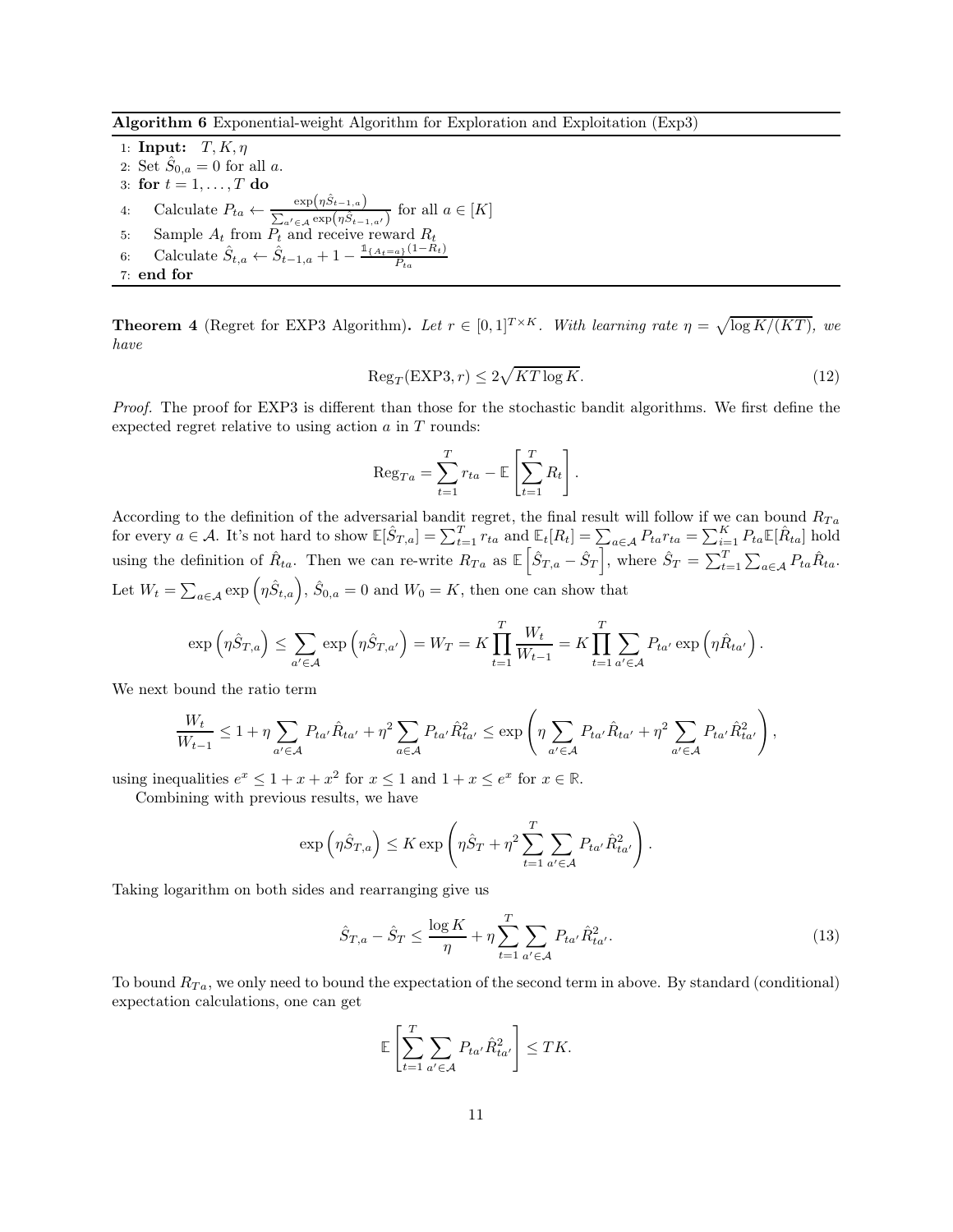By substituting above inequality into [\(13\)](#page-10-1), we get

$$
\operatorname{Reg}_{Ta} \le \frac{\log K}{\eta} + \eta TK = 2\sqrt{KT\log K},\tag{14}
$$

where we choose  $\eta = \sqrt{\log K/(TK)}$ . By definition, the overall regret  $\text{Reg}_T(\text{EXP3}, r)$  has the same upper bound as above.  $\Box$ 

We just proved the expected regret of EXP3. However, if we consider the distribution of the random regret, EXP3 is not good enough. Define the random regret as  $\widehat{\text{Reg}}_T = \max_{a \in A} \sum_{t=1}^T r_{ta} - \sum_{t=1}^T R_t$ . One can show that for all large enough  $T$  and reasonable choices of  $\eta$ , there exists a bandit such that the random regret of EXP3 satisfies  $\mathbb{P}(\overline{\text{Reg}}_T \geq T/4) \geq c > 0$ , where c is a constant. That means EXP3 sometimes can incur linear regret with non-trivial probability, which makes EXP3 unsuitable for practical problems. This phenomenon is caused by the high variance of the regret distribution. In next section, we will discuss how to resolve this problem by slightly modifying EXP3.

**EXP3-IX (EXP3 with Implicit eXploration).** We have learned that small  $P_{ta}$  terms can cause enormous variance on the reward estimator, which then leads to high variance on the regret distribution. Thus, EXP3-IX [\(Neu](#page-36-3), [2015](#page-36-3)) redefines the loss-estimator as

$$
\hat{Y}_{ta} = \frac{\mathbb{1}_{\{A_t = a\}} Y_t}{P_{ta} + \gamma},\tag{15}
$$

where  $Y_t = 1 - R_t$  denotes the loss at round t and  $\gamma > 0$ .  $\hat{Y}_{ta}$  is a biased estimator for  $y_{ta} = 1 - r_{ta}$  due to  $\gamma$ , but the variance can be reduced. An optimal choice for  $\gamma$  needs to balance the bias and variance. Other than this slight change on the loss estimator, the remaining procedures remain the same as EXP3. The name of 'IX' (Implicit eXploration) can be justified by the following argument:

$$
\mathbb{E}_t[\hat{Y}_{ta}] = \frac{P_{ta}y_{ta}}{P_{ta} + \gamma} \le y_{ta}.
$$

The effect of adding a  $\gamma$  to the denominator is that EXP3-IX tries to decrease the large losses for some actions, so that such actions can still be chosen occasionally. As a result, EXP3-IX explores more than EXP3. [Neu \(2015\)](#page-36-3) has proved the following high probability regret bound for EXP3-IX.

**Theorem 5** (Regret for EXP3-IX Algorithm). With  $\eta = 2\gamma = \sqrt{\frac{2 \log K}{KT}}$ , EXP3-IX guarantees that

$$
\widehat{\text{Reg}}_T(\text{EXP3-IX}) \le 2\sqrt{2KT\log K} + \left(\sqrt{\frac{2KT}{\log K}} + 1\right)\log(2/\delta) \tag{16}
$$

with probability at least  $1 - \delta$ .

#### 2.1.3 Lower Bound for MAB Problems

We have discussed two types of bandit models and their corresponding algorithms in regret minimization. Then a natural question are: what is the minimal regret bound we can hope for? To answer this question, we will introduce two types of lower bound results: minimax lower bound and instance dependent lower bound. Both of them are useful for describing the hardness of a class of bandit problems and are often used to evaluate the optimality of an existing algorithm. For example, suppose the worst-case regret of a policy  $\pi$ matches the minimax lower bound up to a universal constant, we say that the policy  $\pi$  is minimax-optimal.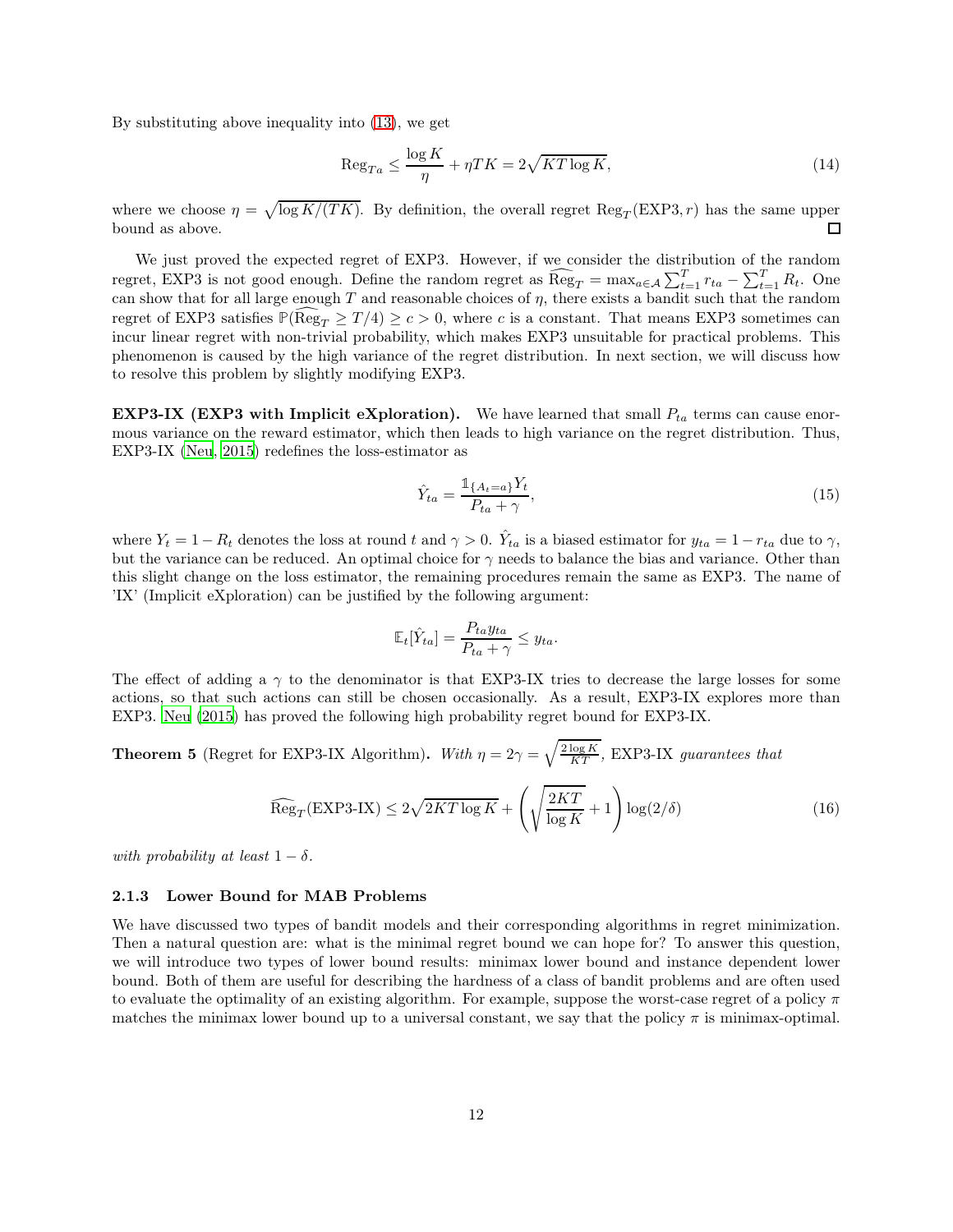Minimax Lower Bounds. We consider a Gaussian bandit environment, in which the reward for every arm is Gaussian-distributed. We denote the class of Gaussian bandits with unit variance by  $\mathcal{E}_{\mathcal{N}}^{K}(1)$  and use  $\mu \in \mathbb{R}^K$  as the reward mean vector. In particular,  $\nu_\mu \in \mathcal{E}^K_N(1)$  is a Gaussian bandit for which the *i*th arm has reward distribution  $\mathcal{N}(\mu_i, 1)$ . The following result provides a minimax lower bound for the Gaussian bandit class  $\mathcal{E}_{\mathcal{N}}^{K}(1)$ .

**Theorem 6** (Minimax Lower Bound for Gaussian Bandit Class). Let  $K > 1$  and  $T \geq K - 1$ . For any policy  $\pi$ , there exists a mean vector  $\mu \in [0,1]^K$  such that

$$
\operatorname{Reg}_{T}(\pi,\nu_{\mu}) = \Omega(\sqrt{KT}).\tag{17}
$$

.

Proof. To prove the lower bound, we start with constructing two bandit instances that are very similar to each other and hard to distinguish. Let  $\mu = (\Delta, 0, 0, \ldots, 0)$  denote the mean vector for the first unit variance Gaussian bandit. We use  $\mathbb{P}_{\mu}$  and  $\mathbb{E}_{\mu}$  to denote the probability and expectation induced by environment  $\nu_{\mu}$ and policy  $\pi$  up to time T. To choose the second environment, let

$$
i = \operatorname{argmin}_{j>1} \mathbb{E}_{\mu}[T_j(T)].
$$

Define the reward mean vector for the second bandit as  $\mu' = (\Delta, 0, \ldots, 0, 2\Delta, 0, \ldots, 0)$ , where  $\mu'_i = 2\Delta$ . Decomposing the regret leads to

$$
\operatorname{Reg}_{T}(\pi,\nu_{\mu}) \ge \mathbb{P}_{\mu}(T_{1}(T) \le T/2) \frac{T\Delta}{2},
$$
  

$$
\operatorname{Reg}_{T}(\pi,\nu_{\mu'}) > \mathbb{P}_{\mu'}(T_{1}(T) > T/2) \frac{T\Delta}{2}.
$$

Then, applying the Bretagnolle-Huber inequality, we get

$$
\mathrm{Reg}_T(\pi,\nu_\mu)+\mathrm{Reg}_T(\pi,\nu_{\mu'})\geq \frac{T\Delta}{4}\exp(-\mathrm{KL}(\mathbb{P}_\mu,\mathbb{P}_{\mu'})).
$$

It remains to upper bound the KL-divergence term in above. By divergence decomposition, one can show that

$$
KL(\mathbb{P}_{\mu}, \mathbb{P}_{\mu'}) = \sum_{i=1}^{K} \mathbb{E}_{\mu}[T_i(T)]KL(\mathbb{P}_i, \mathbb{P}'_i) = \mathbb{E}_{\mu}[T_i(T)]KL(\mathcal{N}(0, 1), \mathcal{N}(2\Delta, 1))
$$

$$
= \mathbb{E}_{\mu}[T_i(T)]\frac{(2\Delta)^2}{2} \le \frac{2T\Delta^2}{K - 1}.
$$

In above, we use  $\mathbb{P}_i$  and  $\mathbb{P}'_i$  denote the reward distribution of the *i*<sup>th</sup> arm in  $\nu_\mu$  and  $\nu_{\mu'}$ , respectively. For the last inequality, since  $\sum_{j=1}^{K} \mathbb{E}_{\mu}[T_j(T)] = T$ , it holds that  $\mathbb{E}_{\mu}[T_i(T)] \leq \frac{T}{K-1}$ . Combining with previous results, we know that

$$
\operatorname{Reg}_{T}(\pi,\nu_{\mu}) + \operatorname{Reg}_{T}(\pi,\nu_{\mu'}) \ge \frac{T\Delta}{4} \exp\left(-\frac{2T\Delta^{2}}{K-1}\right)
$$

Choosing  $\Delta = \sqrt{(K-1)/4T} \le 1/2$ , the result follows.

An algorithm is called minimax-optimal if its worst-case regret matches with the minimax lower bound.

Instance Dependent Lower Bounds. An algorithm with nearly minimax-optimal regret is not always preferred, since it may fail to take advantage of environments that are not the worst case. In practice, what is more desirable is to have algorithms that are near minimax-optimal, while their performance gets better on "easier" instances [Lattimore and Szepesvári \(2020\)](#page-35-1). This motivates the study of instance dependent regret. In this section, we present two types of lower bound for instance dependent regret: one is asymptotic, the other is finite-time.

We first define consistent policy and present the asymptotic instance-dependent lower bound result.

 $\Box$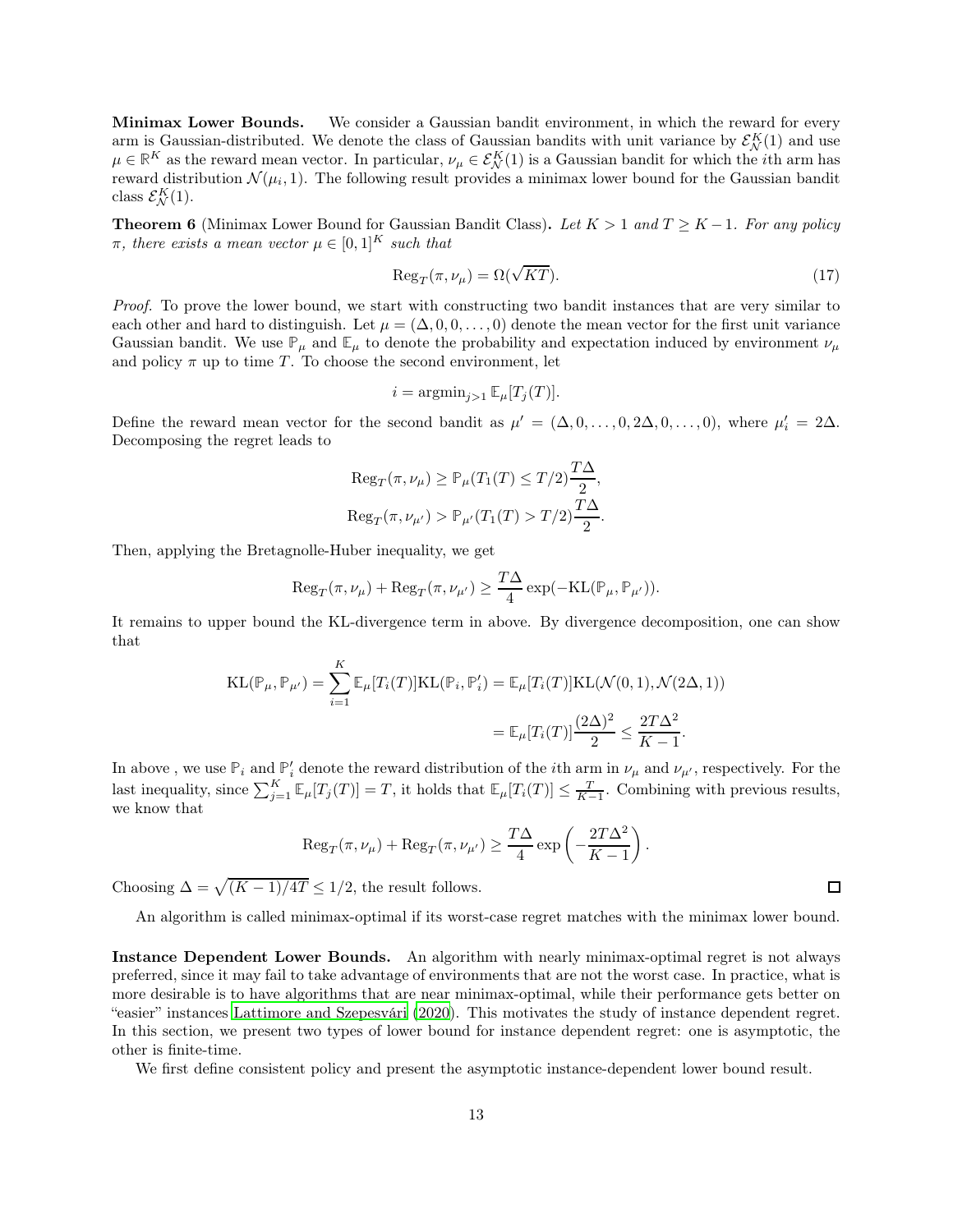**Definition 3** (Consistent Policy). A policy  $\pi$  is consistent if over bandit environment  $\mathcal{E}$  if for all bandits  $\nu \in \mathcal{E}$  and for all  $p > 0$  it holds that

$$
\text{Reg}_T(\pi,\nu) = O(T^p) \text{ as } n \to \infty.
$$

<span id="page-13-0"></span>Theorem 7 (Asymptotic Instance Dependent Lower Bound for Gaussian Bandits [\(Lattimore and Szepesvári](#page-35-1), [2020\)](#page-35-1)). For any policy  $\pi$  consistent over K-armed unit-variance Gaussian environments  $\mathcal{E}_{\mathcal{N}}^{K}(1)$  and any  $\nu \in \mathcal{E}_{\mathcal{N}}^{K}(1),$  it holds that

$$
\liminf_{T \to \infty} \frac{\text{Reg}_{T}(\pi, \nu)}{\log T} \ge \sum_{i:\Delta_i > 0} \frac{2}{\Delta_i}.
$$

A policy is called asymptotically optimal if the equality in above theorem holds. Interestingly, building on the similar idea of Theorem [7,](#page-13-0) one can also develop a finite-time instance dependent lower bound result.

Theorem 8 (Instance Dependent Lower Bound for Gaussian Bandits [\(Lattimore and Szepesvári](#page-35-1), [2020](#page-35-1))). Let  $\nu \in \mathcal{E}_{\mathcal{N}}^K(1)$  be a K-armed Gaussian bandit with mean vector  $\mu \in \mathbb{R}^K$  and suboptimality gaps  $\Delta \in [0, \infty)^K$ . Define a bandit environment:

$$
\mathcal{E}(\nu) = \{\nu' \in \mathcal{E}_{\mathcal{N}}^K(1) : \mu_i(\nu') \in [\mu_i, \mu_i + 2\Delta_i] \}.
$$

Suppose  $C > 0$  and  $p \in (0,1)$  are constants and  $\pi$  is a policy such that  $\text{Reg}_T(\pi, \nu') \leq C T^p$  for all T and  $\nu' \in \mathcal{E}(\nu)$ . Then the regret for instance  $\nu$  is lower bounded by

$$
\operatorname{Reg}_{T}(\pi,\nu) \ge \frac{2}{(1+\varepsilon)^2} \sum_{i:\Delta_i>0} \left( \frac{(1-p)\log T + \log\left(\frac{\varepsilon \Delta_i}{8C}\right)}{\Delta_i} \right)^+,
$$
(18)

where  $(x)^+ := \max\{x, 0\}.$ 

The proof for above two instance dependent lower bounds are too technical that we do not want to go beyond. Interested readers are referred to Chapter 16 in [Lattimore and Szepesvári \(2020\)](#page-35-1) for details.

## 2.2 Contextual Bandit

In many real-world applications, some side information is available to facilitate decision making. For instance, in healthcare applications, it is important to make decisions based on contextual information such as the person's demographic information, genetic information, life history, biomarkers, and environmental exposures. Ignoring such contextual information may lead to suboptimal decision making. To this end, the contextual bandits setting was introduced to model the side information that determines the reward distribution. The term "contextual bandit" is due to [Langford and Zhang \(2007\)](#page-35-8) but similar settings have been considered earlier under the names "bandit problems with covariates" [\(Clayton](#page-33-3), [1989;](#page-33-3) [Sarkar, 1991;](#page-37-8) [Yang et al., 2002](#page-38-3)) and "bandit problems with side information" [\(Wang et al., 2005;](#page-38-4) [Goldenshluger and Zeevi, 2011](#page-34-3)). Let  $\mathcal C$  be a context space for the side information. The contextual bandits setting considered in this section is the same as the MAB described in Section [2.1](#page-1-3) except for an extra contextual information  $C_t \in \mathcal{C}$  at each step t, respectively. We extend our modeling of the environment from  $\nu = (P_a : a \in \mathcal{A})$  to  $\nu = (P_{a,c} : a \in \mathcal{A}, c \in \mathcal{C})$ , i.e. the distribution of rewards depends on both action and context. The trajectory is extended to a sequence of triples,  $(A_t, R_t, C_t)$ , which represents the action, rewards and context at step t. An instantiation of the contextual bandit protocol in the healthcare setting is given in Algorithm [7.](#page-14-0) Contextual bandits enable precision medicine by taking appropriate actions for particular patients rather than the same action for a variety of patients. Many papers, like [Rindtorff et al. \(2019\)](#page-37-5) on precision oncology with in vitro data and [Zhou et al. \(2019\)](#page-38-5) on cancer treatment with genetic data, have effectively applied contextual bandits to precision medicine. Other applications can be found in [Shrestha and Jain \(2021\)](#page-37-9).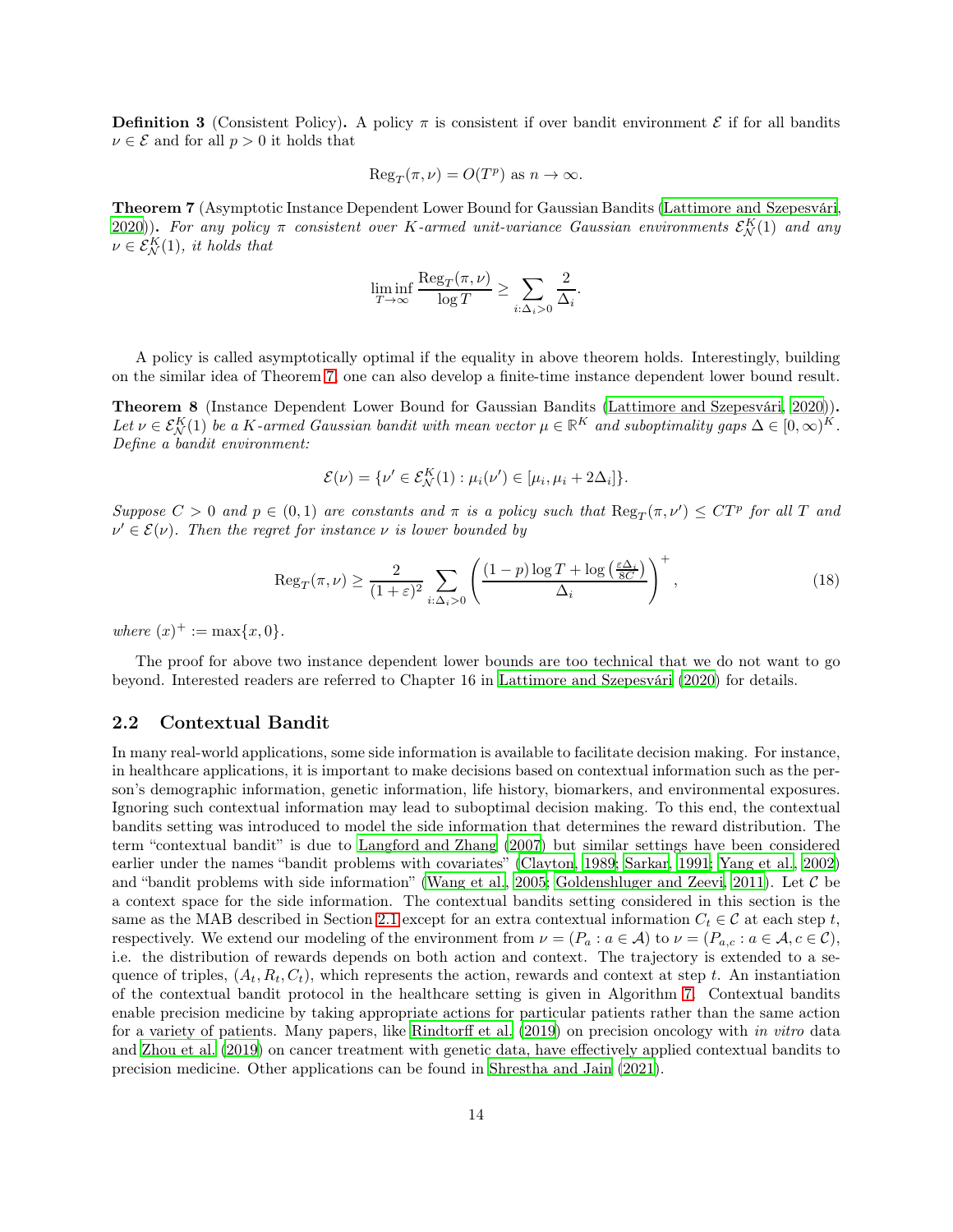Throughout the section, we discuss the setting where  $C_t$  is presented adversarially, rather than assuming  $C_t$  is sampled stochastically from an underlying distribution. For the stochastic setting, [Goldenshluger and Zeevi](#page-34-4) [\(2013\)](#page-34-4) gives an algorithm with some parametric assumptions and [Yang et al. \(2002](#page-38-3)) with non-parametric algorithm. In fact, the stronger stochastic assumption does not improve the worst-case regret bound over the adversarial setting in linear contextual bandit that we will introduce later. The stochastic setting does help when the instance-dependent regret bound is considered.

Algorithm 7 Contextual Bandit Framework in Healthcare

**Input:** Available treatment options  $(A)$ , treatment period length  $T$ . for  $t = 1, \ldots, T$  do Agent receives the context information  $(C_t)$  for the current patient. A treatment decision  $(A_t)$  is made based on the history and the context information. Record the post treatment health outcome  $(R_t)$  for the patient. end for

<span id="page-14-0"></span>In this section, we review the online learning literature on bandit problems with adversarial context. We will first see a naive one bandit per context approach, which does not make any assumption on the data generating process. We will also introduce the linear contextual bandit setting with linear assumption on the reward distribution. In the end, we introduce some variants of the standard contextual bandits that address sparsity or different types of outputs.

#### 2.2.1 One bandit per context

The simplest solution for contextual bandits is possibly one bandit per context (OBPC), which solves the MAB for each context separately. Given any algorithm that solves MAB, OBPC maintains a trajectory for each context. On each step t, if  $C_t = c$ , the agent applies the algorithm on the trajectory corresponding to c and selects an action. Combined with the EXP3 algorithms, which we call EXP3 per Context, OBPC achieves a regret bound of  $\sqrt{K \log(K) |\mathcal{C}|T}$ . OBPC does not make any further assumption on the data generating process  $\nu$ , so it only works when C is finite and small. As pointed out in [Lattimore and Szepesvári \(2020\)](#page-35-1), the awareness of the context information improves the performance over the non-contextual algorithm only when the context actually leads to a non-stationary environment and causes a large gap between the best context-aware policy  $\sum_{c \in \mathcal{C}} \max_{a \in [K]} \sum_{t \in [n]: X_t = c} R_{t,a}$  and non-context policy  $\max_{a \in [K]} \sum_{t=1}^n R_{t,a}$ .

#### 2.2.2 Bandits with expert advice

OBPC fails when the context space is large and each context does not receive enough samples. In practice, context space has some internal structure that allows information sharing among different contexts. For instance, there can be thousands of categorical variables in precision health applications and many of them may be irrelevant to the reward distribution. Thus, grouping context based on these variables can reduce the context space while keeping the same performance.

Let  $\mathcal{P} \subset 2^{\mathcal{C}}$  be a partition over context space, i.e. any  $P, P' \in \mathcal{P}, P \cap P' = \emptyset$  and  $\cup_{P \in \mathcal{P}} P = \mathcal{C}$ . The above structural information can be seen as restricting the policy space within

$$
\Pi(\mathcal{P}) = \{ \pi : \mathcal{C} \to [K]; \forall c, c' \in \mathcal{C} \text{ s.t. } c, c' \in P \text{ for some } P \in \mathcal{P}, \pi(c) = \pi(c') \}.
$$

In other words, we represent the structural information as a restricted policy space that is expected to be essentially smaller than the whole policy space. To allow more flexibility in structural information, we study the general restricted policy space  $\Pi \subset {\pi : \mathcal{C} \mapsto [K]}$ . The aim of agent is now to compete against a fixed class of policies, instead of competing against a set of actions which is a special case of the former.

The recommendations of the policies in the restricted set can be thought of as "expert advice". We can therefore design an algorithm to use such advice by extending the EXP3 algorithm. The extended algorithm EXP4 (Exponential weighting for Exploration and Exploitation with Experts) is given in Algorithm [8.](#page-15-0)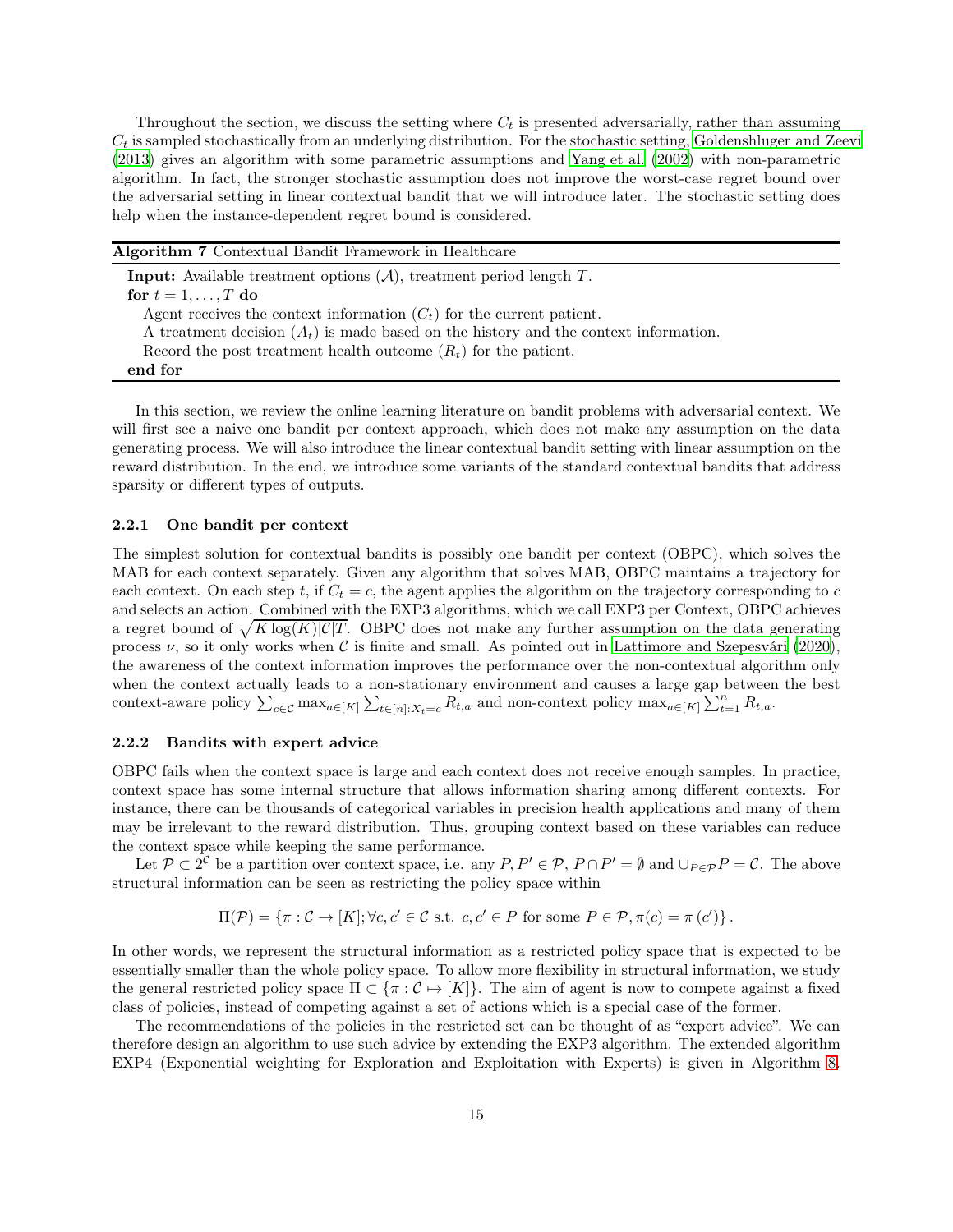Algorithm 8 Exponential-weight Algorithm for Exploration and Exploitation with Experts (Exp4)

1: **Input:**  $T, K$ , hyper-parameter  $\eta \in (0, 1]$  and policy space  $\Pi$ 

- 2: Set the distribution  $Q_{1,\pi} = 1/|\Pi|$  for all  $\pi \in \Pi$
- 3: for  $t = 1, \ldots, T$  do
- 4: Receive context  $C_t$
- 5: For all  $i \in [K]$ , compute  $P_{t,i} = \sum_{\pi \in \Pi} Q_{t,\pi} \mathbb{1} \{ \pi(C_t) = i \}$
- 6: Sample  $A_t$  from  $P_t$  and receive reward  $R_t$
- 7: Set  $\hat{R}_{t,i} = 1 \frac{\mathbb{1}\{A_t = i\}}{P_{t,i}}$  $\frac{A_t = \iota_f}{P_{t,i}}(1 - R_t)$
- 8: Propagate the rewards to the experts:  $\tilde{R}_{t,\pi} = \sum_{i \in [K]} \mathbb{1}\{\pi(C_t) = i\} \hat{R}_{t,i}$  for all  $\pi \in \Pi$
- <span id="page-15-0"></span>9: Update  $Q_{t+1,\pi} = \exp(\eta \tilde{R}_{t,\pi}) Q_{t,\pi}/\sum_{\pi' \in \Pi} \exp(\eta \tilde{R}_{t,\pi'}) Q_{t,\pi}$  for all  $\pi \in \Pi$

10: end for

Following the idea of EXP3, EXP4 first uses the same importance-weighted estimator for each action, i.e.  $\hat{R}_{t,i} = 1 - \mathbb{1}_{\{A_t=i\}}(1 - R_t)/P_{ti}$ . Then EXP4 estimates the reward for each expert (policy)

$$
\tilde{R}_{t,\pi} = \sum_{i \in [K]} \mathbb{1} \left\{ \pi \left( C_t \right) = i \right\} \hat{R}_{t,i},
$$

and keeps a distribution  $Q_{t,\pi}$  over the policy space. The distribution is updated using exponentially weighting of the rewards:

$$
Q_{t+1,\pi} = \exp(\eta R_{t,\pi}) Q_{t,\pi} / \sum_{\pi' \in \Pi} \exp(\eta R_{t,\pi'}) Q_{t,\pi},
$$

where  $\eta \in (0, 1]$  is the learning rate.

We define regret not with respect to the best action but with respect to the best expert:

$$
\operatorname{Reg}_{T} = \mathbb{E}\left[\max_{\pi \in \Pi} \sum_{t=1}^{T} \boldsymbol{r}_{t}^{T} \pi(C_{t}) - \sum_{t=1}^{n} R_{t}\right],
$$

where  $r_t = (r_{t,i})_i$  is the K-dimensional vector of rewards of the individual actions and  $\pi(C_t)$  is the Kdimensional vector of the probability of selecting each action using policy  $\pi$  under context  $C_t$ .

**Theorem 9.** Let  $\eta = \sqrt{2 \log(|\Pi|/(TK))}$ . The regret of EXP4 satisfies

$$
\mathrm{Reg}_T(\mathrm{EXP4}) \leq \sqrt{2\log(|\Pi|)KT}.
$$

<span id="page-15-1"></span>Proof. Similarly to the way we show [\(13\)](#page-10-1) in the proof in Theorem [4,](#page-10-2) we can also show that the for any  $\pi^* \in \Pi$ :

$$
\sum_{t=1}^{T} \tilde{R}_{t,\pi^*} - \sum_{t=1}^{T} \sum_{\pi \in \Pi} Q_{t,\pi} \tilde{R}_{t,\pi} \le \frac{\log(|\Pi|)}{\eta} + \frac{\eta}{2} \sum_{t=1}^{T} \sum_{\pi \in \Pi} Q_{t,\pi} \left(1 - \tilde{R}_{t,\pi}\right)^2.
$$
 (19)

Let  $\hat{R}_t = (\hat{R}_{t,i})_{i=1}^K$  and  $\tilde{R}_t = (\tilde{R}_{t,\pi})_{\pi \in \Pi}$  denote the vector of  $R_{t,i}$ 's and  $\tilde{R}_{t,\pi}$ 's. Since the estimator is unbiased,  $\mathbb{E}_t[\hat{R}_t] = r_t$  and letting  $E^{(t)}$  be the  $|\Pi| \times K$  matrix with each row corresponding to a  $\pi \in \Pi$  that gives the row vector  $(\mathbb{1}\{\pi(C_t) = i\})_{i=1}^K$ , we have

<span id="page-15-2"></span>
$$
\mathbb{E}_t[\tilde{\boldsymbol{R}}_t] = \mathbb{E}_t[\boldsymbol{E}^{(t)}\hat{\boldsymbol{R}}_t] = \boldsymbol{E}^{(t)}\mathbb{E}_t[\hat{\boldsymbol{R}}_t] = \boldsymbol{E}^{(t)}\boldsymbol{r}_t.
$$

Taking expectation over both side of Eq. [\(19\)](#page-15-1) and using the fact that  $Q_{t,\pi}$  is  $\mathcal{F}_t$ -measurable leads to

$$
\operatorname{Reg}_{T} \leq \frac{\log(|\Pi|)}{\eta} + \frac{\eta}{2} \sum_{t=1}^{T} \sum_{\pi \in \Pi} \mathbb{E}Q_{t,\pi} \left(1 - \hat{R}_{t,\pi}\right)^{2}.
$$
 (20)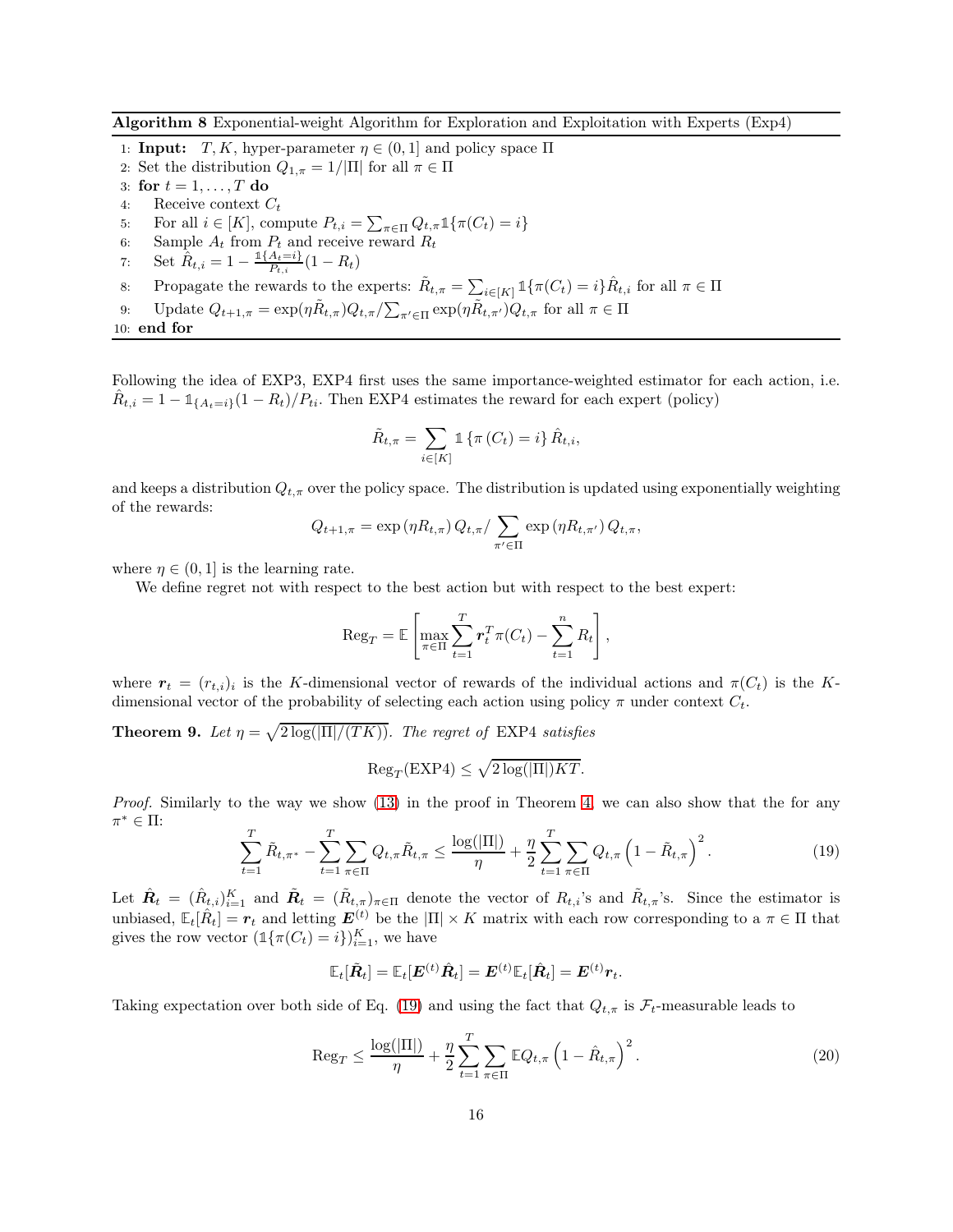Let  $\hat{Y}_{t,i} = 1 - \hat{R}_{t,i}, y_{t,i} = 1 - r_{t,i}$  and  $\tilde{Y}_{t,\pi} = 1 - \tilde{R}_{t,\pi}$  for all  $i \in [K]$  and  $\pi \in \Pi$ . Define vectors  $\tilde{Y}_t$  and  $\hat{Y}_t$ similarly. Note that  $\tilde{Y}_t = E^{(t)} \hat{Y}_t$  and let  $A_{t,i} = \mathbb{1} \{ A_t = i \}$ , which gives us  $\hat{Y}_{t,i} = A_{t,i} y_{t,i} / P_{t,i}$  and

$$
\mathbb{E}_{t}\left[\tilde{Y}_{t,\pi}^{2}\right] = \mathbb{E}_{t}\left[\left(\frac{E_{\pi,A_{t}}^{(t)} y_{t,A_{t}}}{P_{t,A_{t}}}\right)^{2}\right] = \sum_{i=1}^{K} \frac{\left(E_{\pi,i}^{(t)} y_{t,i}\right)^{2}}{P_{t,i}} \leq \sum_{i=1}^{K} \frac{E_{\pi,i}^{(t)}}{P_{t,i}}.
$$

Thus, by the definition of  $P_{t,i}$ ,

$$
\mathbb{E}[\sum_{\pi \in \Pi} Q_{t,\pi}(1-\tilde{R}_{t,\pi})] \leq \left[\sum_{\pi \in \Pi} Q_{t,\pi} \sum_{i=1}^K \frac{E_{\pi,i}^{(t)}}{P_{t,i}}\right] = K.
$$

Substituting into Eq. [\(20\)](#page-15-2) gives us

$$
\mathrm{Reg}_T \leq \frac{\log(|\Pi|)}{\eta} + \frac{\eta TK}{2} \leq \sqrt{2TK\log(|\Pi|)},
$$

when  $\eta = \sqrt{2 \log(|\Pi|)/(TK)}$ .

Now we take a look at the context space partition example introduced before. Assume we have a Mpartition of the context space C. The regret bound is reduced from  $\sqrt{2|\mathcal{C}| \log(K)KT}$  to  $\sqrt{2M \log(K)KT}$ with the structural information.

#### 2.2.3 Linear bandits and contextual linear bandits

One bandit per context method learns a distinct environment for each context, which fails when the context space is large or even infinite. Many healthcare applications, especially in mobile health, have continuous context including heart rate, sleeping time, etc. To model such applications with efficient algorithms, we need to assume some nice relationship between the context and environment. The simplest and most frequently used model of this kind is the contextual linear bandit.

Before we introduce the setting for contextual linear bandit, we first define linear bandit. In linear bandit, we do not directly model contexts but assume that the action space  $\mathcal{A}_t \subset \mathbb{R}^d$  (we will soon reveal the reason behind choosing a time varying action space) for some positive integer  $d$ , the reward on step  $t$  is sampled from a linear model:

<span id="page-16-0"></span>
$$
R_t = \langle \theta^*, A_t \rangle + \eta_t, \text{ for some } \theta^* \in \mathbb{R}^d,
$$
\n
$$
(21)
$$

and the noise  $\eta_t$  is usually assumed to be subgaussian. Note that, depending on the choice of  $A_t$ , linear bandits can subsume other bandit problems. For example, to capture the standard stochastic bandit environment with d actions, we set  $\mathcal{A}_t = \{e_1, \ldots, e_d\}$  for unit vectors  $(e_i)_i$ . Note that this choice of action set is not time varying. The flexibility to choose time varying action sets is critical to capture contextual bandits. We simply let  $\mathcal{A}_t = \{\psi(C_t, i) \in \mathbb{R}^d : i \in [K]\},$  for some known function  $\psi : \mathcal{C} \times [K] \mapsto \mathbb{R}^d$ . A common setup [\(Li et al.](#page-35-9), [2010\)](#page-35-9) considers one context per arm, where  $C \subset \mathbb{R}^{d \times K}$  and the function  $\psi(c, i)$  extracts the *i*-th column of the matrix c. Another formulation assumes the same context  $c_t \in \mathbb{R}^d$  for every arm but assumes each arm i has a parameter  $\theta_i^* \in \mathbb{R}^d$ :  $R_t = \langle \theta_i^*, c_t \rangle + \eta_t$ , when arm i is chosen. Note that this is a special case of the general formulation in [\(21\)](#page-16-0). We can write  $\theta^* = (\theta_1^{*T}, \dots, \theta_K^{*T})^T$  and  $\mathcal{A}_t = \{(\mathbf{0}_{d(i-1)}, C_t^T, \mathbf{0}_{d(K-i)})\}_{i=1}^K \subset \mathbb{R}^{dK}$ , where  $\mathbf{0}_n$  is the all-zero row vector of dimension n.

Linear Upper Confidence Bound (LinUCB). The regret for linear bandit is defined as

$$
\operatorname{Reg}_T = \mathbb{E}[\sum_{t=1}^T \max_{a_t \in \mathcal{A}_t} \langle \theta^*, a_t \rangle - \sum_{t=1}^T R_t].
$$

 $\Box$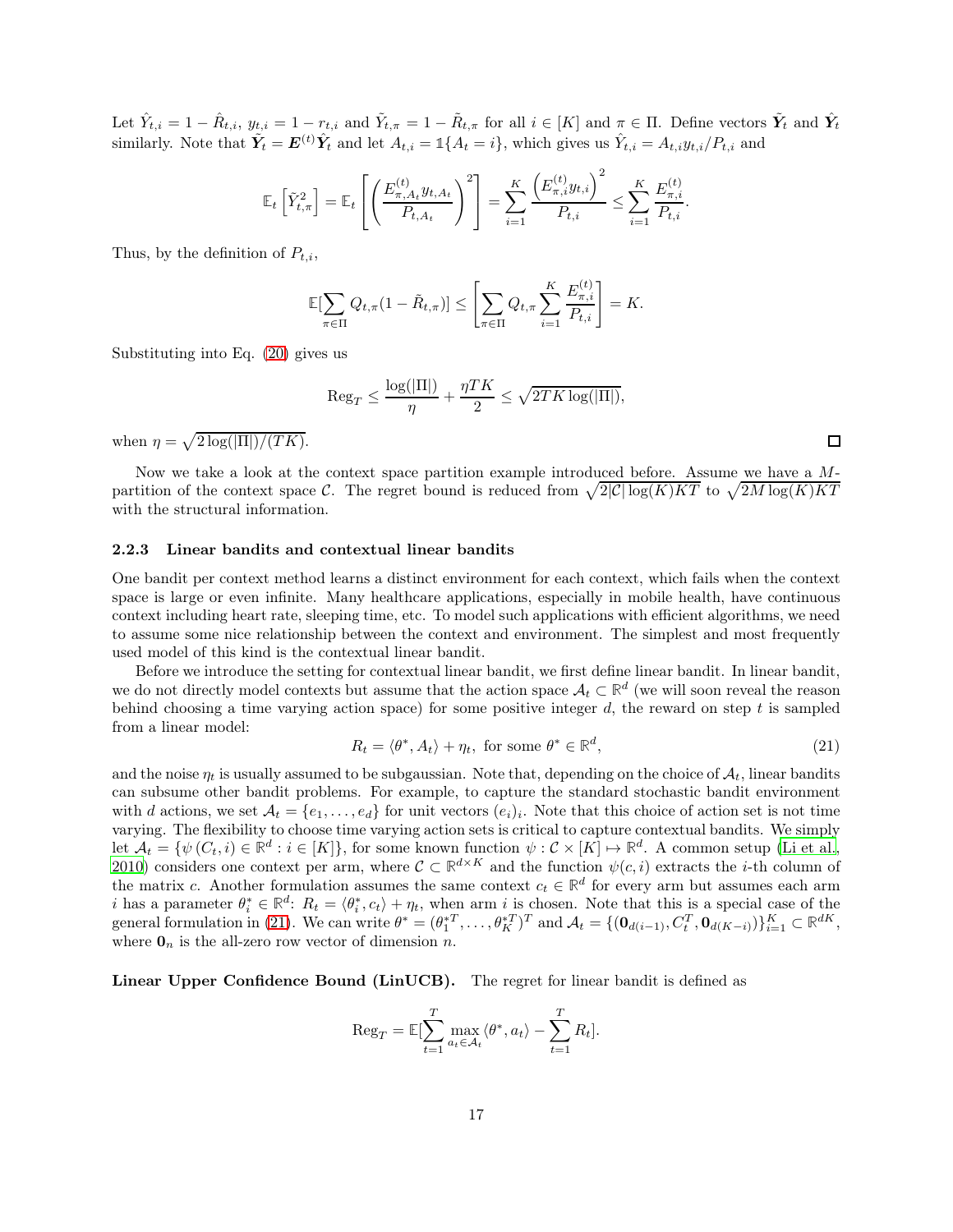Algorithm 9 Linear Upper Confidence Bound (LinUCB)

- 1: **Input:**  $\delta$ ,  $d$ ,  $(\mathcal{A}_t)_t \subset \mathbb{R}^d$ ,  $(\beta_t)_t$ ,  $\lambda$ .
- 2: for  $t = 1, ..., T$  do
- 3: Calculate  $\hat{\theta}_t$  using [\(22\)](#page-17-0).
- 4: Compute the confidence set  $\Theta_t = \{ \theta \in \mathbb{R}^d : ||\theta \hat{\theta}_{t-1}||_{V_{t-1}}^2 \leq \beta_t \}.$
- 5: Play  $A_t = \operatorname{argmax}_{a \in A_t} \max_{\theta \in \Theta_t} \langle \theta, a \rangle$ .
- <span id="page-17-4"></span>6: Receive reward  $R_t$  and update  $V_t$  using [\(23\)](#page-17-1).
- 7: end for

We have seen UCB for the regular bandit environment as a powerful algorithm to balance the exploration and exploitation. In this section, we introduce a new UCB algorithm called LinUCB for linear bandit setting [\(Auer](#page-32-7), [2002](#page-32-7); [Dani et al., 2008;](#page-33-4) [Rusmevichientong and Tsitsiklis, 2010\)](#page-37-10).

As the case in UCB, we follow the principle *optimism in the face of uncertainty (OFU)*. Instead of directly building confidence set over the mean function  $\mu_a$ , we build confidence set  $\Theta_t \subset \mathbb{R}^d$  over the linear coefficient  $\theta^*$  that satisfies the following two properties: 1)  $\Theta_t$  contains the optimal  $\theta^*$  with a high probability; 2) the set  $\Theta_t$  should be as small as possible.

For that purpose, we consider the regularised least-square estimator up to step  $t$ ,

<span id="page-17-1"></span><span id="page-17-0"></span>
$$
\hat{\theta}_t = \operatorname{argmin}_{\theta \in \mathbb{R}^d} \left( \sum_{s=1}^t \left( R_s - \langle \theta, A_s \rangle \right)^2 + \lambda \| \theta \|_2^2 \right),\tag{22}
$$

where  $\lambda > 0$  is the penalty factor. Equ. [\(22\)](#page-17-0) gives

$$
\hat{\theta}_t = V_t^{-1} \sum_{s=1}^t A_s R_s
$$
, where  $V_0 = \lambda I_d$  and  $V_t = V_0 + \sum_{s=1}^t A_s A_s^{\top}$ . (23)

Then the confidence set centering at  $\hat{\theta}_t$  is defined by

<span id="page-17-3"></span>
$$
\Theta_{t+1} = \{ \theta \in \mathbb{R}^d : ||\theta - \hat{\theta}_t||_{V_t}^2 \le \beta_{t+1} \},\tag{24}
$$

where  $(\beta_t)_t$  is an increasing sequence of constants that controls the level of confidence with  $\beta_1 \geq 1$  as  $(V_t)_t$ also have increasing eigenvalues. Lemma [10](#page-17-2) shows the correctness of the confidence set defined in [\(24\)](#page-17-3). LinUCB chooses actions that maximize the expected reward over all the possible  $\theta$ 's in the confidence set. Details are given in Algorithm [9.](#page-17-4)

<span id="page-17-2"></span>**Lemma 10.** Let  $\delta \in (0,1)$ . Then, with a probability at least  $1-\delta$ , it holds that for all  $t \in \mathbb{N}$ ,  $\theta^* \in \Theta_t$  defined in [\(24\)](#page-17-3) with any sequence  $(\beta_t)_t$  satisfying

$$
\beta_t \le \sqrt{\lambda} \left\| \theta^* \right\|_2 + \sqrt{2 \log \left( \frac{1}{\delta} \right) + d \log \left( \frac{\det V_t}{\lambda^d} \right)}.
$$

Now using the confidence set in Lemma [10,](#page-17-2) we can show the following regret bound under some mild assumption on the boundedness of the action space. We refer reader to Part V of [Lattimore and Szepesvári](#page-35-1) [\(2020\)](#page-35-1) for the proof of Lemma [10.](#page-17-2)

<span id="page-17-5"></span>**Theorem 11.** Assuming  $\max_{t \in [n]} \sup_{a,b \in \mathcal{A}_t} \langle \theta^*, a-b \rangle \leq 1$  and  $||a||_2 \leq L$  for all  $a \in \bigcup_{t=1}^n \mathcal{A}_t$ , using the confidence set defined in Lemma [10,](#page-17-2) we have with a probability at least  $1-\delta$ , the expected regret of LinUCB is bounded by

$$
Reg_T(LinUCB, \nu) \leq Cd\sqrt{T}\log(L/\delta), \text{ for some } C > 0.
$$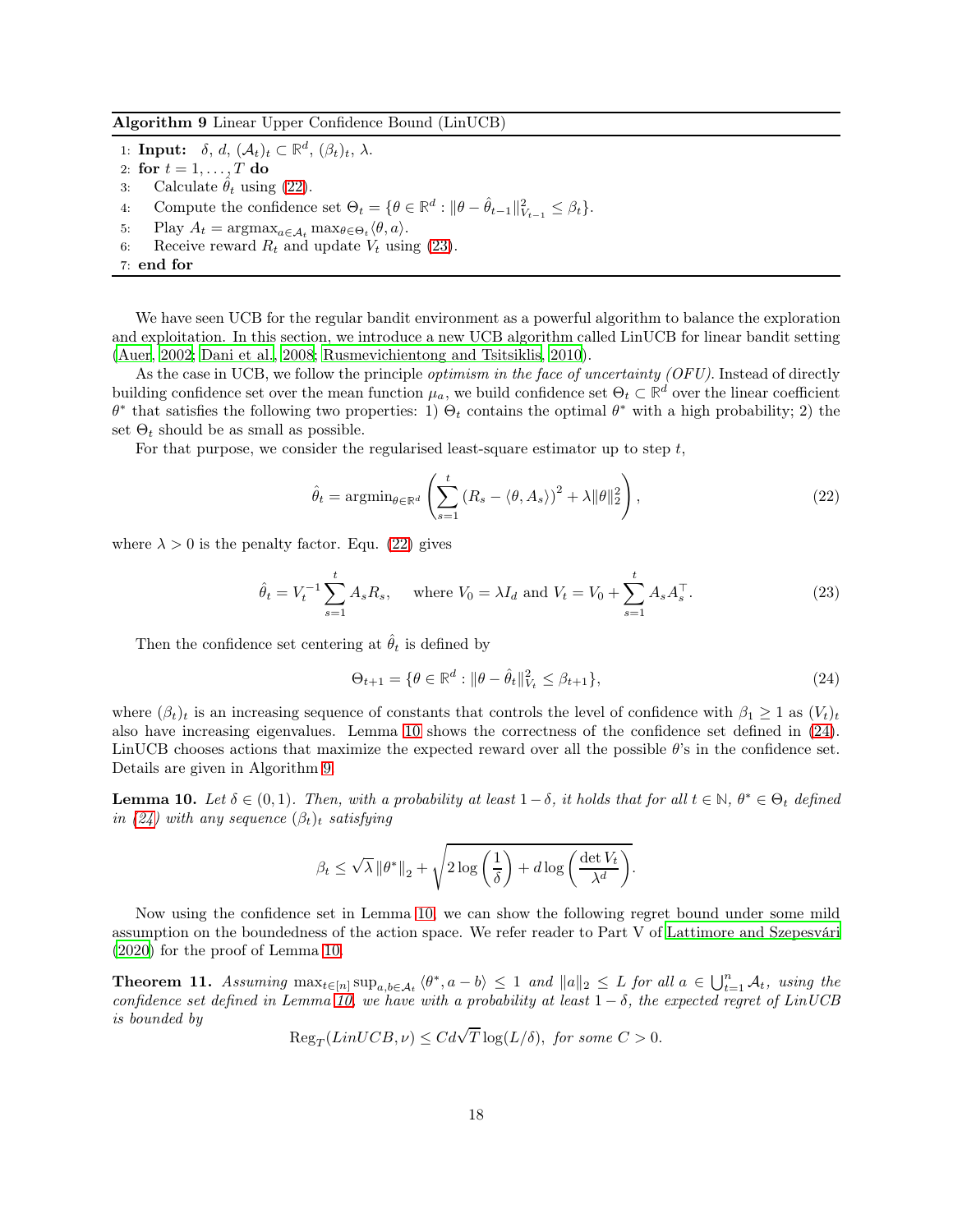*Proof.* We first analyze the regret on each step. Let  $\theta_t \in \Theta_t$  be the parameter that maximize the expected reward. Let  $A_t^*$  be the optimal action given context  $C_t$ . Then, using the fact that  $\theta^* \in \Theta_t$ , we have  $\langle \theta^*, A_t^* \rangle \leq \langle \theta, A_t \rangle$ . Using Cauchy-Schwarz inequality, we have

$$
r_t = \langle \theta_*, A^*_t - A_t \rangle \leq \langle \theta_t - \theta_*, A_t \rangle \leq \|A_t\|_{V_{t-1}^{-1}} \|\tilde{\theta}_t - \theta_*\|_{V_{t-1}} \leq 2 \|A_t\|_{V_{t-1}^{-1}} \sqrt{\beta_t}.
$$

Then the total regret is given by

<span id="page-18-0"></span>
$$
\operatorname{Reg}_{T} \leq \sum_{t=1}^{T} 2 \|A_t\|_{V_{t-1}^{-1}} \sqrt{\beta_t} \leq \sqrt{T \sum_{t=1}^{T} r_t^2} \leq \sqrt{T \beta_T \sum_{t=1}^{T} \|A_t\|_{V_{t-1}^{-1}}^2}.
$$
 (25)

Using the elliptical potential lemma [\(Carpentier et al.](#page-33-5), [2020](#page-33-5)),  $\sum_{t=1}^{T} \left( 1 \wedge \| A_t \|_{V}^2 \right)$  $V_{t-1}^{-1}$  $\Big) \leq 2 \log \left( \det V_T / \det V_0 \right).$ The results follow by plugging this into [\(25\)](#page-18-0) with the chosen  $\beta_T$  and the fact that

$$
\det\left(V_T\right) = \prod_{i=1}^d \lambda_i \le \left(\frac{1}{d}\operatorname{trace} V_T\right)^d \le \left(\frac{\operatorname{trace} V_0 + TL^2}{d}\right)^d,
$$

where  $\lambda_1, \ldots, \lambda_d$  are eigenvalues of  $V_t$ .

LinUCB gives a regret bound that scales with d. However, this is not the optimal rate when the action set is finite. [Auer \(2002\)](#page-32-7) proposed SupLinUCB which maintains a master algorithm that achieves a regret bound of  $\sqrt{dT \log(T K)}$  when the action space is finite.

LinUCB for contextual bandits. [Chu et al. \(2011\)](#page-33-6) applied the LinUCB to the contextual bandit problems. To be specific, they assume a context and a unknown parameter  $\theta$  for each arm a and the reward is generated by

$$
R_t = C_{t,A_t}^\top \theta_{A_t}^* + \eta_t, \text{ where } C_{t,a}, \theta_a^* \in \mathbb{R}^d.
$$

Applying Theorem [11](#page-17-5) gives us the regret bound of  $Kd\sqrt{T}$ . [Li et al. \(2010](#page-35-9)) showed a good performance of the contextual bandit with LinUCB on News Article Recommendation task.

#### 2.2.4 Sparse LinUCB

So far we have achieved regret bound of  $d\sqrt{T \log(T)}$ , which scales linearly with d. However, the bound can be vacuous for high-dimensional context  $(d \gg T)$ . Such high dimensional problems can occur in healthcare applications. For example, [Bastani and Bayati \(2020](#page-32-8)) incorporates the high-dimensional genetic profile and medical records with contextual bandits to design patient's optimal medication dosage. Following the idea of UCB, the key is to construct a confidence set that accounts for the sparsity. To tackle the problem, we introduce a powerful tool that converts online prediction problem to confidence set estimation, with which a UCB-style algorithm can be designed using any online predicting method and we can analyze its regret in a unified way.

Online to Confidence Set Conversion. There is a conversion from the online prediction to confidence sets. We consider online linear regression problem with a squared loss, which has been well-explored in the past decade [\(Huang et al., 2008;](#page-34-5) [Javanmard and Montanari, 2014\)](#page-34-6). The agent interacts with the environment in the following manner where in each round  $t$ :

- 1. The environment chooses a context  $C_t \in \mathbb{R}$  and  $A_t \in \mathbb{R}^d$  in an arbitrary way.
- 2. The value of  $A_t$  is revealed to the agent.

 $\Box$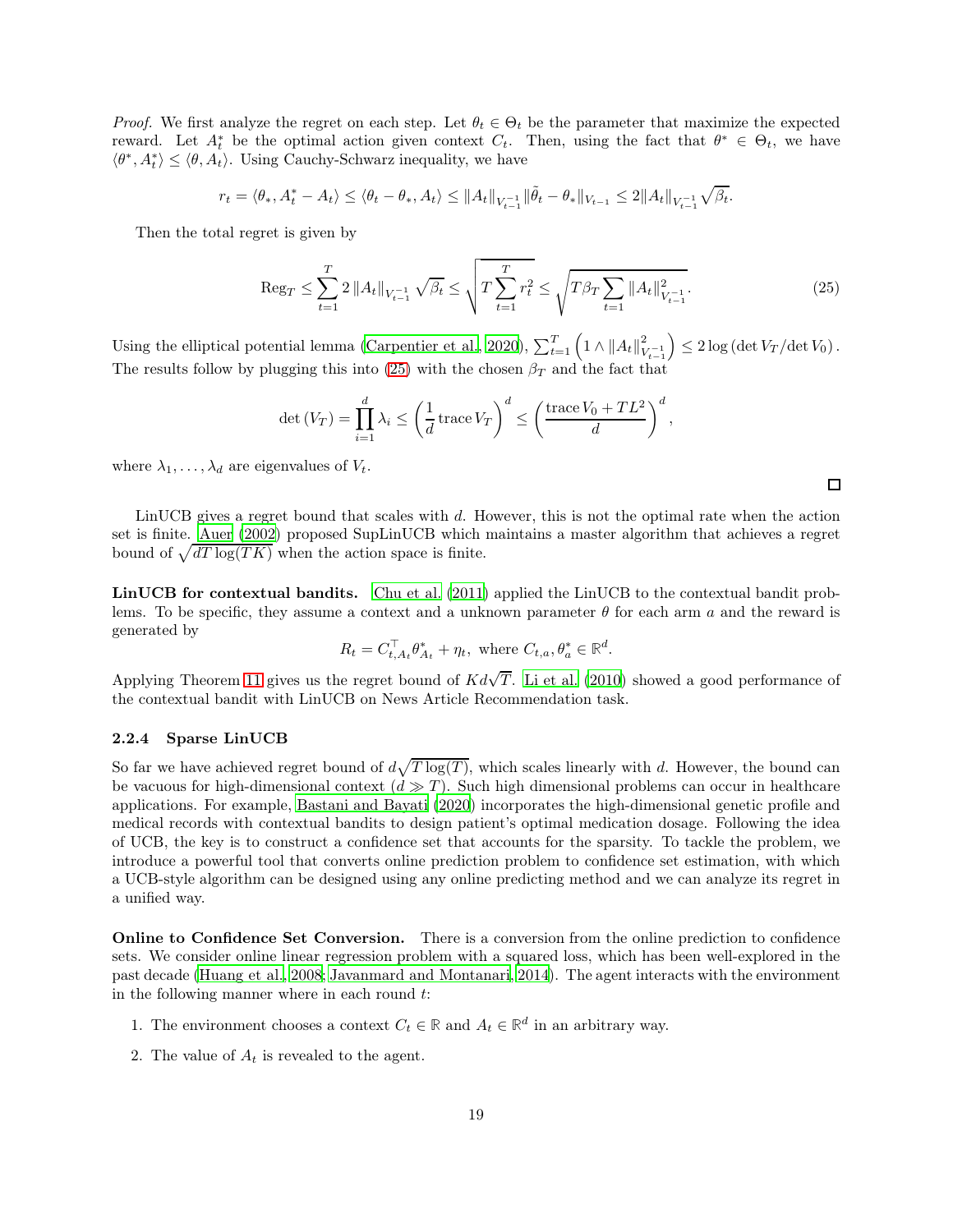Algorithm 10 Online linear predictor UCB

1: **Input:**  $\delta \in (0, 1)$ , an online predictor with a regret bound  $B_t$ 

- 2: for  $t = 1, \ldots, T$  do
- 3: Receive action set  $A_t$ <br>4: Compute the confider
- Compute the confidence set  $\Theta_t$  using [\(26\)](#page-19-0)
- 5: Play  $A_t = \operatorname{argmax}_{a \in A_t} \max_{\theta \in \Theta_t} \langle \theta, a \rangle$  and receive reward  $R_t$
- 6: Feed  $A_t$  to the online linear predictor and obtain prediction  $\hat{R}_t$
- <span id="page-19-2"></span>7: Feed  $R_t$  and loss to the linear predictor as feedback.
- 8: end for
	- 3. The agent generate a prediction  $\hat{R}_t$ .
	- 4. The environment reveals  $R_t$  to the agent as well as the loss  $(R_t \hat{R}_t)^2$ .

The regret of an agent with respective to the best linear predictor is given by

$$
\rho_T = \sum_{t=1}^T (R_t - \hat{R}_t)^2 - \inf_{\theta \subset \mathbb{R}^d} \sum_{t=1}^T (R_t - \langle \theta, A_t \rangle)^2.
$$

<span id="page-19-1"></span>**Theorem 12** (Online-to-Confidence-Set Conversion [\(Abbasi-Yadkori et](#page-31-1) al., [2012\)](#page-31-1)). Let  $\delta \in (0,1)$  and assume that  $\theta^* \in \Theta$ , noise  $\eta_t$ 's are R-sub-Gaussian and  $\rho_t \leq B_t$ . Let

$$
\beta_t(\delta) = 1 + 2B_t + 32R^2 \log \left( \frac{R\sqrt{8} + \sqrt{1 + B_t}}{\delta} \right)
$$

<span id="page-19-0"></span>Then

$$
\Theta_{t+1} = \left\{ \theta \in \mathbb{R}^d : \sum_{s=1}^t (\hat{R}_s - \langle \theta, A_s \rangle)^2 \le \beta_t(\delta) \right\},\tag{26}
$$

.

satisfies  $\mathbb{P}(\theta^* \in \Theta_{t+1} \forall t \in \mathbb{N}) \geq 1 - \delta$ .

Theorem [12](#page-19-1) provides a tool for constructing confidence set for the prediction of any online learning algorithm with a regret guarantee. One can develop the Online linear predictor UCB (OLR-UCB) as shown in Algorithm [10.](#page-19-2)

Let  $\|\theta^*\|_2 \leq m_2$ . Using Theorem [12](#page-19-1) and the standard regret decomposition for UCB-style algorithm, one can show the following regret bound:

$$
R_T \le \sqrt{8dT \left(m_2^2 + \beta_{T-1}(\delta)\right) \log\left(1 + \frac{T}{d}\right)}.
$$

Application to sparse online linear prediction. Note that our goal is to derive a regret bound with a lower dependency on the ambient dimension d. In the standard regression problem, learnability of highdimensional data relies on the sparsity assumption which assumes the number of non-zero dimensions is less or equal to a positive integer s.

**Assumption 1.** (sparse parameter) The true parameter  $\theta^*$  satisfies  $\|\theta^*\|_0 \leq s$  for some  $s > 0$ .

To this end, we adopt SeqSEW [\(Gerchinovitz, 2011\)](#page-34-7) as the online linear prediction algorithm, which achieves the online learning regret  $\rho_T = \mathcal{O}(s \log(T))$ . Combined with Theorem [12,](#page-19-1) we have the following result:

<span id="page-19-3"></span>Theorem 13. With a high probability, the we bound the regret of OLR-UCB with SeqSEW as the online predictor by

$$
\text{Reg}_T = \tilde{\mathcal{O}}(\sqrt{dsT}).\tag{27}
$$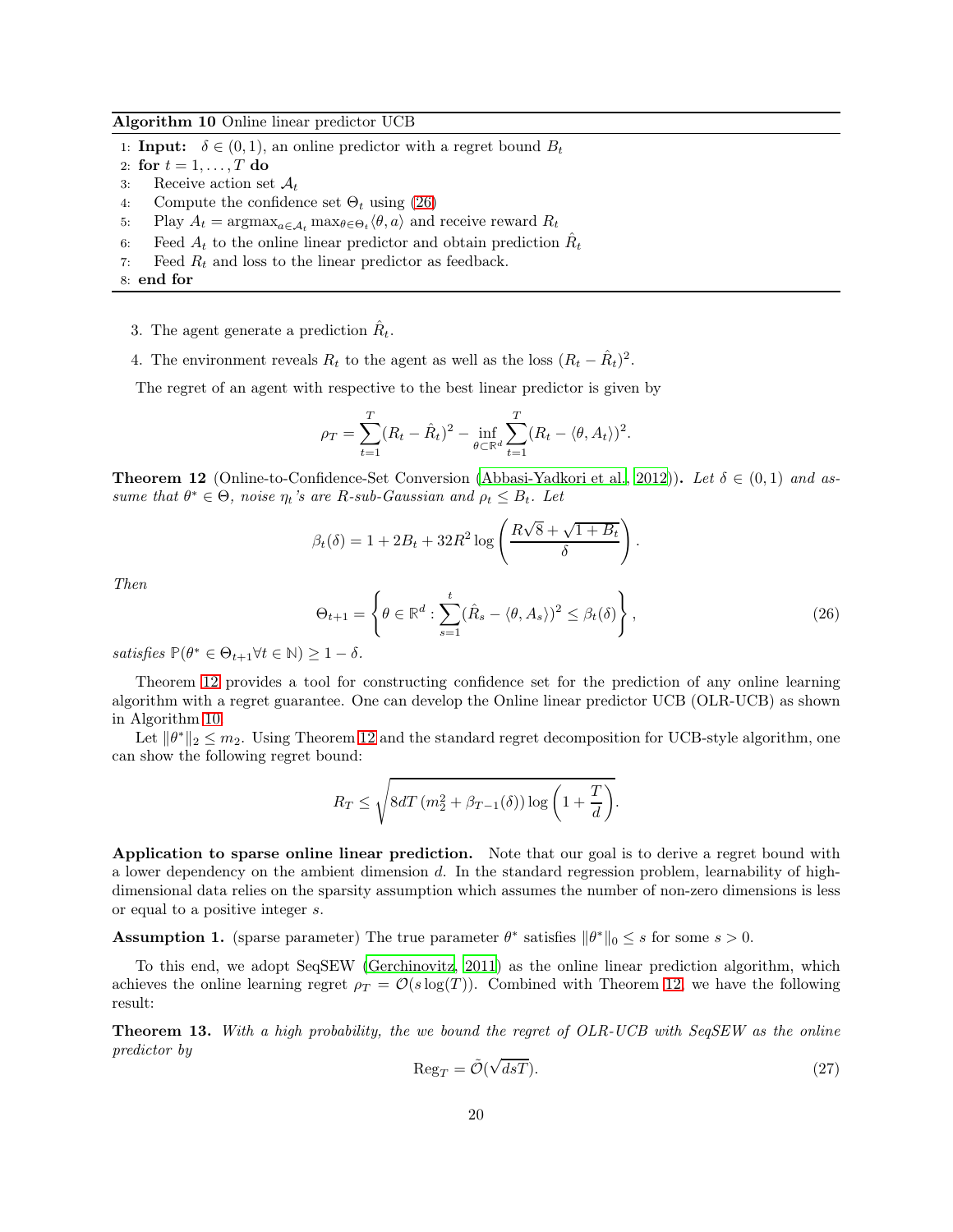This improves over the  $d\sqrt{T}$  by LinUCB in the previous section when  $s \ll d$ . As pointed out by [Lattimore and Szepesvári \(2020\)](#page-35-1), for any algorithm, there exists an infinite action space such that  $\text{Reg}_T$  =  $\Omega(\sqrt{dsT})$ . Thus, the bound in [\(27\)](#page-19-3) is minimax optimal. Despite its optimality, our result still have the unavoidable dependence of  $\sqrt{d}$ . [Bastani and Bayati \(2020\)](#page-32-8) derived a regret bound of  $\mathcal{O}(K(s \log(d) \log(T))^2)$ , when the action set is finite. More variants of high-dimensional sparse linear bandits are discussed in [Hao et al. \(2020\)](#page-34-8).

## 2.3 Offline Learning

So far we have been discussing bandit problems in the *online learning* setting, where we are free to choose actions while collecting the dataset. In many real applications, collecting data in the online manner can be expensive and can cost a lot of time. In such situations we might want to evaluate a target policy using a large but fixed dataset that has been collected for years by a different policy. This setting is called *offline* learning.

Given a fixed contextual bandit environment, the value of a policy is defined as  $v_\pi = \mathbb{E}_{a_t \sim \pi(c_t)} r_t$  Formally, offline bandits, also referred as *off-policy evaluation* aims at evaluating the value  $v_{\pi}$  of a new policy using a sequence of interactions  $S_T = (c_t, a_t, r_t)_{t=1}^T$ , where  $c_t$ ,  $a_t$  and  $r_t$  are the context, action and reward respectively at step t. The actions are chosen by the data-generating policy  $\pi_D$ , which is also referred as behavior policy or logging policy. In this section,

One solution is to learn the reward and context distribution using a parametric or non-parametric method and then evaluate the new policy with the simulator by sampling context and rewards from the learnt distribution. Although this approach is straightforward, the modeling step is often very expensive and difficult, and more importantly, it often introduces modeling bias to the simulator, making it hard to justify reliability of the obtained evaluation results.

[Li et al. \(2011](#page-35-10)) proposed a simple algorithm (Algorithm [11\)](#page-20-0) that uses an unbiased estimator of the policy value when the behavior policy picks arms uniformly at random. The method is to simply use all the interactions in the dataset that coincide with the action that the policy being evaluated would have taken. They show that  $\hat{v}_\pi$  is an unbiased estimator of  $v_\pi$  and with a high probability  $(\hat{v}_\pi - v_\pi)^2 = \tilde{\mathcal{O}}(Kv_\pi/n)$ , where  $v_{\pi}$  is the true expected value of the policy as defined above. They also successfully applied the off-policy evaluation to the News Article Recommendation system. [Mary](#page-36-4) et al. [\(2014\)](#page-36-4) improved upon Algorithm [11](#page-20-0) via bootstrapping techniques. They give a bootstrapped estimator for any quantile of the distribution of the estimated value  $\hat{v}_{\pi}$  that allows some evaluation of the uncertainty.

#### Algorithm 11 Policy Evaluator

1: **Input:** a policy  $\pi$ ; stream of interactions  $S_T$  of length T 2:  $h_0 \leftarrow \emptyset$ ,  $\hat{V}_\pi \leftarrow 0$  and  $N \leftarrow 0$ 3: for  $t = 1, \ldots, T$  do 4: Get the *i*-th interaction  $(c_i, a_i, r_t)$  from  $S_T$ 5: if  $\pi(h_{t-1}, c_t) = a_t$  then 6:  $h_t \leftarrow h_{t-1} \cup (c_t, a_t, r_t)$ 7:  $\hat{V}_{\pi} \leftarrow \hat{V}_{\pi} + r_t \text{ and } N \leftarrow N + 1$ 8: end if 9: end for 10: Output:  $\hat{v}_{\pi} = \hat{V}_{\pi}/N$ 

<span id="page-20-0"></span>Minimax rate lower bound. To understand how good our algorithms perform, we start with establishing a minimax lower bound that characterizes the inherent hardness of the off-policy value estimation problem. Let  $R_{\text{max}}, \sigma \in \mathbb{R}^+$ . Define the class of reward distributions  $\mathcal{V}(\sigma, R_{\text{max}})$  with bounded mean and variance as

$$
\mathcal{V}(\sigma, R_{\max}) \coloneqq \{ \nu = (P_{a,c})_{a,c \in \mathcal{A} \times \mathcal{C}} : 0 \leq \mathbb{E}_{R \sim P_{a,c}}[R] \leq R_{\max} \text{ and } \text{Var}[R \mid a,c] \leq \sigma^2, \ \forall a,c \in \mathcal{A} \times \mathcal{C} \}.
$$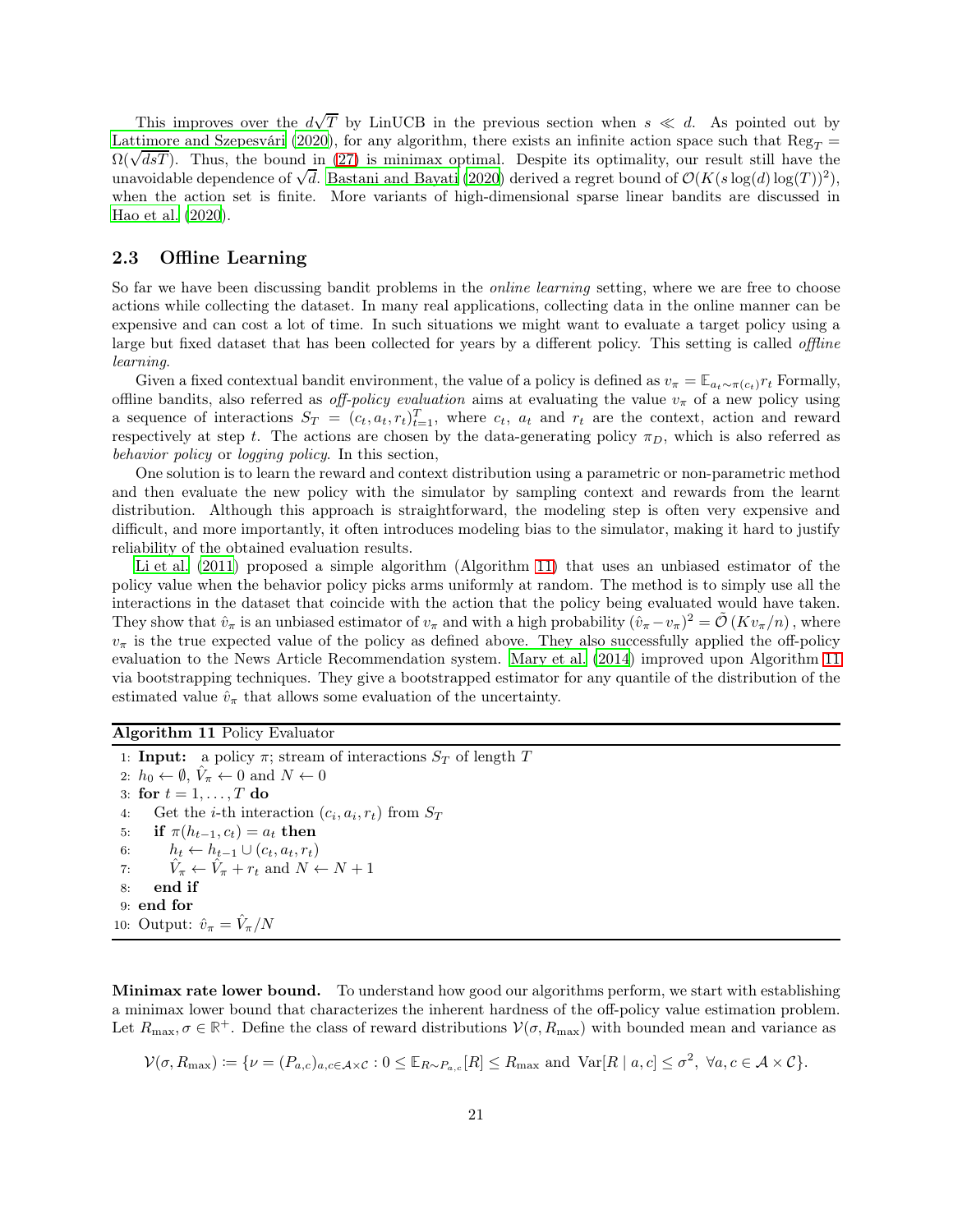Any estimator  $\hat{v}$  is a function that maps  $(\pi, \pi_D, S_T)$  to an estimate of  $v_\pi$ . Let the context  $C \sim \lambda$  with a density relative to Lebesgue measure. The minimax rate is defined as

$$
M_n(\pi,\lambda,\pi_D,\sigma,R_{\max})\coloneqq\inf_{\hat{v}}\sup_{\nu\in\mathcal{V}(\sigma,R_{\max})}\mathbb{E}[(\hat{v}(\pi,\pi_D,S_T)-v_\pi)^2],
$$

where the expectation is taken over the distribution of the dataset  $S_T$  that depends on  $(\pi, \lambda, \pi_D)$ .

A critical value that determines the hardness of the problem is

$$
V_1 := \mathbb{E}_{C \sim \lambda, A \sim \pi_D(\cdot, C)} \left[ \pi^2(A, C) / \pi_D^2(A, C) \right].
$$

[Wang et al. \(2017\)](#page-38-6) (Corollary 1) gives the following lower bound for  $R_n$ :

<span id="page-21-0"></span>
$$
M_n(\pi, \lambda, \pi_D, \sigma, R_{\text{max}}) \ge \frac{V_1(\sigma^2 + R_{\text{max}}^2)}{700T}.
$$
\n(28)

Importance sampling estimator. [Wang et al. \(2017\)](#page-38-6) give some analysis on the minimax rate of the offpolicy evaluation given a known data-generating policy, denoted by  $\pi_D$ . We slightly abuse the notation and let  $\pi(a, c)$  denote the probability of choose a using policy  $\pi$  under the context c. They consider Importance Sampling (IS) estimator [\(Charles et al.](#page-33-7), [2013\)](#page-33-7) and Weighted Importance Sampling (WIS) estimator given by

$$
\hat{v}_{\text{IS},\pi} = \frac{1}{T} \sum_{t=1}^{T} \frac{\pi(a_t, c_t)}{\pi_D(a_t, c_t)} r_t \quad \text{and} \quad \hat{v}_{\text{WIS},\pi} = \sum_{t=1}^{T} \frac{\frac{\pi(a_t, c_t)}{\pi_D(a_t, c_t)}}{\sum_{t'=1}^{T} \frac{\pi(a_t, c_t)}{\pi_D(a_{t'}, c_t)}} r_t \text{, respectively.}
$$

It is shown in [Dudík et al. \(2014\)](#page-33-8) that the IS estimator is unbiased and it achieves the minimax rate in [\(28\)](#page-21-0) when n is sufficiently large. The WIS estimator is biased with a lower variance. It also enjoys the minimax optimality up to a logarithmic constant.

Regression estimator. Another common method, so called regression estimator or plug-in estimator, simply learns the reward distribution and plugs it in. Let  $\hat{r} : \mathcal{A} \times \mathcal{C} \mapsto \mathbb{R}$  is an estimator for the mean reward. The regression estimator is given by

$$
\hat{v}_{\text{Reg}, \pi} := \frac{1}{T} \sum_{t=1}^{T} \sum_{a} \pi(a, c_t) \hat{r}(a, c_t).
$$

When the context space and action space are finite. One can use the simple sample average estimator  $\hat{r}(a,c) = (\sum_{t=1}^T \mathbb{1}(a_t = a, c_t = c)r_i)/(\sum_{t=1}^T \mathbb{1}(a_t = a, c_t = c)).$  Interestingly, one can write the regression estimator using sample average as

$$
\hat{v}_{\text{Reg}} = \frac{1}{T} \sum_{t=1}^{T} \frac{\pi (a_t, c_t)}{\hat{\pi}_D (a_t, c_t)} r_t, \text{ where } \hat{\pi}_D (a, c) = \frac{\sum_t \mathbb{1}(a_t = a, c_t = c)}{T}.
$$

There is a strong connection between IS and regression estimator. That is regression estimator simply replaces the  $\pi_D$  with its empirical estimator. Regression estimator is biased while its variance is normally lower than IS [\(Dudík et al.](#page-33-9), [2011;](#page-33-9) [Li et al., 2015](#page-35-11)). Regression estimator is also shown to be minimax optimal when n is sufficiently large. The simple plugin method using sample average is not applicable when context space is infinite. When more information on how rewards depend on contexts and actions, we can posit a parametric or non-parametric model of  $\mathbb{E}[R \mid C, A]$  and fit it to obtain an estimator. Due to the difficulties of having a good estimation  $\hat{x}$ , which may suffer model-misspecification or high variance, pure regression estimator only works well in problem with finite actions. For more details, we refer reader to a more recent paper [\(Kim et al.](#page-35-12), [2021](#page-35-12)).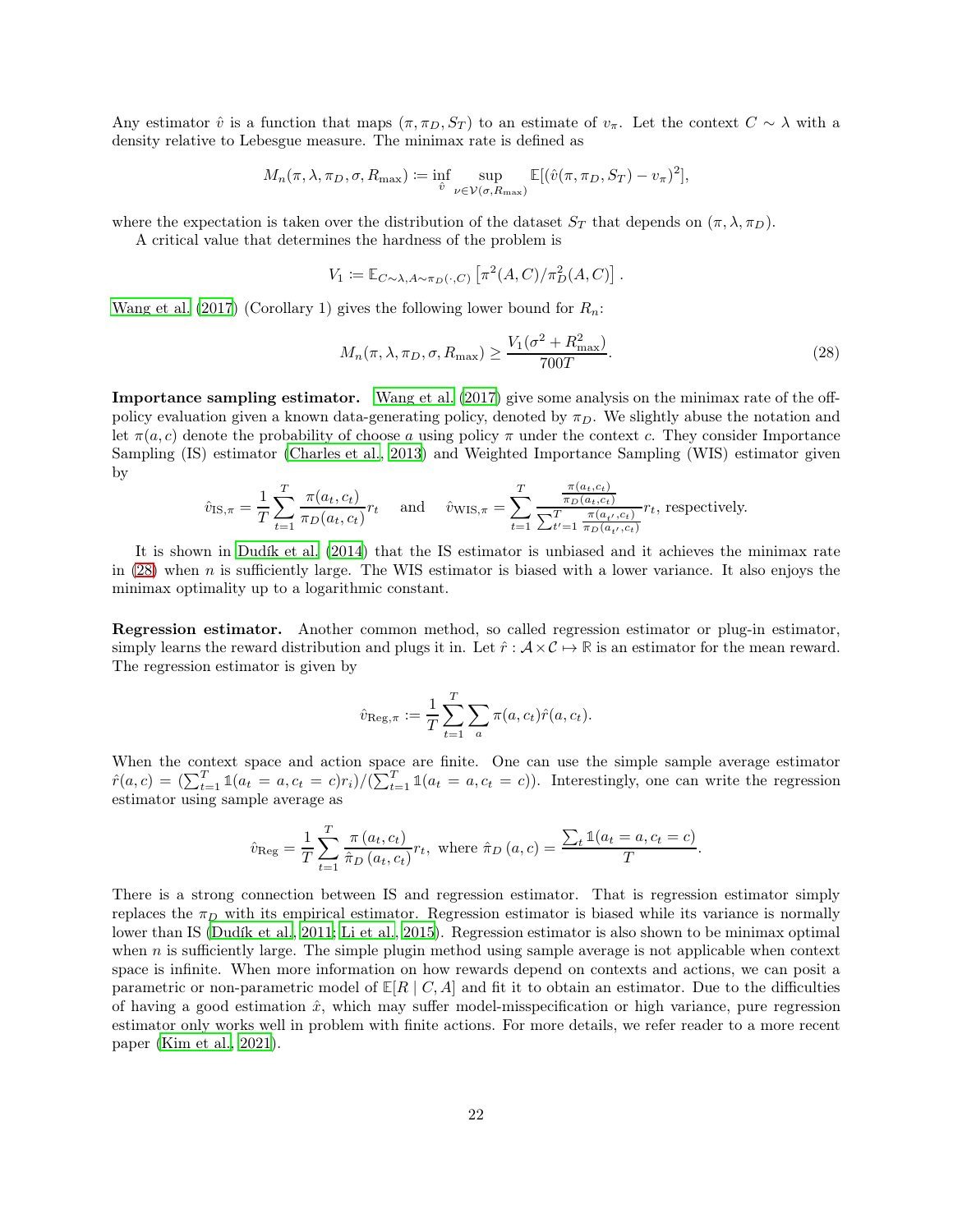Doubly robust estimator. Based on the above discussions about IS and Regression Estimator, it is natural to combine the both. Doubly Robust (DR) [\(Bang and Robins, 2005;](#page-32-9) [Dudík et al.](#page-33-9), [2011](#page-33-9); [Jiang and Li](#page-34-9), [2016\)](#page-34-9) which is a combination of regression and IS estimator, and can achieve the low variance of regression and no (or low) bias of IS. The method is named by Doubly Robust because it is accurate if at least one of the estimator is accurate. DR estimator is defined as

$$
\hat{v}_{DR} = \frac{1}{T} \sum_{t} \left[ \frac{\pi(a_t, c_t)}{\pi_D(a_t, c_t)} (r_t - \hat{r}(a_t, c_t)) + \sum_{a} \pi(a, c_t) \hat{r}(a, c_t) \right].
$$

Informally, the estimator uses  $\hat{r}(a, c)$  as a baseline and corrects the baseline when the action more likely to be sampled from the target policy. DR enjoys both the low variance of Regression estimator and the low bias of the IS estimator and also matches the minimax lower bound in [28.](#page-21-0) [Wang et al. \(2017](#page-38-6)) further introduces the SWITCH estimator that takes account into the scale of the importance weight. When the importance weight is large, it switches to the regression estimator, which significantly reduces the variance while introducing only little bias. It performs better in the numerical experiments.

**Non-asymptotic regime.** All of the above estimators achieve minimax optimality when  $n$  is sufficiently large. [Ma et al. \(2021](#page-36-5)) discussed regime when the sample size is not large. They showed that there is a fundamental statistical gap between algorithm with and without the knowledge of the behavior policy in this regime. They proposed a competitive ratio that measures the MSE of an algorithm with unknown behavior policy relative to the lower bound of all algorithms with known behavior policy. Competitive ratio is always greater than 1. A competitive ratio closer to 1 indicates that the algorithm can performance as good as the algorithm with known behavior policy. [Ma et al. \(2021\)](#page-36-5) showed that regression estimator has minimax optimal competitive ratio of the rate is  $\mathcal{O}(K)$ , where K is the number of actions. That means an algorithm without the knowledge of the behavior policy has to pay multiplicative factor of  $K$  compared to that with the knowledge.

# <span id="page-22-0"></span>3 Advanced Topics

We now review a selection of advanced topics in bandit algorithms that are relevant to applications in healthcare.

## <span id="page-22-1"></span>3.1 Non-stationarity

We have discussed two basic and extreme cases of bandit theory: stochastic bandit models and adversarial bandit models. In the former, the reward distribution for every arm is static whereas in the latter, it can change arbitrarily over time. In this section, we describe a more practical setting that sits in the "middle" of above two extreme models: non-stationary bandits. Specifically, the reward distributions change over time, but the amount of changes cannot be as arbitrary as the adversarial setting.

For a non-stationary multi-armed bandit environment  $\nu$ , we define the reward mean for arm a at time t by  $\mu_{a,t}(\nu)$  or  $\mu_{a,t}$  for simplicity. Then the dynamic regret is

$$
\operatorname{Reg}_T = \sum_{t=1}^T \max_a \mu_{a,t} - \mathbb{E}\left[\sum_{t=1}^T \mu_{A_t, t}\right].
$$

Unlike the regret definition for the adversarial setting that is with respect to the best single arm, dynamic regret is defined with respect to the sequence of best arms at each time step. There are two popular constraints that quantify the reward changes. One is the total count of changes in the mean reward that occur before time  $T$ :

$$
S_T = 1 + \sum_{t=2}^{T} \mathbb{1}\{\mu_{a,t-1} \neq \mu_{a,t}, \text{ for some } a\}.
$$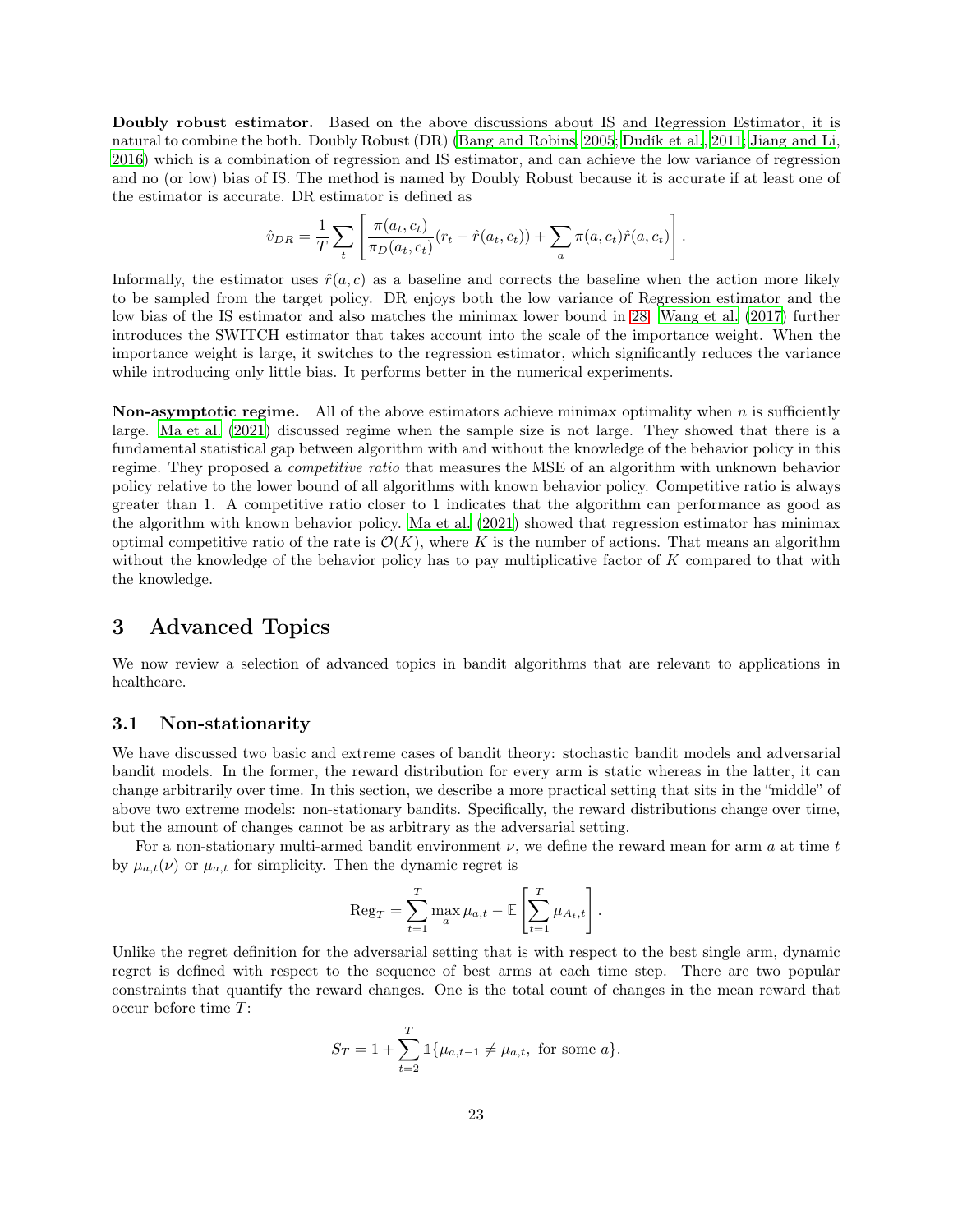Settings where the above quantity is assumed to be small are also called piece-wise stationary. Another constraint quantifies the total variation for the reward mean:

$$
B_T = \sum_{t=2}^T \max_a |\mu_{a,t} - \mu_{a,t-1}|.
$$

Piecewise Stationary Setting. The first algorithm designed for the non-stationary MAB under finite number of reward mean changes is Exp3.S [\(Auer et al.](#page-32-10), [2002\)](#page-32-10), which is a variant of the Exp3 algorithm. The expected regret of Exp3.S is  $O(S_T\sqrt{KT\log(KT)})$  in general, but can be improved to  $O(\sqrt{S_TKT\log(KT)})$ if  $S_T$  is used to tune the algorithm parameters. Later on, Garivier [and Moulines \(2011](#page-34-10)) proved that no policy can achieve problem-dependent regret smaller than  $O(\sqrt{T})$  in the non-stationary case, and Exp3.S is thus optimal up to logarithmic factors of T . [Garivier and Moulines \(2011\)](#page-34-10) also studied two UCB-based algorithms: discounted UCB (D-UCB) which was first proposed by [Kocsis and Szepesvári \(2006\)](#page-35-13) and slidingwindow UCB (SW-UCB). Their main idea is to encourage using more recent data in UCB reward estimations. When S is given, both algorithms achieve  $O(K\sqrt{ST} \log T)$  regret. Another body of works explore the idea of monitoring the reward distributions by change-detection methods and reset the bandit algorithm accordingly. Using this idea, Monitored-UCB (M-UCB) [\(Cao et al.](#page-33-10), [2019](#page-33-10)) combines the UCB algorithm with a change-point detection component based on running sample means over a sliding window and achieves  $O(\sqrt{KST \log T})$  regret under certain assumption on the reward mean change. In same year, [Auer et al.](#page-32-11) [\(2019\)](#page-32-11) proposed an action elimination algorithm ADSWITCH that again detects changes in the mean reward and restarts the learning algorithm accordingly. Without knowing  $S$  nor making other assumptions, ADSWITCH achieves  $O(\sqrt{KST \log T})$  regret.

Bounded Total Variation Setting. Comparing with piecewise stationary setting, bounded total variation is a softer constraint. Here nature has the power to change the reward at every round but only up to a total amount limit  $B_T$ . [Besbes et al. \(2014\)](#page-32-12) proposed the Rexp3 policy that uses the famous Exp3 algorithm as a subroutine and restarts it at every batch. Rexp3 with a batch size tuned by  $B_T$  has  $O((B_T K \log K)^{1/3} T^{2/3})$ regret that nearly matches the lower bound of  $\Omega(KB_T)^{1/3}T^{2/3}$  in this setting [\(Besbes et al.](#page-32-12), [2014\)](#page-32-12).

The non-stationary setup has also studied in linear bandits and contextual bandits. We briefly describe the latter one as an example. Define the distribution of the context-reward pairs  $C \times [0,1]^K$  by  $\mathcal{D}_1,\ldots,\mathcal{D}_T$ . At each round, the environment samples  $(c_t, x_t)$  and reveals  $c_t$  to the agent, then the agent picks an arm  $A_t \in [K]$  and observes  $x_t(A_t)$ . For a fixed set of policies  $\Pi$  that contains mappings:  $C \to [K]$ , the dynamic regret is defined as:

$$
\text{Reg}_{T} = \sum_{t=1}^{T} \max_{\pi \in \Pi} \mathbb{E}_{(c,x) \sim \mathcal{D}_{t}}[x(\pi(c))] - \sum_{t=1}^{T} x_{t}(A_{t}).
$$

Similar to the MAB setting, there are two ways to measure the non-stationary of the environment: total number of changes and the total variation in below.

$$
S = 1 + \sum_{t=2}^{T} \mathbb{1} \{ \mathcal{D}_t \neq \mathcal{D}_{t-1} \},
$$
  

$$
B_T = \sum_{t=2}^{T} \| \mathcal{D}_t - \mathcal{D}_{t-1} \|_{TV}.
$$

Chen et al.  $(2019)$  proposed ADA-ILTCB<sup>+</sup> algorithm that is parameter-free, efficient and achieves optimal regret  $\widetilde{O}(\min\{\sqrt{K(\log |\Pi|)ST},\sqrt{K(\log |\Pi|)T} + (K\log |\Pi|B_T)^{1/3}T^{2/3}\})$  by randomly entering replay phases to detect non-stationarity. More recently, a generic reduction has been studied that allows one to convert certain algorithms for the stationary setting into algorithms for the non-stationary setting [\(Wei and Luo](#page-38-7), [2021\)](#page-38-7). What is nice about this work is that the resulting algorithms often *simultaneously* achieve optimal guarantees in terms of both  $S$  and  $B_T$  without prior knowledge of any of these parameters.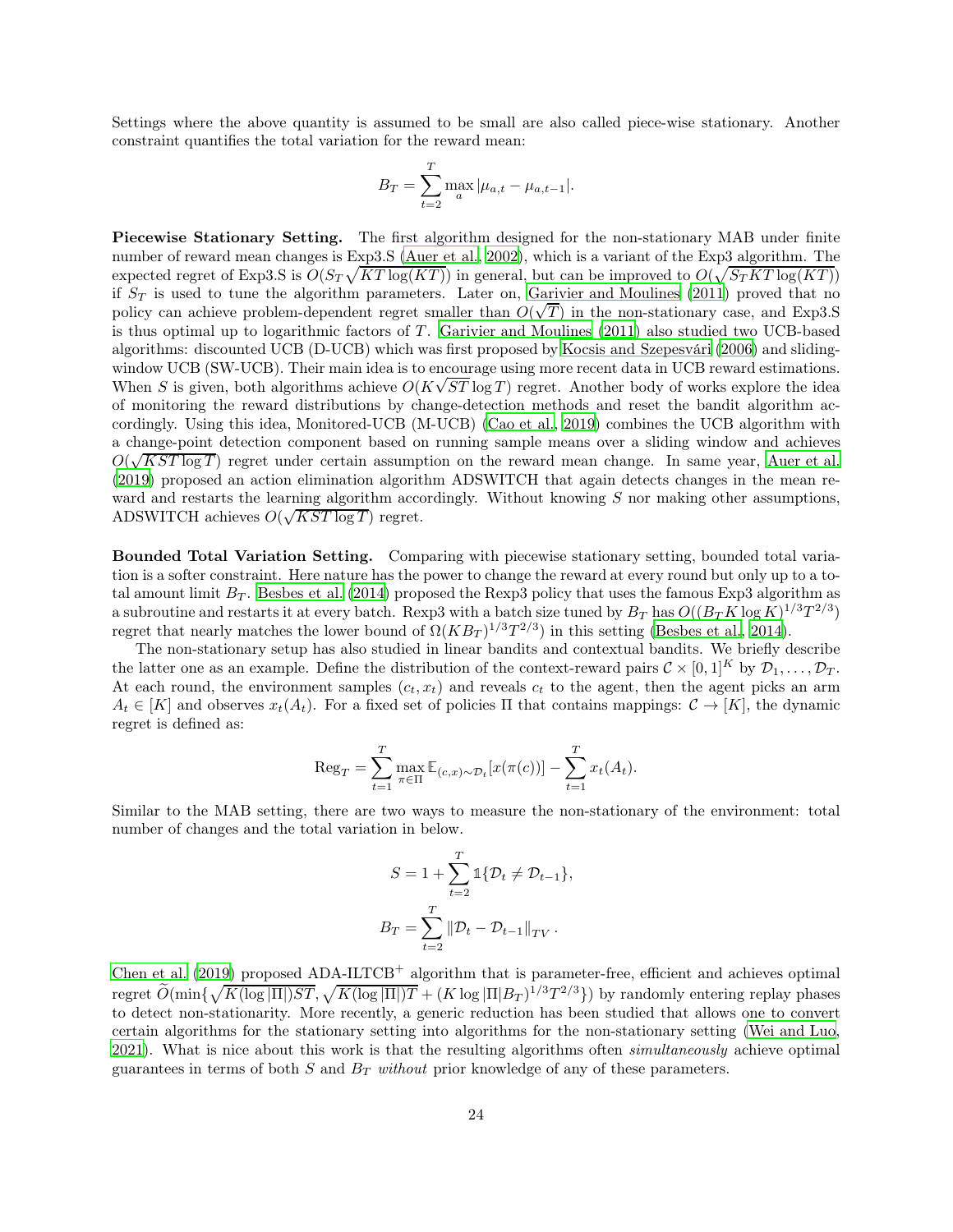### 3.2 Robustness

So far, we have discussed stochastic and adversarial bandits. Stochastic bandit is an ideal setting, since it assumes a fixed reward distribution. Adversarial, on the other hand, considers a too extreme scenario. In real-world applications, some of the observed rewards may be corrupted resulting in deviation from purely stochastic behavior. For instance, there might be clerical errors while creating electronic health records or sensor errors in recording health status from wearable devices. If the reward is self-reported by patients, there can be corruptions due to mistakes, lack of attention, boredom, etc. In this section, we consider algorithms that are robust to possible corruptions. Note that this setting is between purely stochastic and adversarial but in a different way than the non-stationary bandit discussed in Section [3.1.](#page-22-1)

Fraction corruption model. The fraction corruption model limits the fraction of the total number of rounds that an adversarial corruption can happen. Assume corruptions happen with a probability  $\eta \in [0,1]$ . The adversary closely follows the progress of arm pulling and reward generation. At each time step  $t$ , after the algorithm has decided to pull an arm  $A_t$ , the adversary first decides whether to corrupt this arm pull or not by performing a Bernoulli trail  $Z_t \in \{0,1\}$  with a mean  $\eta \in [0,1]$ . Then it generates a corruption  $\zeta$ arbitrarily. After this, the "clean reward"  $R_t^*$  is generated by the environment. The reward a player receives at step t is

$$
R_t = \mathbb{1}\{Z_t = 0\}R_t^* + \mathbb{1}\{Z_t = 1\}\zeta_t.
$$

Since the rewards may be contaminated, directly running the algorithms built for stochastic bandits can result in degraded performance. Several papers have proposed variants of UCB that use a more robust estimate. [Kapoor et al. \(2019\)](#page-34-11) proposed RUCB-TUNE (Robust UCB) which makes two crucial changes to the classical UCB: RUCB-TUNE uses the median and a tuned variance estimate instead of the simple sample mean and variance to construct its upper bound. The algorithm requires an upper bound  $\eta_0$  on the corruption rate η. Their analyses are built on the environment with Gaussian reward distributions and they have a regret bound of  $\mathcal{O}((1 - \eta)\sqrt{KT \log(T)} + \eta_0(\mu^* + B)T)$ , where B is an upper bound on the scales of corruptions  $|\zeta_t|$  and  $\mu^*$  is the maximum expected reward of all the arms. They provide another algorithm RUCB with a similar result. RUCB does not require the knowledge of  $\eta_0$  but it requires an upper bound on the variance of rewards for all the arms.

[Niss and Tewari \(2020](#page-36-6)) considers a stronger requirement that all the arms have no more than  $\eta$ -fraction of corruptions. They proposed crUCB (contamination robust-UCB), which mimics RUCB in the general framework. The only difference is that they allow a variety of robust mean estimates including  $\alpha$ -trimmed mean, mean estimates that ignores the largest  $(1 - \alpha)$ -fraction of data,  $\alpha$ -shorth mean. Their algorithms are evaluated by uncontaminated regrets, the regret between true rewards of the best possible actions and the algorithm-chosen actions:

$$
\mathrm{Reg}_T = \max_{a \in \mathcal{A}} \mathbb{E}[\sum_{t=1}^T R_a^*(t) - R_{A_t}^*(t)],
$$

If the contamination fraction is small enough, both crUCB using  $\alpha$ -shorth mean and  $\alpha$ -trimmed mean achieve uncontaminated regret of  $\sqrt{KT \log(T)} + \sum_a \Delta_a$ , where  $\Delta_a$  is the gap between the expected reward of a and the optimal action.

Budget-bounded corruption model. In budget-bounded corruption model [\(Lykouris et al., 2018](#page-36-7)), all the rounds can be possibly corrupted but the total deviation between the "clean rewards" and the corrupted rewards is bounded. We define the total corruption budget as

$$
B_T = \sum_{t=1}^T \|R_t^* - R_t\|.
$$

[Gupta et al. \(2019\)](#page-34-12) proposed BARBAR (Bandit Algorithm with Robustness: Bad Arms get Recourse) based on the arm elimination algorithm discussed in Section [2](#page-1-0) with some crucial modifications that make it robust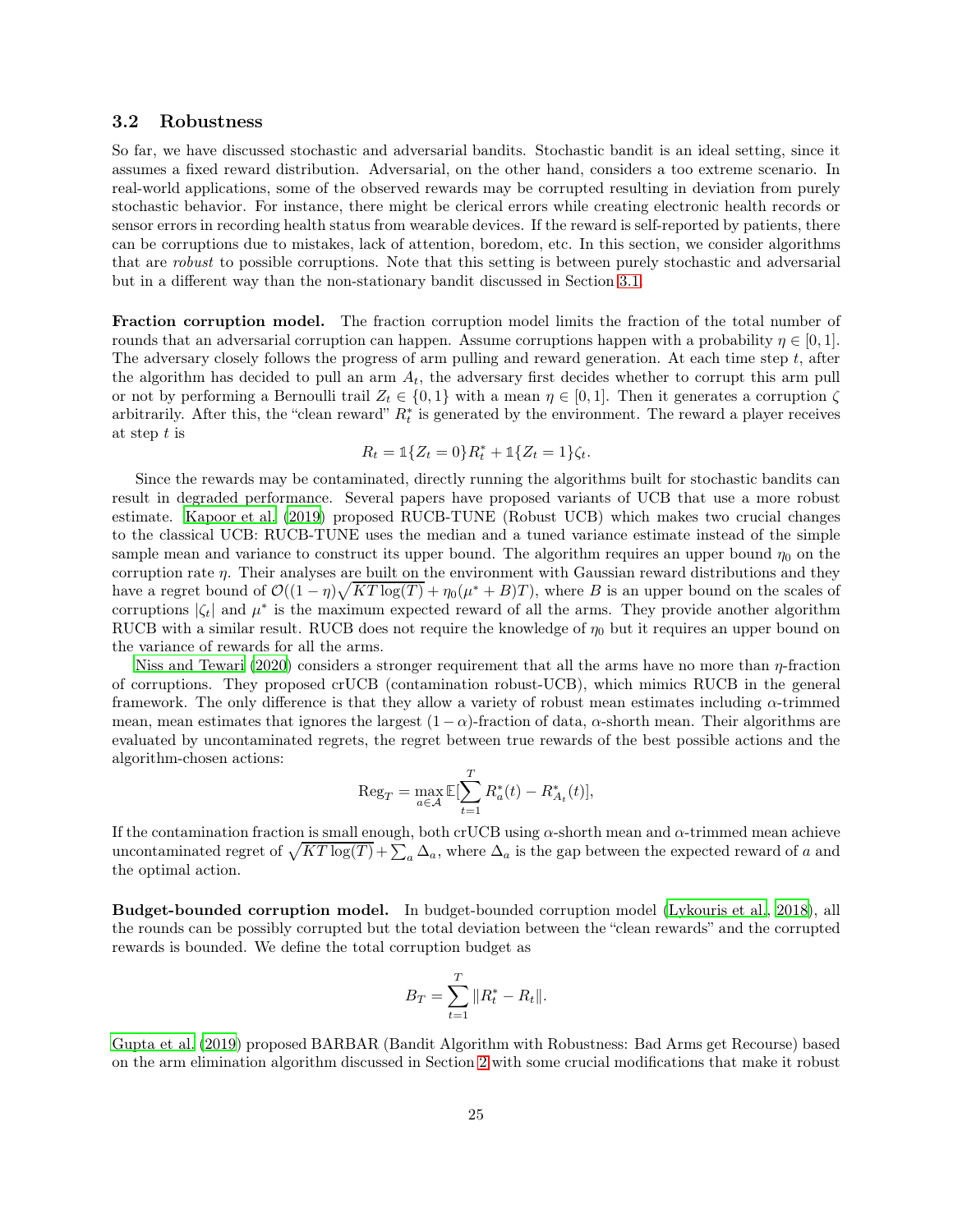to corruptions. [Gupta et al. \(2019](#page-34-12)) show that their algorithm achieves a gap-dependent regret bound of

$$
\operatorname{Reg}_{T} = \mathcal{O}\left(KB_{T} + \sum_{a \neq a^*} \frac{\log T}{\Delta_a} \log\left(\frac{K}{\delta} \log T\right)\right).
$$

without knowing the value of C.

## 3.3 Dealing with Constraints

In standard bandit settings, the only criterion to evaluate the performance of an algorithm is the regret (either cumulative or simple regret). In this section, we introduce constrained bandit problems, where the agent also needs to satisfy certain constraints while minimizing its regret. Depending on the actual problem's demands, different types of constraints have been considered. For healthcare applications, two types of constraints frequently arise in practice. First, delivering an intervention might consume resources such as doctor's time, patient's attention, phone battery and power, etc. We might therefore want to maximize rewards subject to a budget on resource consumption. Second, we might be worried that uncontrolled exploration might yield performance that is substantially worse than an existing standard of care. With these concerns in mind, in this section we consider the following two settings: bandits with knapsacks and conservative bandits.

Bandits with Knapsacks (BwK). The name of bandits with knapsacks comes from the well-known knapsack problem in combinatorial optimization that studies packing items into a fixed-size knapsack. In a knapsack problem, each item has its value and size. Its ultimate goal is to fill the knapsack with as large value as possible. The bandits with knapsacks then focus on a stochastic online version of the knapsack problem. Many practical scenarios can be captured by this framework. For example, in medical trials, physicians may be limited by the cost of treatment materials while optimizing the health condition of the patients. In online recommendations, the website designer may be constrained by the advertisers' budgets while maximizing its profit. We follow the terminologies and notations in [Badanidiyuru et al. \(2018\)](#page-32-13) to formally describe this setting and their proposed algorithms.

An agent is given an action set  $A$  and there are d resources being consumed. At every round, the agent selects an action  $A_t \in \mathcal{A}$  and observes a reward  $X_t$  along with a d-dimensional resource consumption vector  $c_t$ . For each resource  $i \in [d]$ , the total consumption should not exceed the pre-specified budget  $B_i$  at any round. The agent stops immediately when the total consumption of certain resource exceeds its budget. Denote the stopping time by  $\tau$ , the goal is to maximize the total reward until time  $\tau$ . The worst-case regret for an algorithm is defined as the difference between the benchmark total reward  $OPT<sup>4</sup>$  $OPT<sup>4</sup>$  $OPT<sup>4</sup>$  and the algorithm's expected total reward until  $\tau$ .

To solve the problem, [Badanidiyuru et al. \(2018\)](#page-32-13) proposed two algorithms. The first one is a primal-dual algorithm called PrimalDualBwK. At every round, it estimates the upper confidence bound for the expected reward and the lower confidence bound for the resource consumption for each arm. Then PrimalDualBwK plays the most "cost-effective" arm, i.e., the one with highest ratio of the expected reward's upper bound to the expected cost. The regret of PrimalDualBwK is proved to be  $\tilde{O}(\sqrt{|A|OPT} + \text{OPT}\sqrt{|A|/B})$ , where  $B := \min_i B_i$ . Note that without the resource constraints, the regret bound becomes  $\widetilde{O}(\sqrt{|A|OPT}) =$  $\widetilde{O}(\sqrt{|\mathcal{A}|T})$  that is optimal up to logarithmic factors since the only constraint is the time horizon T and we can simply set  $B = T$  in the general regret formula. The second algorithm is called BalancedExploration. Its design principle is to explore as much as possible while avoiding obviously sub-optimal strategies. They show that the regret of BalancedExploration is  $\widetilde{O}(\sqrt{d|A|OPT} + OPT\sqrt{d|A|/B})$ . Even though its regret

<span id="page-25-0"></span><sup>4</sup>An optimal dynamic policy that maximizes the expected total reward given prior knowledge on all latent distributions such as the reward distribution and the cost consumption for each action.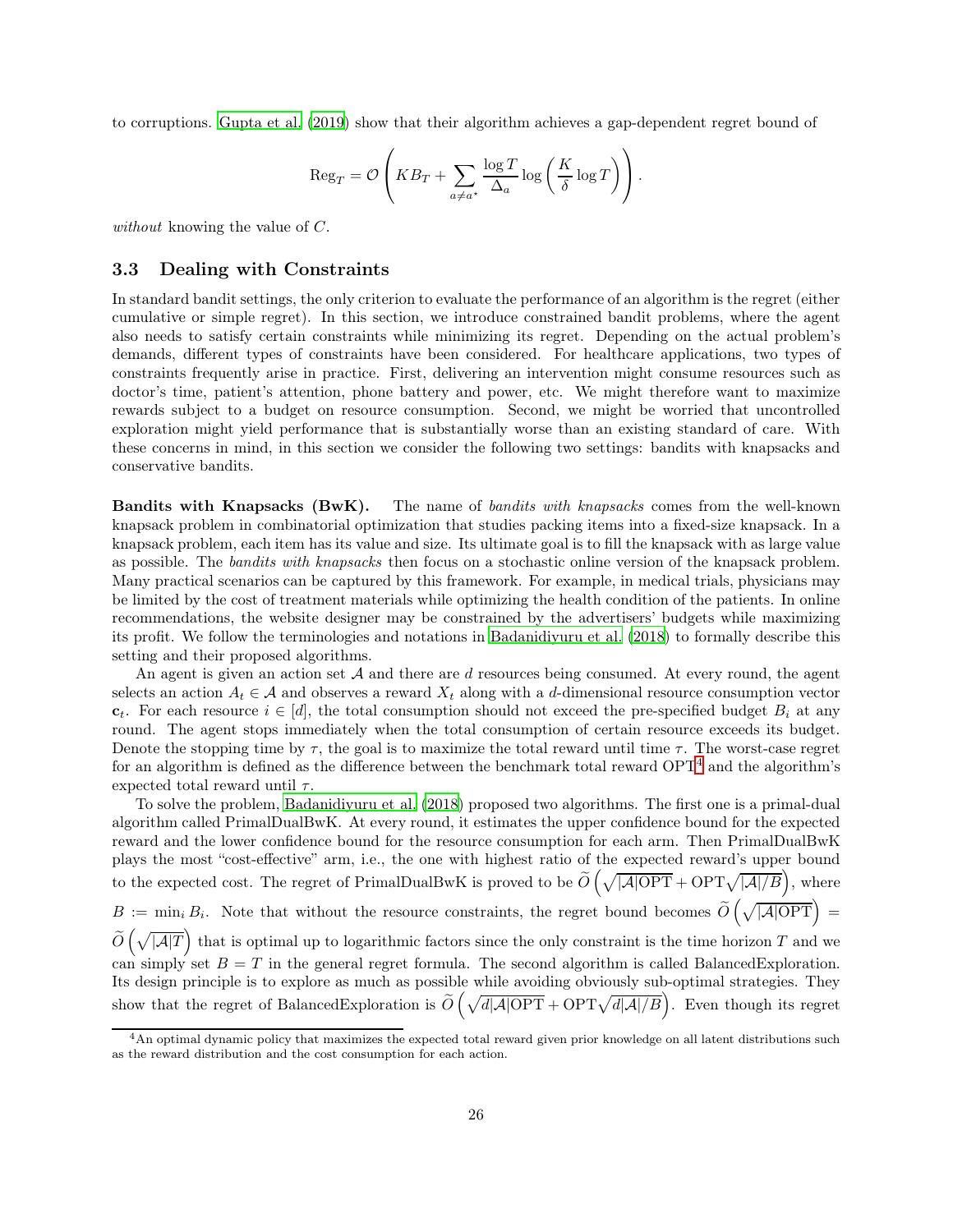has worse dependence on d comparing with PrimalDualBwK, BalancedExploration performs better in some special cases.

Comparing with the general constraint in above knapsack framework, researchers have also considered more specific settings. For example, other than the time horizon, there is a single resource with deterministic consumption and different arms consume the resource at different rates [\(Tran-Thanh et al., 2010,](#page-38-8) [2012](#page-38-9); [Ding et al.](#page-33-12), [2013;](#page-33-12) [Xia et al.](#page-38-10), [2015;](#page-38-10) [Zhou and Tomlin, 2018](#page-38-11)). Such problems are often called budgeted bandits. [Agrawal and Devanur \(2014\)](#page-32-14) generalized the BwK model by allowing arbitrary concave rewards and convex constraints. Furthermore, similar constrained bandit problems are also studied in settings that includes contextual bandits [\(Agrawal and Devanur, 2014;](#page-32-14) [Wu et al.](#page-38-12), [2015](#page-38-12); [Agrawal and Devanur, 2016](#page-32-15)) and even adversarial bandits [\(Sun et al., 2017;](#page-37-11) [Immorlica et al., 2019\)](#page-34-13).

Conservative Bandits. It is well-known that standard bandit algorithms often explore wildly in their early stages, so their regret over initial rounds can be very high. However, safety is one of the crucial concerns for designing adaptive experiments, so the early stage high regret cannot be tolerated in some high stakes scenarios. For instance, the UCB algorithm can assign treatments almost randomly to a patient during the first several rounds, which may cause severe problems for the patient's overall health. A company may also not be able to withstand the extremely low revenue initially if its operation is in great need of cash flow. In these examples, the real situation is that the physician or the company already have their favorite policies that operate well. They would like to explore new strategies to optimize their treatment performance or revenue while maintaining their performance to not be significantly worse than a baseline, uniformly over time. Conservative bandits [\(Wu et al., 2016\)](#page-38-13) exactly model this problem. We follow their terminology and notation to describe the problem framework.

We use  $\{0, 1, \ldots, K\}$  as the indices of actions, in which the arm indexed by 0 correspond to the default action (the agent's typical strategy) and the other arms are the alternatives to be explored. The agent selects an arm  $A_t \in \{0, 1, \ldots, K\}$  in round t. Denote  $R_{t,i}$  as the random reward received at time t after playing arm *i*, then the regret and pseudo-regret are defined as  $\text{Reg}_T = \max_{i \in \{0,1,\ldots,K\}} \sum_{t=1}^T R_{t,i} - R_{t,A_t}$ and  $\widetilde{\text{Reg}}_T = \max_{i \in \{0,1,\dots,K\}} \sum_{t=1}^T \mu_i - \mu_{A_t}$ . To ensure that the agent performs as good as his or her usual strategy, the algorithm needs to satisfy:

<span id="page-26-0"></span>
$$
\sum_{s=1}^{t} R_{s,A_s} \ge (1 - \alpha) \sum_{s=1}^{t} R_{s,0},
$$
\n(29)

where  $0 < \alpha \leq 1$ . Above constraint guarantees that the reward collected by the agent is at least  $(1 - \alpha)$ fraction of the reward from simply playing arm 0. The objective of conservative bandits algorithms is to minimize regret while satisfying  $(29)$  for all t. To solve the problem, [\(Wu et al., 2016\)](#page-38-13) proposed a novel algorithm called conservative UCB which is based on UCB with the novel twist of maintaining [\(29\)](#page-26-0) being satisfied. Basically, the agent follows the UCB suggestion if [\(29\)](#page-26-0) can be satisfied from their estimation, otherwise, the agent switches to the conservative arm 0. They show that conservative UCB achieves pseudoregret  $\widetilde{\text{Reg}}_T = \widetilde{O}(\sqrt{KT} + \frac{K}{\alpha \mu_0})$ , where  $\mu_0$  denotes the expected reward for arm 0. For more details, including gap-dependent regret and regret analysis for the adversarial setting, we refer the reader to [Wu et al. \(2016\)](#page-38-13).

The concept of conservative bandits, namely performing as good as a baseline uniformly over time, is quite general. Recently, it has been generalized to more settings, e.g., conservative contextual bandits [\(Kazerouni et al.](#page-35-14), [2016;](#page-35-14) [Garcelon et al., 2020b\)](#page-34-14) and conservative reinforcement learning [\(Garcelon et al.](#page-33-13), [2020a\)](#page-33-13).

#### 3.4 Fairness

Algorithmic fairness has become an increasingly important topic in machine learning research [\(Barocas et al.](#page-32-16), [2021\)](#page-32-16). Fairness is also a concern in healthcare applications due to the biases in data collection and algorithmic design [\(Paulus and Kent, 2020](#page-37-12)). Using healthcare cost as a proxy for healthcare needs leads to biased risk scores that hurt Black patients [\(Obermeyer et al.](#page-36-8), [2019\)](#page-36-8). Using genetic datasets collected mostly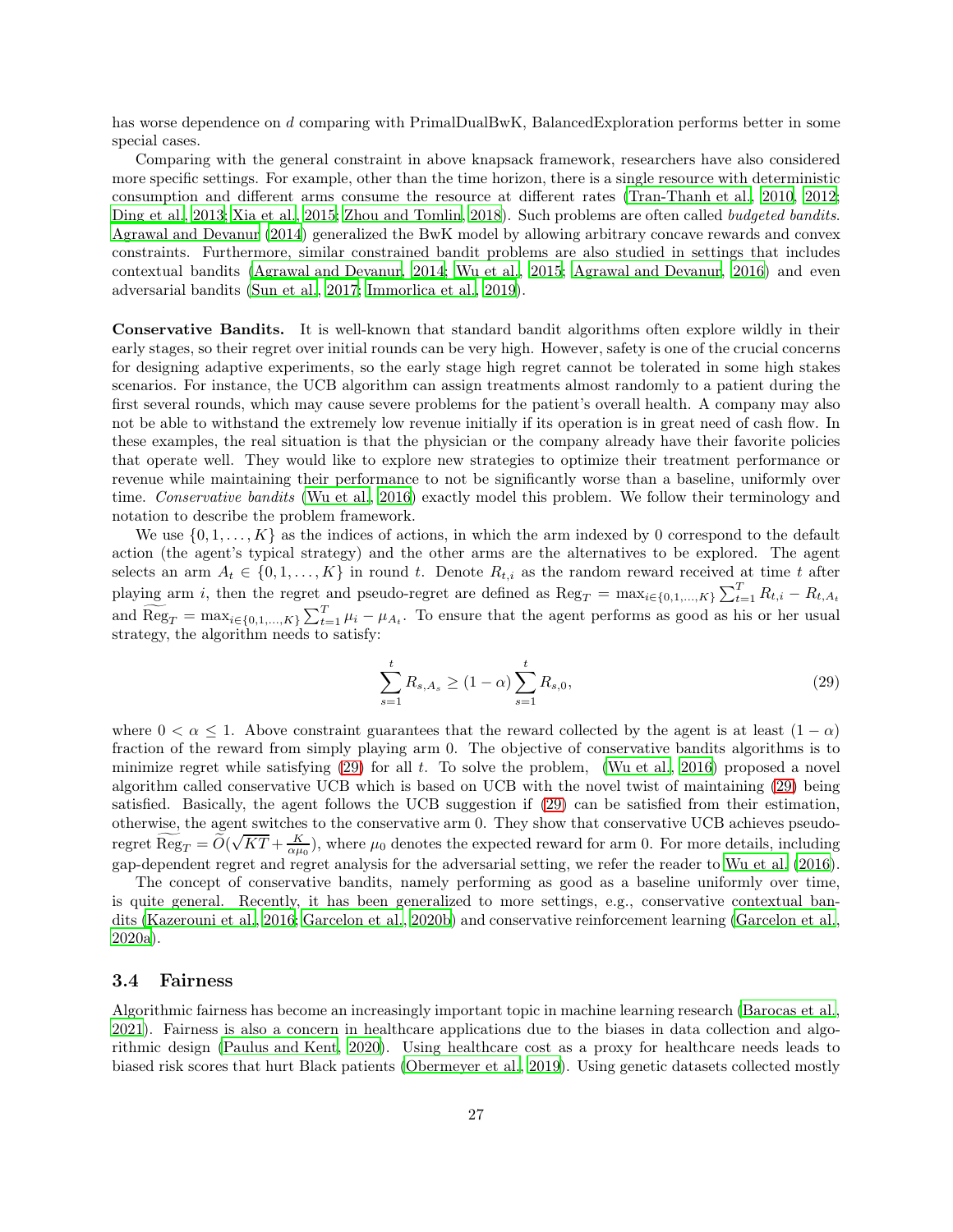from patients of European ancestry leads to biased genetic risk scores on patients with non-European ancestries [\(Martin et al., 2019\)](#page-36-9). Unfairness can also be rooted in algorithmic design. Algorithms that simply maximizing user responses can be unfair in how they allocate exposure to the items in recommendation systems [\(Singh and Joachims, 2018\)](#page-37-13). In this section, we review several popular definitions of fairness in bandit literature and discuss how to calibrate unfairness.

Two types of fairness. Though there remains little agreement about what "fairness" should mean in different contexts, the literature can be divided into two broad families: those that target group fairness and those that target *individual* fairness. Group fairness requires the algorithm to maintain fairness across different demographic groups (say by race or gender) that are supposed to be treated equally. As we mentioned above, biased healthcare algorithms may hurt patients from certain demographic groups due to low representative. Individual fairness, on the other hand, asks for some constraints on the individual level, including two slightly different types: fairness through awareness, which requires that similar individuals be treated similarly and meritocratic fairness, which requires that less qualified individuals not be favored over more qualified individuals. Individual fairness in healthcare is also important: for two patients with similar demographic information or physical condition, we shall not develop an algorithm that performs much better for one patient while useless (or even harmful) for the other.

In the context of bandits, the literature can be further divided into those that model individuals as arms in the MAB setting and those that models individuals as contexts in the contextual bandits setting. We give some examples of fairness definitions from each category.

Individual fairness. We start from individual fairness in the MAB setting with each arm representing an individual. [Joseph et al. \(2016](#page-34-15)) proposed the use of meritocratic fairness. Formally, an algorithm is said to be  $\delta$ -fair if over T time steps,, for any pair of arms  $a, a'$ , and any round t,

$$
\pi_t(a) > \pi_t(a')
$$
 only if  $\mu_a > \mu_{a'}$ 

with probability at least  $1 - \delta$ . This requires the algorithm to give equal probability to choose two arms unless one there is strong evidence that  $\mu_a > \mu_{a'}$ . [Joseph et al. \(2016\)](#page-34-15) developed an algorithm that is  $\delta$ fair based on the traditional UCB algorithm. In specific, they maintain a set of arms that chains to the arm with highest UCB. All the arms in the set are given the same probability to be selected. Their regret bound is  $\mathcal{O}(\sqrt{K^3T\ln\frac{TK}{\delta}})$ , with a higher cubic dependence on K, which is the price they pay to give equal probability to all the arms in the set. More generally, [Liu et](#page-36-10) al. [\(2017](#page-36-10)) considers a fairness through awareness. An algorithm is said to be  $(\epsilon_1, \epsilon_2, \delta)$ -smooth fair <sup>[5](#page-27-0)</sup>, if for any pair of arms a, a' and any t, with a probability at least  $1 - \delta$ ,

$$
|\pi_t(a)-\pi_t(a')|\leq \epsilon_1|\mu_a-\mu_{a'}|+\epsilon_2.
$$

They introduced a fairness regret to quantify the violation that occurs when the arm with the highest reward realization at a given time is not selected with the highest probability. Formally, they have

$$
\text{Reg}_{T} = \sum_{t=1}^{T} \mathbb{E}\left[\sum_{i=1}^{K} \max\{P^*(i) - \pi_t(i), 0\}\right],
$$

where  $P^*(i)$  is the probability that arm i has the highest regret. They developed a modified Thompson Sampling algorithm with an initial uniform exploration phase that achieve fairness regret of  $\mathcal{O}((KT)^{2/3})$ . [Wang et al. \(2021\)](#page-38-14) also aims at the fairness through awareness by comparing to the optimal fair policy  $\pi^*$ ,

$$
\frac{\pi^*(a)}{\pi^*(a')} = \frac{f(\mu_a)}{f(\mu_{a'})}
$$
 for some metric function f.

<span id="page-27-0"></span> $5$ Note that [Liu et al. \(2017](#page-36-10)) considers a general divergence function for the distribution of action selection and rewards, we introduce a special case here for a cleaner form.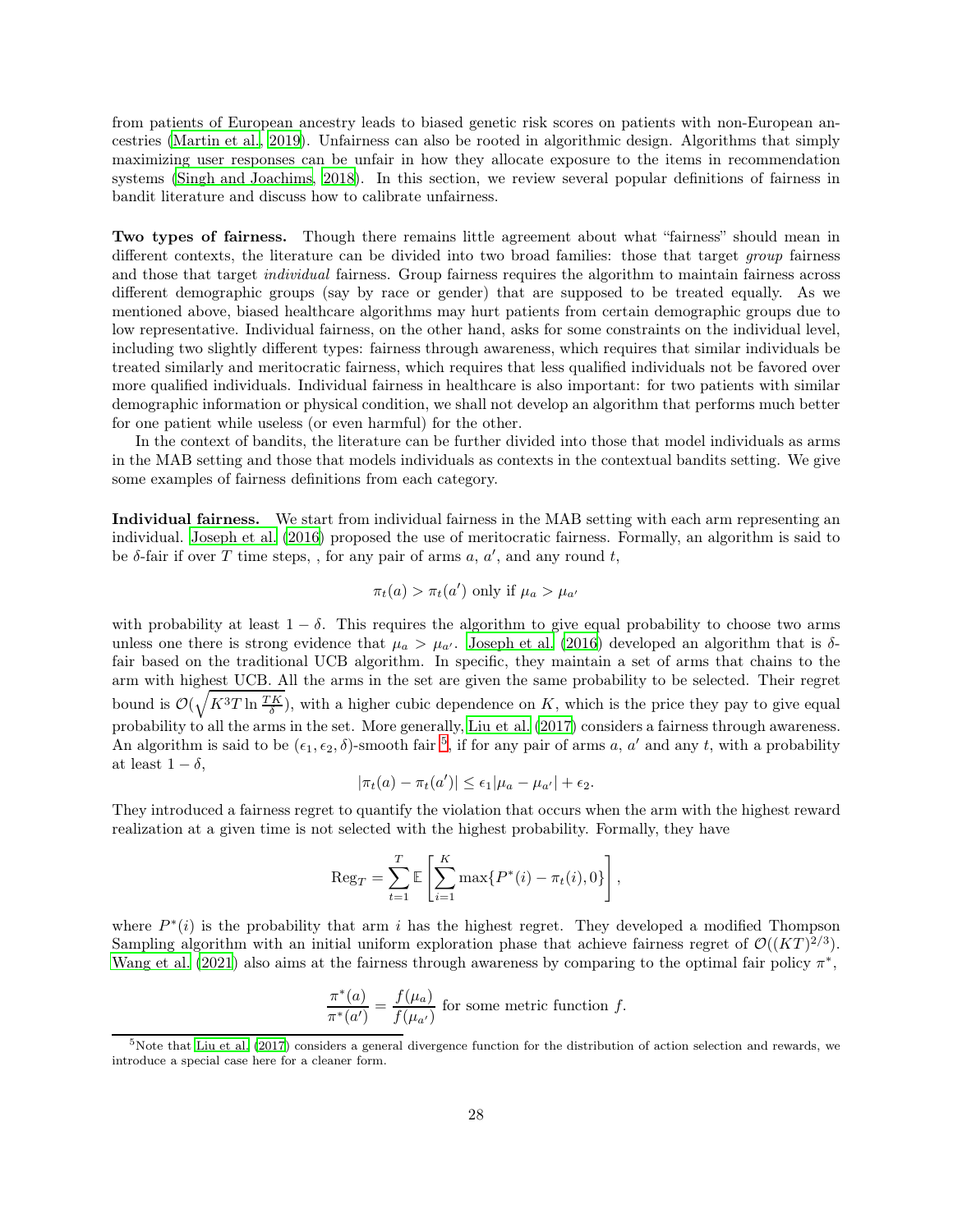They in turn target at the fairness regret, the cumulative  $L_0$  norm of  $\pi^* - \pi_t$ . Other individual fairness definition that simply requires a minimum number of pulls for each arms is considered by [Patil et al. \(2020](#page-36-11)) and [Chen et al. \(2020\)](#page-33-14).

**Group fairness.** For group fairness, one may divide arms into n groups  $G_1, \ldots, G_n$ . [Schumann et al.](#page-37-14) [\(2019\)](#page-37-14) proposed an algorithm ensuring that the probability of pulling an arm does not change based on group membership:

P(pull  $a \mid a \in G_i$ ) = P(pull  $a \mid a \in G_i$ ),  $\forall i, j \leq n$  and  $a \in \mathcal{A}$ .

In other words, one cannot prefer one arm over the other one based on the group information.

Some literature treats each context  $c_t$  as an individual and aims at the fairness among different contexts. [\(Huang et al., 2020\)](#page-34-16) divides the context space into two groups, a privileged group  $G^+$  and a protected group G<sup>−</sup>. A group-level cumulative mean reward is defined as

$$
\bar{R}^G = \frac{1}{|T_G|} \sum_{t \in T_G} R_t
$$
, where  $T_G$  is the set of all rounds with  $g_t$  in group  $G$ .

Their group fairness requires that  $|\mathbb{E}[\overline{R}^{G^+} - \overline{R}^{G^-}]| \leq \tau$ , where  $\tau \in \mathbb{R}^+$  reflects the tolerance degree of unfairness. Assuming a linear bandit setting, they proposed a Fair-LinUCB algorithm, that penalize the arms that are unfair by decreasing the corresponding UCB values.

Counterfactual fairness. Another line of work [\(Kusner et al., 2017\)](#page-35-15) models fairness through causal inference. Their fairness definition is normally referred to as Counterfactual Fairness. In the group fairness, we require the distributions of the value of interest are the same across different demographic groups. However, what we really want is that the demographic group information does not cause the unfairness, which can not be fully inferred from the group fairness definition. Counterfactual fairness, on the other hand, requires the distribution of the value of interest does not change when the demographic group were changed from one to the other while keeping all the other context variable unchanged.

General fairness metric. All the above methods requires certain fairness definition, it is natural to ask whether there is an universal algorithm that adapts to various fairness definition. In real-applications, we may not know the exact form of fairness metric. Instead, we may know whether certain policy violates fairness condition. Instead of studying a specific fairness metric, [Gillen et al. \(2018\)](#page-34-17) developed an algorithm that achieves fairness through a fairness oracle, which tells the algorithm whether fairness is violated. This also allows great flexibility in the choice of fairness metric. At each round, each arm  $i \in [K]$  is given a context  $C_{t,i} \in \mathbb{R}^d$ . The probability of selecting action i at the step t is denoted by  $\pi_{t,i}$ , which is a vector denoting the probability of selecting. We denote the vector of context (policy) at round t by  $c_t$  ( $\pi_t$ ). The fairness oracle is define as following. Intuitively, it tells the algorithm, which pairs of actions violate the fairness metric.

**Definition 4.** Let  $\Delta([K])$  be the set of all distributions over [K]. Given a user-specified distance function d, a fairness oracle  $O_d$  is a function  $O_d : \mathbb{R}^{d \times K} \times \Delta([K]) \to 2^{K \times [K]}$ , defined such that

$$
O_d(c_t, \pi_t) = \{(i, j) : |\pi_{t,i} - \pi_{t,j}| > d(C_{t,i}, C_{t,j})\}.
$$

They developed an algorithm that only has access to the fairness oracle. The algorithm has the number of fairness violations depending only logarithmically on T and a regret bound of the optimal rate  $\mathcal{O}(\sqrt{T})$ with respect to the best fair policy.

### 3.5 Benefiting from Causal Knowledge

Causal bandit is an example of a structured bandit problem where actions are composed of interventions on variables of a causal graph. According to the underlying causal dynamics, performing an intervention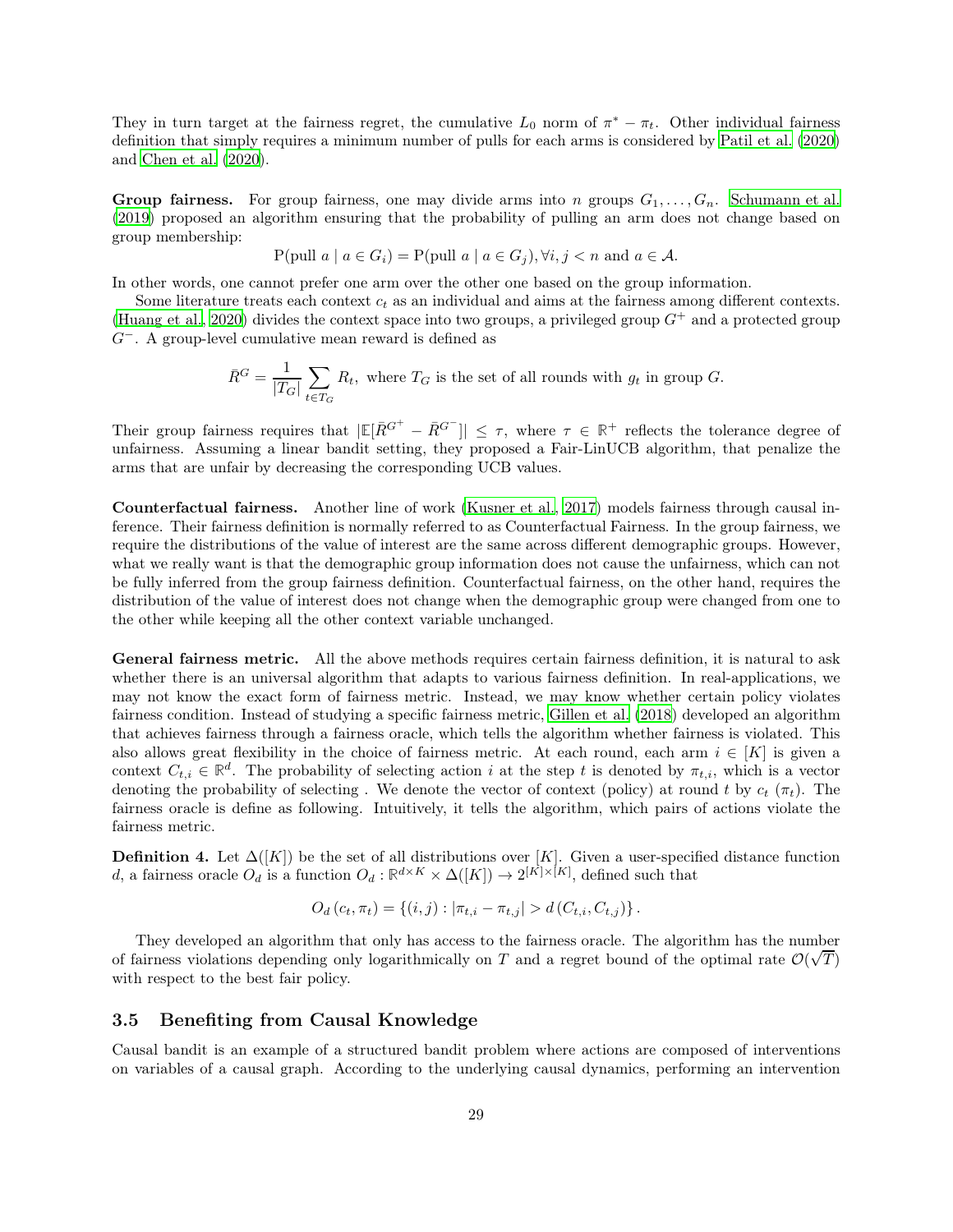can help learn another intervention's reward distribution. Algorithms for causal bandit problems exploit the causal dependency among interventions to reduce the regret or sample complexity.

[Bareinboim et al. \(2015\)](#page-32-17) was the first to connect bandit problems with causal models. One of the main issues that make causal inference hard is the existence of confounders defined below, which can confuse correlation and causation. [Bareinboim et al. \(2015\)](#page-32-17) pointed out the importance of capturing the confounders before actually performing actions. In particular, they proposed a new criterion for choosing actions called regret decision criterion (RDC). Under RDC rule, the agent collects her intention (includes information on confounders) on selecting actions and re-thinks based on the estimated reward statistics for the current intention and then decides which action to play. Since the actual selected action can be different than the agent's intention, the agent decides in a counterfactual way.

Definition 5 (Confounder). A confounder is a variable that influences both the dependent variable and independent variable.

Later on, [Lattimore et al. \(2016\)](#page-35-16) formally proposed the causal bandit framework via causal graphs. A causal model consists of a directed acyclic graph G over a set of random variables  $\mathcal{V} = \{V_1, \ldots, V_n\}$  and a joint distribution P that factorizes over G. A size m hard intervention (action) is denoted by  $do(V = v)$ , which assigns the values  $\mathbf{v} = \{v_1, \ldots, v_m\} \subset \mathcal{V}$  to the corresponding variables  $\mathbf{V} = \{V_1, \ldots, V_m\}$ . In causal bandits, the action set is defined as

$$
\mathcal{A}:=\{\mathrm{do}(V=v)|V\subset\mathcal{V},v\in\mathrm{Dom}(V)\},
$$

or its subset and the optimal intervention is  $a^* := \operatorname{argmax}_{a \in A} \mathbb{E}[R|a]$ .

Many practical problems can be modeled via above framework. For example, in healthcare applications, the physician adjusts several features such as dose levels on different medicines or life-style advices to achieve some desirable clinical outcomes [\(Liu et al.](#page-36-12), [2020](#page-36-12)). Genetic engineering also involves direct manipulation of genes using biotechnology to produce improved organisms. In these problems, the number of interventions can be exponentially large in the number of manipulable variables so that standard MAB algorithms cannot work efficiently. To address this issue, recent work on causal bandits has developed methods that exploit causal information to achieve simple or cumulative regret that does not scale with the number of interventions [\(Lattimore et al.](#page-35-16), [2016](#page-35-16); [Sen et al.](#page-37-15), [2017;](#page-37-15) Lee [and Bareinboim, 2018;](#page-35-17) [Lu et al.](#page-36-13), [2020](#page-36-13), [2021a\)](#page-36-14). We summarize existing methodologies below.

Refining the Policy Space. Assuming the causal graph is known (confounders may also exist), [Lee and Bareinboim](#page-35-17) [\(2018\)](#page-35-17) proposed an intervention set reduction algorithm. They showed that not all interventions are worthwhile to be played, because there are equivalences among interventions and some interventions can be proved to be no better than others. Their algorithm filters out redundant interventions using the causal graph structure before applying any standard MAB algorithm on the reduced intervention set, also called possibly-optimal minimal intervention set (POMIS). Since the size of POMIS is usually much smaller than |A|, the corresponding regret can be reduced. Follow-up work in [Lee and Bareinboim \(2019\)](#page-35-18) further showed that the expected reward for interventions in a POMIS can be estimated from each other in certain cases. Their method also works well when some variables are non-manipulable. We remark that the step of finding the POMIS solely relies on the given causal graph structure and does not involve performing any intervention.

Accelerating Using Causal Graph Side Information in Standard MAB Algorithms. Recall that a key step in bandit algorithm is estimating the expected reward for each arm  $\hat{\mu}_a$ . Intuitively speaking, one needs to play each arm for enough number of times in order to get accurate estimations if interventions are independent. But in causal bandits, interventions are correlated with each other so that performing one intervention can help with estimating others according to the shared causal model. [Lattimore et al. \(2016](#page-35-16)) studied the best arm identification problem via importance weighting. Their algorithm achieves simple regret  $O(\sqrt{m/T})$ , where m can be smaller than |A| in many scenarios. [Sen et al.](#page-37-15) [\(2017\)](#page-37-15) further generalized the algorithm in [Lattimore et al. \(2016\)](#page-35-16) to a soft intervention setting and proved gap-dependent regret guarantees. In soft interventions, the agent does not directly set values to specific variables, but instead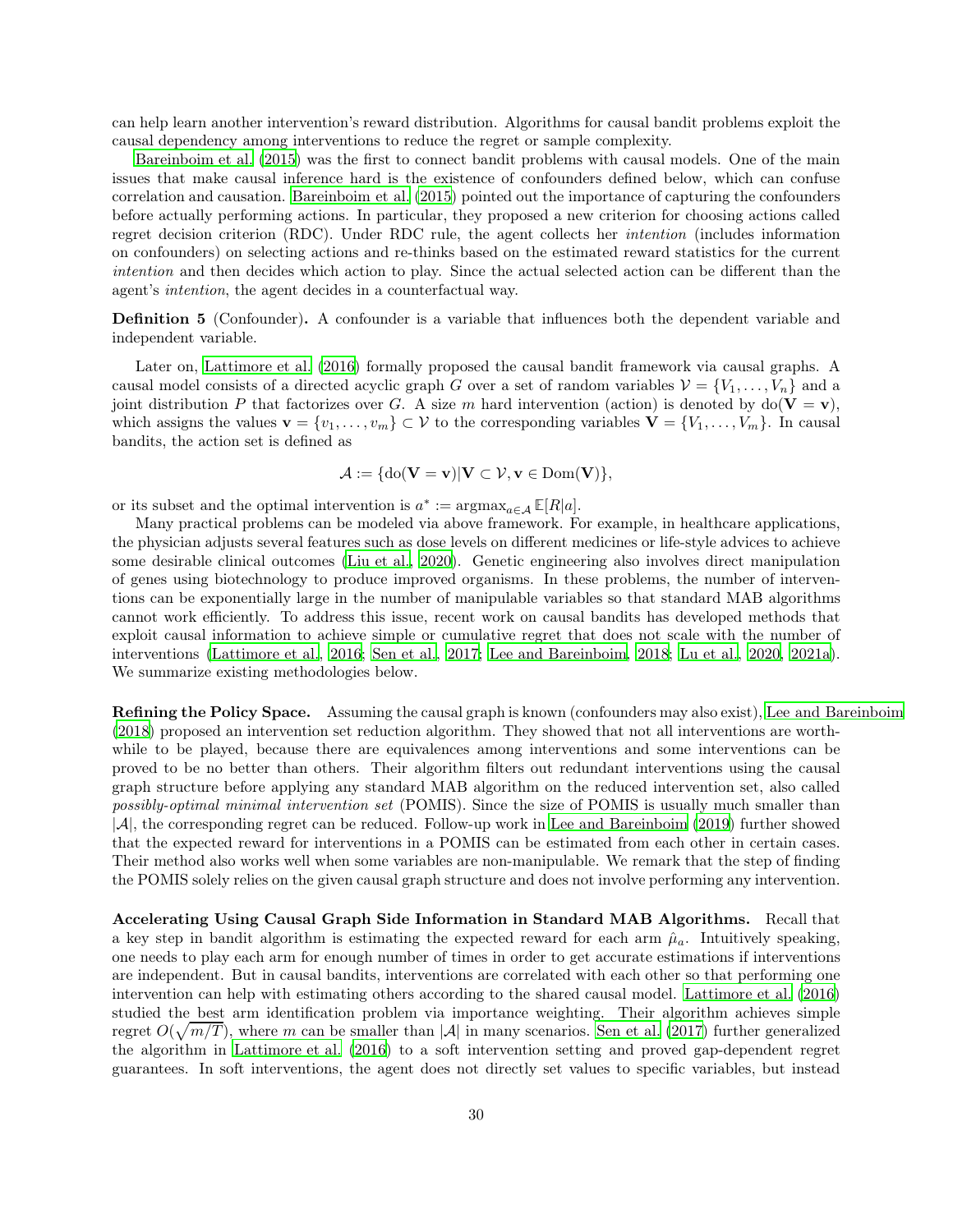change their conditional probabilities given their direct parents. [Lu et al. \(2020](#page-36-13)) proposed causal UCB and causal TS algorithms that achieve  $\tilde{O}(\sqrt{ZT})$  cumulative regret, where Z is a graph dependent number and can be exponentially smaller than  $|\mathcal{A}|$ . A causal linear bandit framework and its efficient algorithms were also well studied. Furthermore, gap-dependent worst-case regret bound and a budgeted causal bandit setting was also considered in follow-up works [\(Nair et al.](#page-36-15), [2021\)](#page-36-15).

## 3.6 Multi-task Learning

Multitask learning is the learning paradigm in machine learning that aims at leveraging information in multiple tasks to achieve a better sample efficiency by solving them jointly rather than separately [\(Zhang and Yang](#page-38-15), [2021\)](#page-38-15). Multitask learning algorithms usually assume some similarity between tasks that allows information sharing. In the context of multitask bandit, each bandit is called a task and various similarity assumptions on the reward distribution can be made. This can model many interesting scenarios. For instance, a group of patient with the same disease can be seen as multiple tasks. We can not directly use the same policy, as a personalized treatment should be applied to each patient. However, some patients' responses may be similar to the other's such that one can transfer the information across patients. Recall that we use  $\nu = (P_a, a \in \mathcal{A})$ denote a bandit instance. A general multitask bandit framework can be summarized below:

Given a set of bandits  $\nu_1, \ldots, \nu_n$ , Discrepancy $(\nu_i, \nu_j)$  is small for some  $i, j \in [n]$ ,

for some discrepancy measure on bandit instances.

In this subsection, we will review some interesting works on multitask bandit and compare their assumptions on discrepancy and the corresponding regret bounds. We will also cover the potential applications of multitask bandits.

Parametric Model. Early work on multitask bandit was done by [Cesa-Bianchi et al. \(2013\)](#page-33-15) who considered a gang of contextual bandits connected with a graph  $\{V, E\}$ , where  $V = \{1, \ldots, n\}$  is the node set and E is the edge set. Each node i is assumed to be a linear bandit with rewards generated by  $R_i(c) = \theta_i^T c + \epsilon_i(c)$ given a context c, where  $\epsilon_i(c)$  is a conditionally zero-mean noise. Any two nodes that are adjacent on the graph have low discrepancy compared to the total scale:  $\sum_{i\in V} ||\theta_i||^2 \gg \sum_{(i,j)\in E} ||\theta_i - \theta_j||^2$ . Their discrepancy measure is simply the  $L_2$  distance on the unknown parameters. However, their analysis only shows a benefit of a factor  $n$  in the logarithmic term. In the literature of supervised multitask learning, the benefit could be a factor of  $n^{1/2}$  outside the logarithmic term [\(Maurer et al.](#page-36-16), [2016\)](#page-36-16). Another property makes it hard for their algorithm to generalize to other settings is that the discrepancy information on tasks similarities is partially known to the agent through the graph structure. Generally speaking, the agent does not know which tasks are similar and have to adaptively learn the information.

As an improvement, [Gentile et al. \(2014](#page-34-18)); [Li et al. \(2016\)](#page-36-17) consider an unknown graph with clustered structure, and all the bandits within the same cluster share a common reward distribution, which is also from a linear model. The algorithm is to simply cluster the bandits based on the feedbacks and pool the data from all the bandits from the same cluster. Instead of have a dependency of  $n$  as for the baseline algorithm that learns all the bandit separately, their regret is  $\tilde{O}(dm\sqrt{T})$ , where  $m \ll n$  is the number of clusters.

Non-parametric Model. Despite the encouraging results by [Gentile et al. \(2014\)](#page-34-18); Li [et al. \(2016\)](#page-36-17), the clustered structure and linear payoffs are strong assumptions. [Deshmukh et al. \(2017](#page-33-16)) proposed a kernel regression model that allows general similarities. Formally, they assume the reward is generated by mean function  $f : \mathcal{Z} \times \mathcal{C} \to \mathbb{R}$ , where  $\mathcal{Z}$  is called the task similarity space,  $\mathcal{C}$  is the context from the context space C. Let k be a SPD (semi-positive definite) kernel on  $Z \times C$  with the form

$$
\tilde{k} ((z, c), (z', c')) = k_{\mathcal{Z}} (z, z') k_{\mathcal{C}} (c, c'),
$$

where  $k_z$  and  $k_z$  are SPD kernels on  $\mathcal{Z} = \{1, \ldots, n\}$  representing n tasks and C. They assume that f is from the RKHS,  $\mathcal{H}_{\tilde{k}}$  corresponding to k. Kernel  $k_z$  characterized the similarity between different bandits, for instance: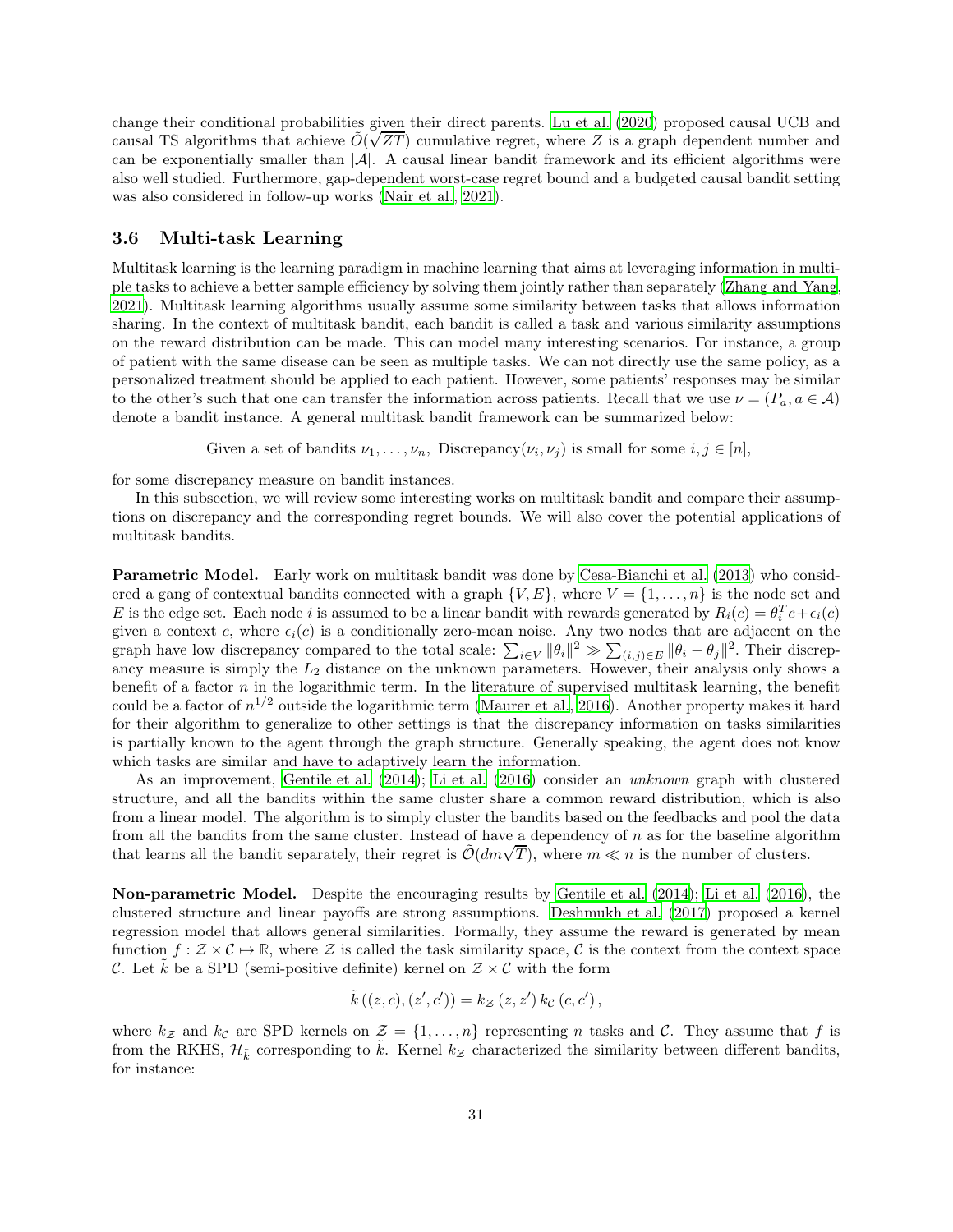- 1. Independent:  $k_z(z, z') = \mathbb{1}_{z=z'}$ , i.e. observations from different tasks are not sharing any information.
- 2. Pooled:  $k_z \equiv 1$ , i.e all the observations from different tasks are treated the same.
- 3. Multi-task:  $k_z$  is a PDS matrix reflecting task similarity.

Their algorithm **KMTL-UCB** gives an regret bound of  $\tilde{\mathcal{O}}(\sqrt{Tr_zr_c})$ , where  $r_z$  is the rank of the  $n \times n$ matrix  $K_Z = [k_Z(z_i, z_i)]_{i=1}^n$  and  $r_c$  is the rank of  $K_{C_T} := [k_C(c_{a_t,t}, c_{a_{t'},t'})]_{t,t'=1}^T$ . To compare, the regular regret bound of learning one task independently is  $\tilde{\mathcal{O}}(\sqrt{Tr_c})$  and all tasks independently gives  $\tilde{\mathcal{O}}(n\sqrt{Tr_c})$ . The scaling of  $r_z$  determines the benefits of multitask learning:  $r_z = n$  corresponds to the first case above with  $k_Z(z, z') = \mathbb{1}_{z=z'}$  and  $r_z = 1$  corresponds to the second case with  $k_Z \equiv 1$ . Though [Deshmukh et al. \(2017](#page-33-16)) gives a general way to characterize the multitask bandit benefits, their algorithm still relies on the knowledge of the similarity kernel  $k_z$ . In practice, one can learn a kernel, but little theory has been established to justify this practice.

Adaptive Learning. [Tomkins et al. \(2021\)](#page-37-6) proposed Intelligent Pooling, a generalization of a Thompson sampling contextual bandit for learning personalized treatment policies. They assume the reward for user  $i \in [n]$  is generated by

$$
R_i = \phi(C_i, A_i)^T \theta_i + \epsilon_i,
$$

where  $\phi: \mathcal{C} \times \mathcal{A} \mapsto \mathbb{R}^d$  is the pre-specified mapping from contexts and actions and  $\theta_i \in \mathbb{R}^d$  is the personalized parameter to learn. IntelligentPooling imposes each  $w_i$  as a random-effects upon a population-level parameter  $w_{pop}$ , i.e.  $w_i = w_{pop} + u_i$  with  $u_i$  the Gaussian random effect. Prior distribution of  $w_{pop}$  is also assumed to be Gaussian. Intelligent Pooling runs by sampling  $w_{i,t}$  from the posterior distribution of  $w_i$ . The algorithm uses random effects to adaptively pool users' data based on the degree to which users exhibit heterogeneous rewards that is away from the population behavior  $(w_{pop})$ . They showed a regret bound of  $\tilde{O}(dn\sqrt{T})$ .

# 4 Conclusion

We reviewed basic topics in bandit algorithms that are helpful in understanding their increasing role in mobile health, and more broadly, precision medicine. We also discussed a selection of advanced topics that might inform the design of the next generation of bandit driven mobile health applications. We hope that the reader has gained an appreciation of the beauty and power of bandit algorithms and of their relevance to mobile health and precision medicine. However, like any methodology, bandit algorithms do have their limitations. First, bandit algorithms assume that an appropriate reward is available upfront. In practice, especially in healthcare applications, the design of rewards to be optimized is a difficult problem with no easy solution. The issues involved in specified a reward function that is aligned with the goals of various human stakeholders have been brought into focus more recently under the term "the alignment problem" [\(Christian](#page-33-17), [2020\)](#page-33-17). Second, bandit algorithms do not take into account delayed impacts of the agent's actions. When actions have delayed impacts, it might be beneficial to take an action with low immediate reward if it increases the probability of higher rewards later on. The full treatment of this problem of delayed impact of actions requires techniques from reinforcement learning [\(Sutton and Barto](#page-37-16), [2018](#page-37-16)). In fact, bandit problems can be thought of as the simplest of reinforcement learning problems.

## References

- <span id="page-31-0"></span>Abbasi-Yadkori, Y., Pál, D., and Szepesvári, C. (2011). Improved algorithms for linear stochastic bandits. Advances in neural information processing systems, 24:2312–2320.
- <span id="page-31-1"></span>Abbasi-Yadkori, Y., Pal, D., and Szepesvari, C. (2012). Online-to-confidence-set conversions and application to sparse stochastic bandits. In Artificial Intelligence and Statistics, pages 1–9. PMLR.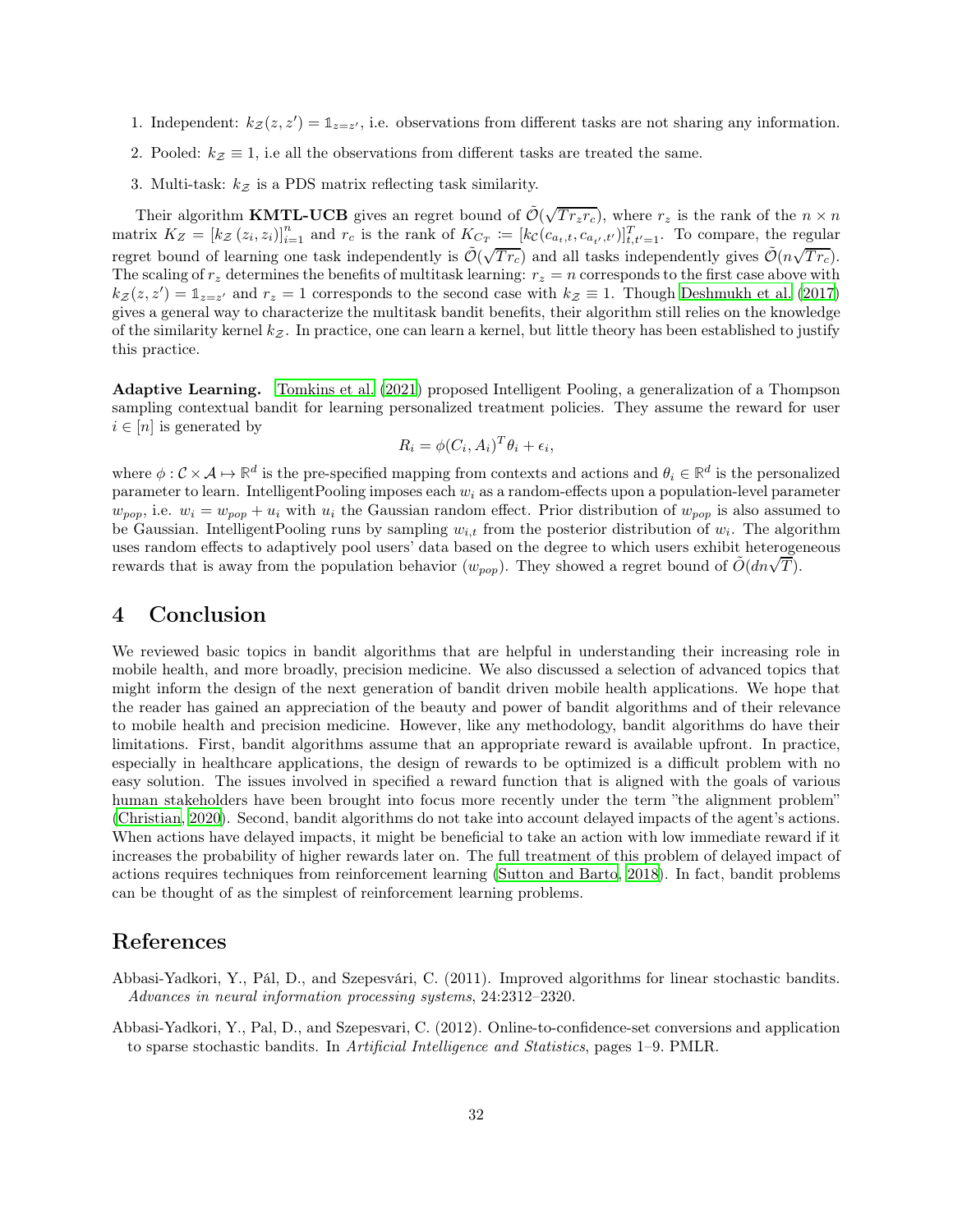- <span id="page-32-15"></span>Agrawal, S. and Devanur, N. (2016). Linear contextual bandits with knapsacks. Advances in Neural Information Processing Systems, 29:3450–3458.
- <span id="page-32-14"></span>Agrawal, S. and Devanur, N. R. (2014). Bandits with concave rewards and convex knapsacks. In Proceedings of the fifteenth ACM conference on Economics and computation, pages 989–1006.
- <span id="page-32-5"></span>Agrawal, S. and Goyal, N. (2012). Analysis of thompson sampling for the multi-armed bandit problem. In Conference on learning theory, pages 39–1. JMLR Workshop and Conference Proceedings.
- <span id="page-32-6"></span>Agrawal, S. and Goyal, N. (2013). Further optimal regret bounds for thompson sampling. In Artificial intelligence and statistics, pages 99–107. PMLR.
- <span id="page-32-1"></span>Aguilera, A., Figueroa, C. A., Hernandez-Ramos, R., Sarkar, U., Cemballi, A., Gomez-Pathak, L., Miramontes, J., Yom-Tov, E., Chakraborty, B., Yan, X., et al. (2020). mhealth app using machine learning to increase physical activity in diabetes and depression: clinical trial protocol for the diamante study. BMJ open, 10(8):e034723.
- <span id="page-32-0"></span>Ameko, M. K., Beltzer, M. L., Cai, L., Boukhechba, M., Teachman, B. A., and Barnes, L. E. (2020). Offline contextual multi-armed bandits for mobile health interventions: A case study on emotion regulation. In Fourteenth ACM Conference on Recommender Systems, pages 249–258.
- <span id="page-32-3"></span>Audibert, J.-Y., Bubeck, S., et al. (2009). Minimax policies for adversarial and stochastic bandits. In COLT, volume 7, pages 1–122.
- <span id="page-32-7"></span>Auer, P. (2002). Using confidence bounds for exploitation-exploration trade-offs. Journal of Machine Learning Research, 3(Nov):397–422.
- <span id="page-32-10"></span>Auer, P., Cesa-Bianchi, N., Freund, Y., and Schapire, R. E. (2002). The nonstochastic multiarmed bandit problem. SIAM journal on computing, 32(1):48–77.
- <span id="page-32-11"></span>Auer, P., Gajane, P., and Ortner, R. (2019). Adaptively tracking the best bandit arm with an unknown number of distribution changes. In *Conference on Learning Theory*, pages 138–158. PMLR.
- <span id="page-32-4"></span>Auer, P. and Ortner, R. (2010). Ucb revisited: Improved regret bounds for the stochastic multi-armed bandit problem. Periodica Mathematica Hungarica, 61(1-2):55–65.
- <span id="page-32-13"></span>Badanidiyuru, A., Kleinberg, R., and Slivkins, A. (2018). Bandits with knapsacks. Journal of the ACM  $(JACM)$ , 65(3):1–55.
- <span id="page-32-9"></span>Bang, H. and Robins, J. M. (2005). Doubly robust estimation in missing data and causal inference models. Biometrics, 61(4):962–973.
- <span id="page-32-17"></span>Bareinboim, E., Forney, A., and Pearl, J. (2015). Bandits with unobserved confounders: A causal approach. Advances in Neural Information Processing Systems, 28:1342–1350.
- <span id="page-32-16"></span>Barocas, S., Hardt, M., and Narayanan, A. (2021). Fairness and Machine Learning. fairmlbook.org. <http://www.fairmlbook.org>.
- <span id="page-32-8"></span>Bastani, H. and Bayati, M. (2020). Online decision making with high-dimensional covariates. Operations Research, 68(1):276–294.
- <span id="page-32-12"></span>Besbes, O., Gur, Y., and Zeevi, A. (2014). Stochastic multi-armed-bandit problem with non-stationary rewards. Advances in neural information processing systems, 27:199–207.
- <span id="page-32-2"></span>Bubeck, S., Munos, R., and Stoltz, G. (2009). Pure exploration in multi-armed bandits problems. In International conference on Algorithmic learning theory, pages 23–37. Springer.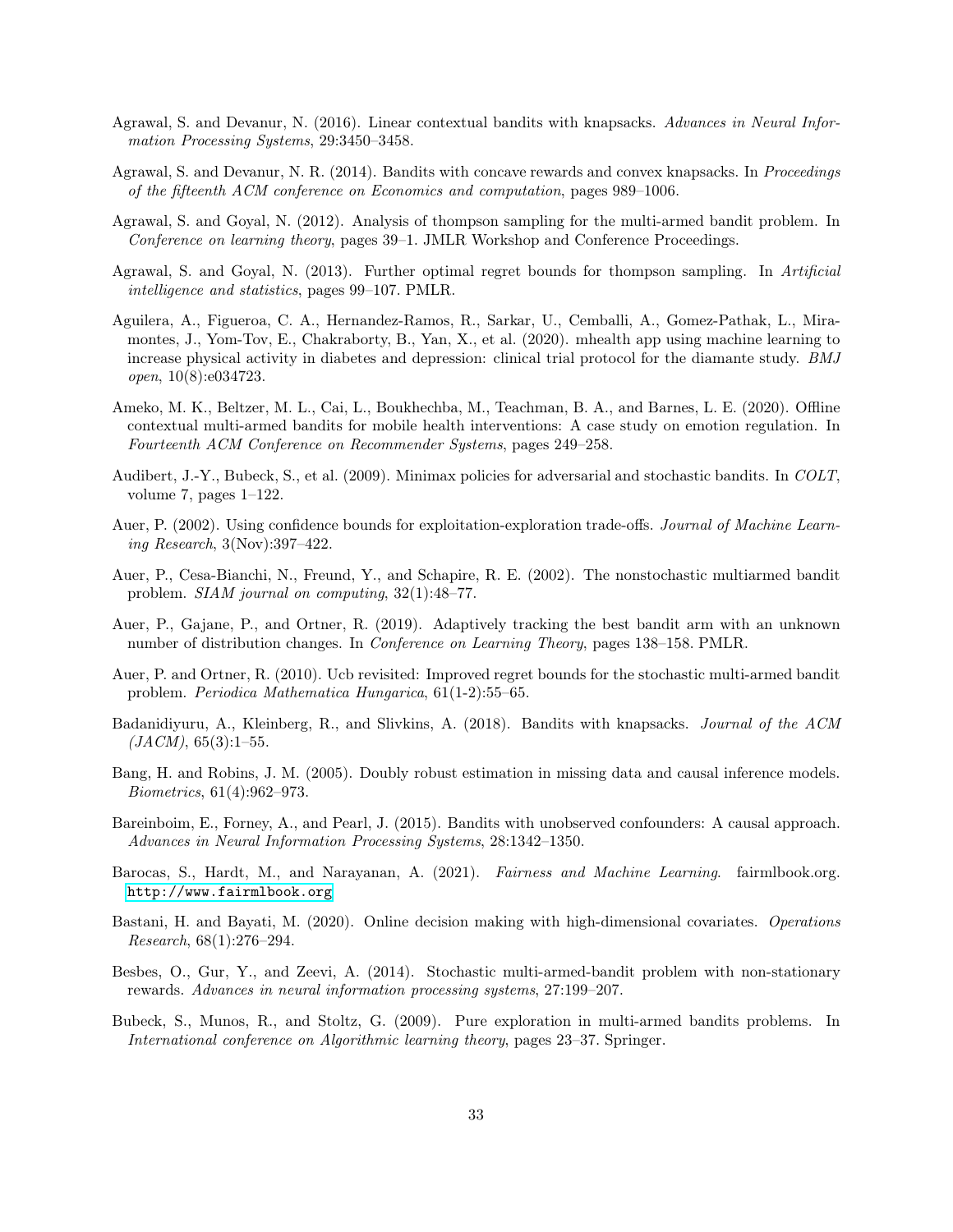- <span id="page-33-10"></span>Cao, Y., Wen, Z., Kveton, B., and Xie, Y. (2019). Nearly optimal adaptive procedure with change detection for piecewise-stationary bandit. In The 22nd International Conference on Artificial Intelligence and Statistics, pages 418–427. PMLR.
- <span id="page-33-5"></span>Carpentier, A., Vernade, C., and Abbasi-Yadkori, Y. (2020). The elliptical potential lemma revisited.  $arXiv$ preprint arXiv:2010.10182.
- <span id="page-33-15"></span>Cesa-Bianchi, N., Gentile, C., and Zappella, G. (2013). A gang of bandits. In Proceedings of the 26th International Conference on Neural Information Processing Systems-Volume 1, pages 737–745.
- <span id="page-33-1"></span>Cesa-Bianchi, N. and Lugosi, G. (2012). Combinatorial bandits. Journal of Computer and System Sciences, 78(5):1404–1422.
- <span id="page-33-7"></span>Charles, D., Chickering, M., and Simard, P. (2013). Counterfactual reasoning and learning systems: The example of computational advertising. Journal of Machine Learning Research, 14.
- <span id="page-33-14"></span>Chen, Y., Cuellar, A., Luo, H., Modi, J., Nemlekar, H., and Nikolaidis, S. (2020). The fair contextual multiarmed bandit. In Proceedings of the 19th International Conference on Autonomous Agents and MultiAgent Systems, pages 1810–1812.
- <span id="page-33-11"></span>Chen, Y., Lee, C.-W., Luo, H., and Wei, C.-Y. (2019). A new algorithm for non-stationary contextual bandits: Efficient, optimal and parameter-free. In Conference on Learning Theory, pages 696–726. PMLR.
- <span id="page-33-17"></span>Christian, B. (2020). The Alignment Problem: Machine Learning and Human Values. W. W. Norton.
- <span id="page-33-6"></span>Chu, W., Li, L., Reyzin, L., and Schapire, R. (2011). Contextual bandits with linear payoff functions. In Proceedings of the Fourteenth International Conference on Artificial Intelligence and Statistics, pages 208–214. JMLR Workshop and Conference Proceedings.
- <span id="page-33-3"></span>Clayton, M. K. (1989). Covariate models for bernoulli bandits. Sequential Analysis, 8(4):405–426.
- <span id="page-33-4"></span>Dani, V., Hayes, T. P., and Kakade, S. M. (2008). Stochastic linear optimization under bandit feedback.
- <span id="page-33-16"></span>Deshmukh, A. A., Dogan, U., and Scott, C. (2017). Multi-task learning for contextual bandits.  $arXiv$ preprint arXiv:1705.08618.
- <span id="page-33-12"></span>Ding, W., Qin, T., Zhang, X.-D., and Liu, T.-Y. (2013). Multi-armed bandit with budget constraint and variable costs. In *Proceedings of the AAAI Conference on Artificial Intelligence*, volume 27.
- <span id="page-33-8"></span>Dudík, M., Erhan, D., Langford, J., and Li, L. (2014). Doubly robust policy evaluation and optimization. Statistical Science, 29(4):485–511.
- <span id="page-33-9"></span>Dudík, M., Langford, J., and Li, L. (2011). Doubly robust policy evaluation and learning. *arXiv preprint* arXiv:1103.4601.
- <span id="page-33-2"></span>Even-Dar, E., Mannor, S., Mansour, Y., and Mahadevan, S. (2006). Action elimination and stopping conditions for the multi-armed bandit and reinforcement learning problems. Journal of machine learning research, 7(6).
- <span id="page-33-0"></span>Forman, E. M., Kerrigan, S. G., Butryn, M. L., Juarascio, A. S., Manasse, S. M., Ontañón, S., Dallal, D. H., Crochiere, R. J., and Moskow, D. (2019). Can the artificial intelligence technique of reinforcement learning use continuously-monitored digital data to optimize treatment for weight loss? Journal of behavioral medicine, 42(2):276–290.
- <span id="page-33-13"></span>Garcelon, E., Ghavamzadeh, M., Lazaric, A., and Pirotta, M. (2020a). Conservative exploration in reinforcement learning. In International Conference on Artificial Intelligence and Statistics, pages 1431–1441. PMLR.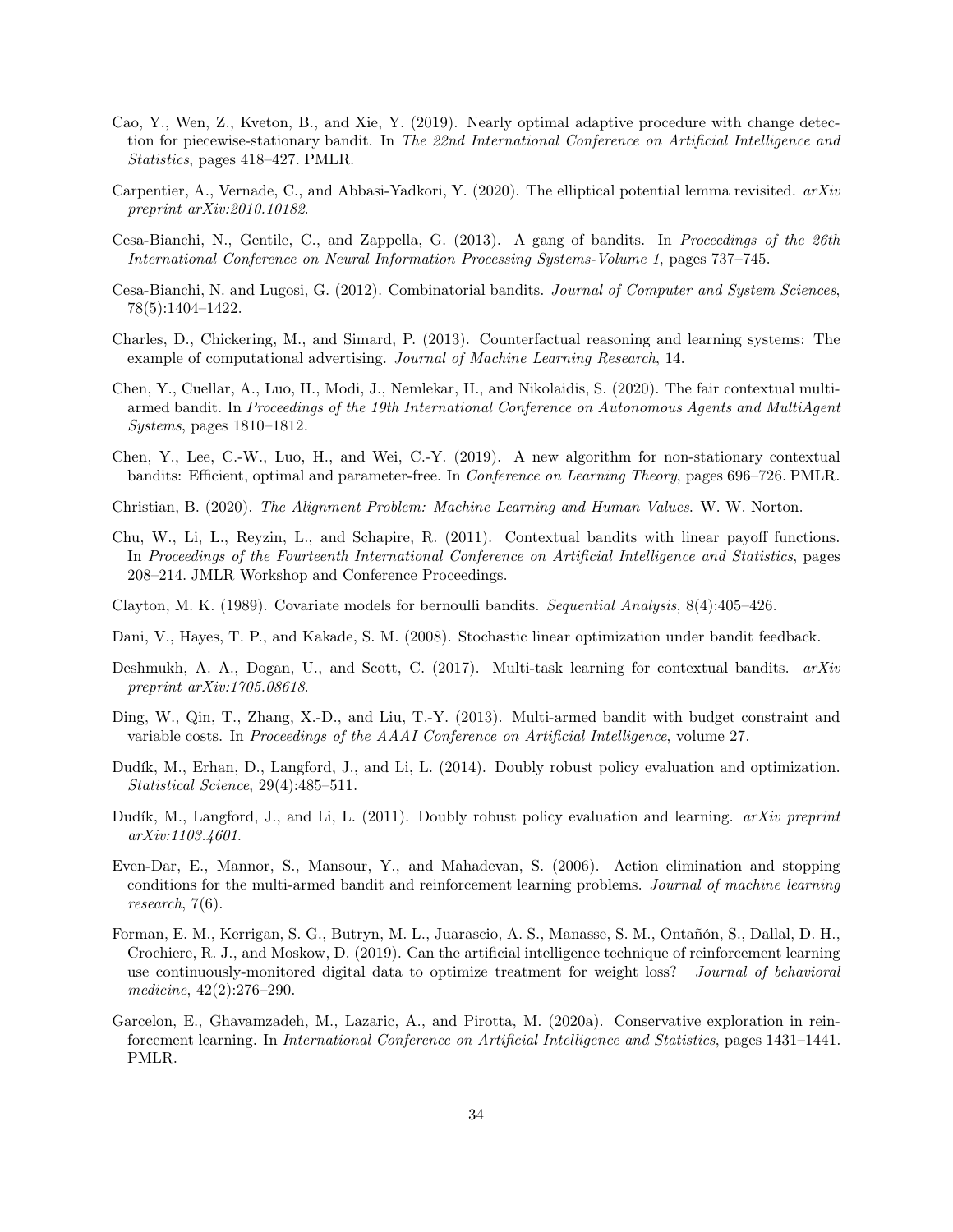- <span id="page-34-14"></span>Garcelon, E., Ghavamzadeh, M., Lazaric, A., and Pirotta, M. (2020b). Improved algorithms for conservative exploration in bandits. In Proceedings of the AAAI Conference on Artificial Intelligence, volume 34, pages 3962–3969.
- <span id="page-34-10"></span>Garivier, A. and Moulines, E. (2011). On upper-confidence bound policies for switching bandit problems. In International Conference on Algorithmic Learning Theory, pages 174–188. Springer.
- <span id="page-34-18"></span>Gentile, C., Li, S., and Zappella, G. (2014). Online clustering of bandits. In *International Conference on* Machine Learning, pages 757–765. PMLR.
- <span id="page-34-7"></span>Gerchinovitz, S. (2011). Sparsity regret bounds for individual sequences in online linear regression. In Proceedings of the 24th Annual Conference on Learning Theory, pages 377–396. JMLR Workshop and Conference Proceedings.
- <span id="page-34-17"></span>Gillen, S., Jung, C., Kearns, M., and Roth, A. (2018). Online learning with an unknown fairness metric. arXiv preprint arXiv:1802.06936.
- <span id="page-34-3"></span>Goldenshluger, A. and Zeevi, A. (2011). A note on performance limitations in bandit problems with side information. IEEE transactions on information theory, 57(3):1707–1713.
- <span id="page-34-4"></span>Goldenshluger, A. and Zeevi, A. (2013). A linear response bandit problem. *Stochastic Systems*, 3(1):230–261.
- <span id="page-34-12"></span>Gupta, A., Koren, T., and Talwar, K. (2019). Better algorithms for stochastic bandits with adversarial corruptions. In Conference on Learning Theory, pages 1562–1578. PMLR.
- <span id="page-34-8"></span>Hao, B., Lattimore, T., and Wang, M. (2020). High-dimensional sparse linear bandits. arXiv preprint arXiv:2011.04020.
- <span id="page-34-1"></span>Haussler, D. and Warmuth, M. (2018). The probably approximately correct (pac) and other learning models. The Mathematics of Generalization, pages 17–36.
- <span id="page-34-5"></span>Huang, J., Ma, S., and Zhang, C.-H. (2008). Adaptive lasso for sparse high-dimensional regression models. Statistica Sinica, pages 1603–1618.
- <span id="page-34-16"></span>Huang, W., Labille, K., Wu, X., Lee, D., and Heffernan, N. (2020). Achieving user-side fairness in contextual bandits. arXiv preprint arXiv:2010.12102.
- <span id="page-34-13"></span>Immorlica, N., Sankararaman, K. A., Schapire, R., and Slivkins, A. (2019). Adversarial bandits with knapsacks. In 2019 IEEE 60th Annual Symposium on Foundations of Computer Science (FOCS), pages 202–219. IEEE.
- <span id="page-34-6"></span>Javanmard, A. and Montanari, A. (2014). Confidence intervals and hypothesis testing for high-dimensional regression. The Journal of Machine Learning Research, 15(1):2869–2909.
- <span id="page-34-9"></span>Jiang, N. and Li, L. (2016). Doubly robust off-policy value evaluation for reinforcement learning. In *Inter*national Conference on Machine Learning, pages 652–661. PMLR.
- <span id="page-34-2"></span>Jin, T., Xu, P., Shi, J., Xiao, X., and Gu, Q. (2020). Mots: Minimax optimal thompson sampling.  $arXiv$ preprint arXiv:2003.01803.
- <span id="page-34-0"></span>Jin, Y., Yang, Z., and Wang, Z. (2021). Is pessimism provably efficient for offline rl? In International Conference on Machine Learning, pages 5084–5096. PMLR.
- <span id="page-34-15"></span>Joseph, M., Kearns, M., Morgenstern, J., and Roth, A. (2016). Fairness in learning: Classic and contextual bandits. arXiv preprint arXiv:1605.07139.
- <span id="page-34-11"></span>Kapoor, S., Patel, K. K., and Kar, P. (2019). Corruption-tolerant bandit learning. Machine Learning, 108(4):687–715.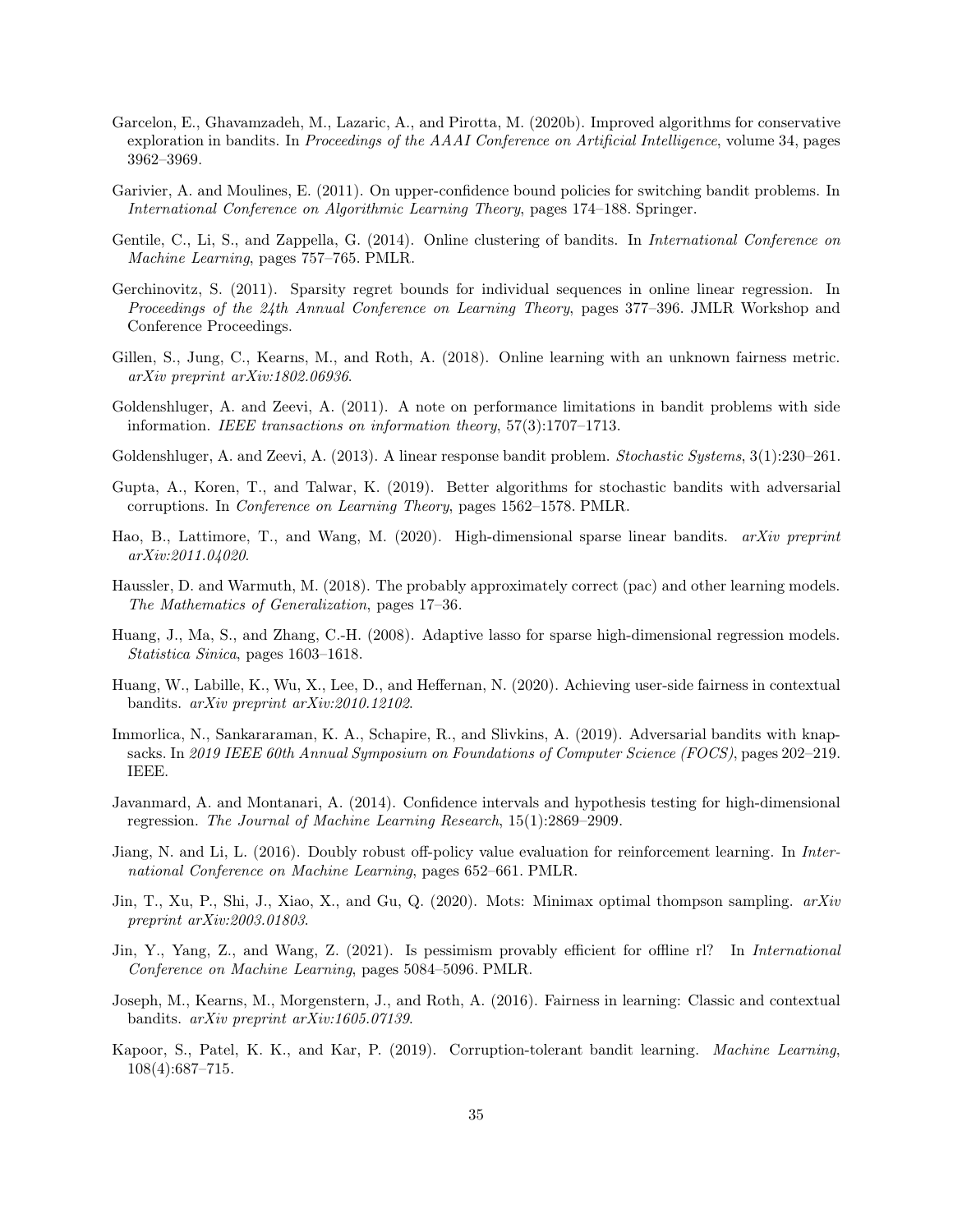- <span id="page-35-6"></span>Kaufmann, E., Korda, N., and Munos, R. (2012). Thompson sampling: An asymptotically optimal finite-time analysis. In International conference on algorithmic learning theory, pages 199–213. Springer.
- <span id="page-35-14"></span>Kazerouni, A., Ghavamzadeh, M., Abbasi-Yadkori, Y., and Van Roy, B. (2016). Conservative contextual linear bandits. arXiv preprint arXiv:1611.06426.
- <span id="page-35-12"></span>Kim, W., Kim, G.-s., and Paik, M. C. (2021). Doubly robust thompson sampling for linear payoffs.  $arXiv$ preprint arXiv:2102.01229.
- <span id="page-35-3"></span>Klasnja, P., Hekler, E. B., Shiffman, S., Boruvka, A., Almirall, D., Tewari, A., and Murphy, S. A. (2015). Microrandomized trials: An experimental design for developing just-in-time adaptive interventions. Health Psychology, 34(S):1220.
- <span id="page-35-13"></span>Kocsis, L. and Szepesvári, C. (2006). Discounted ucb. In 2nd PASCAL Challenges Workshop, volume 2.
- <span id="page-35-0"></span>Konstantinidou, M. K., Karaglani, M., Panagopoulou, M., Fiska, A., and Chatzaki, E. (2017). Are the origins of precision medicine found in the corpus hippocraticum? Molecular diagnosis  $\mathcal{B}$  therapy, 21(6):601–606.
- <span id="page-35-15"></span>Kusner, M. J., Loftus, J. R., Russell, C., and Silva, R. (2017). Counterfactual fairness. arXiv preprint arXiv:1703.06856.
- <span id="page-35-7"></span>Lai, T. L. and Robbins, H. (1985). Asymptotically efficient adaptive allocation rules. Advances in applied mathematics,  $6(1):4-22$ .
- <span id="page-35-8"></span>Langford, J. and Zhang, T. (2007). Epoch-greedy algorithm for multi-armed bandits with side information. Advances in Neural Information Processing Systems (NIPS 2007), 20:1.
- <span id="page-35-16"></span>Lattimore, F., Lattimore, T., and Reid, M. D. (2016). Causal bandits: Learning good interventions via causal inference. arXiv preprint arXiv:1606.03203.
- <span id="page-35-4"></span>Lattimore, T. (2015). Optimally confident ucb: Improved regret for finite-armed bandits. *arXiv preprint* arXiv:1507.07880.
- <span id="page-35-5"></span>Lattimore, T. (2018). Refining the confidence level for optimistic bandit strategies. The Journal of Machine Learning Research, 19(1):765–796.
- <span id="page-35-1"></span>Lattimore, T. and Szepesvári, C. (2020). Bandit algorithms. Cambridge University Press.
- <span id="page-35-17"></span>Lee, S. and Bareinboim, E. (2018). Structural causal bandits: where to intervene? Advances in Neural Information Processing Systems 31, 31.
- <span id="page-35-18"></span>Lee, S. and Bareinboim, E. (2019). Structural causal bandits with non-manipulable variables. In *Proceedings* of the AAAI Conference on Artificial Intelligence, volume 33, pages 4164–4172.
- <span id="page-35-2"></span>Lei, H., Nahum-Shani, I., Lynch, K., Oslin, D., and Murphy, S. A. (2012). A" smart" design for building individualized treatment sequences. Annual review of clinical psychology, 8:21–48.
- <span id="page-35-9"></span>Li, L., Chu, W., Langford, J., and Schapire, R. E. (2010). A contextual-bandit approach to personalized news article recommendation. In Proceedings of the 19th international conference on World wide web, pages 661–670.
- <span id="page-35-10"></span>Li, L., Chu, W., Langford, J., and Wang, X. (2011). Unbiased offline evaluation of contextual-bandit-based news article recommendation algorithms. In Proceedings of the fourth ACM international conference on Web search and data mining, pages 297–306.
- <span id="page-35-11"></span>Li, L., Munos, R., and Szepesvári, C. (2015). Toward minimax off-policy value estimation. In Artificial Intelligence and Statistics, pages 608–616. PMLR.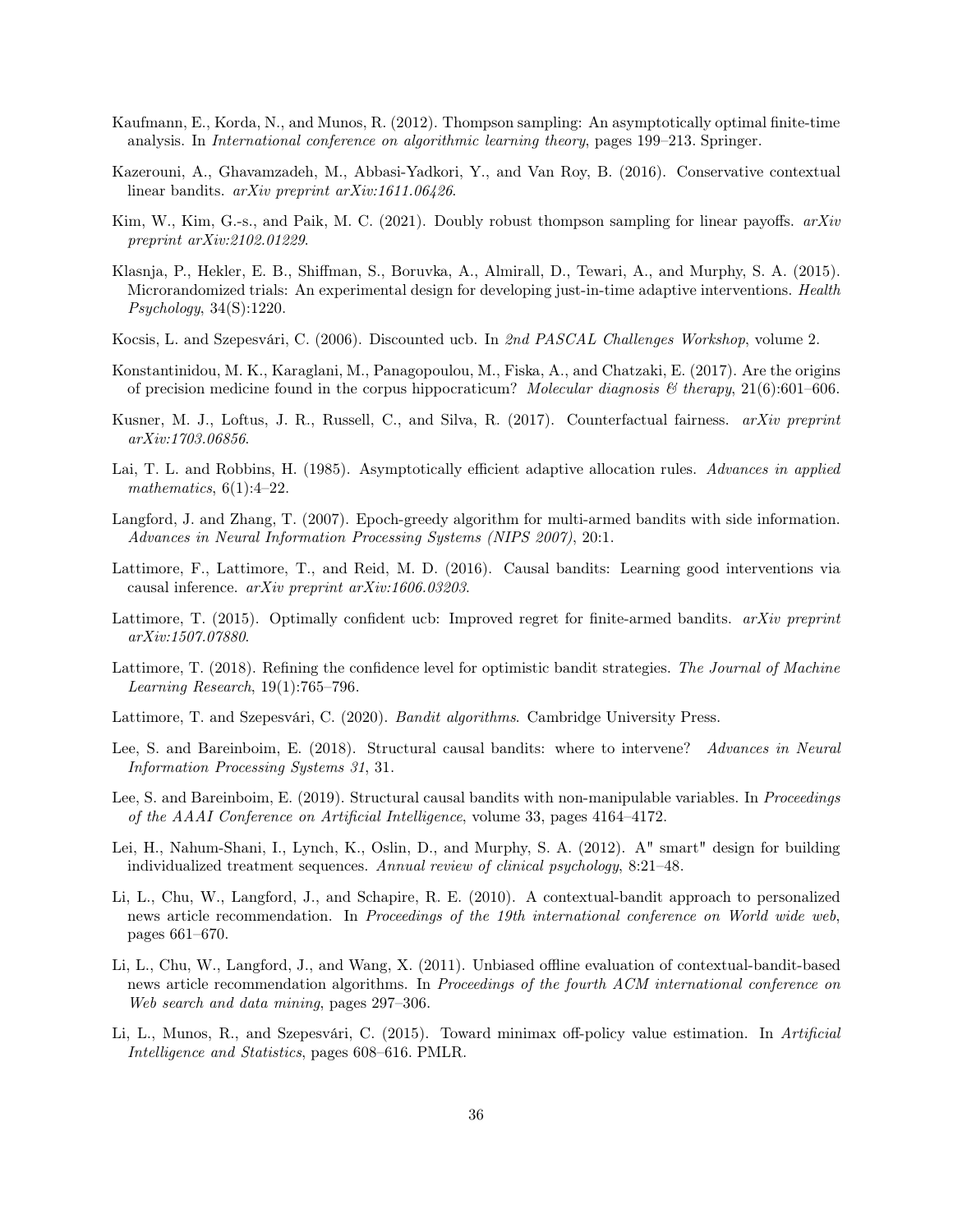- <span id="page-36-17"></span>Li, S., Karatzoglou, A., and Gentile, C. (2016). Collaborative filtering bandits. In Proceedings of the 39th International ACM SIGIR conference on Research and Development in Information Retrieval, pages 539– 548.
- <span id="page-36-1"></span>Liao, P., Greenewald, K., Klasnja, P., and Murphy, S. (2020). Personalized heartsteps: A reinforcement learning algorithm for optimizing physical activity. Proceedings of the ACM on Interactive, Mobile, Wearable and Ubiquitous Technologies, 4(1):1–22.
- <span id="page-36-12"></span>Liu, S., See, K. C., Ngiam, K. Y., Celi, L. A., Sun, X., and Feng, M. (2020). Reinforcement learning for clinical decision support in critical care: comprehensive review. Journal of medical Internet research, 22(7):e18477.
- <span id="page-36-10"></span>Liu, Y., Radanovic, G., Dimitrakakis, C., Mandal, D., and Parkes, D. C. (2017). Calibrated fairness in bandits. arXiv preprint arXiv:1707.01875.
- <span id="page-36-14"></span>Lu, Y., Meisami, A., and Tewari, A. (2021a). Causal bandits with unknown graph structure. arXiv preprint arXiv:2106.02988.
- <span id="page-36-2"></span>Lu, Y., Meisami, A., and Tewari, A. (2021b). Low-rank generalized linear bandit problems. In International Conference on Artificial Intelligence and Statistics, pages 460–468. PMLR.
- <span id="page-36-13"></span>Lu, Y., Meisami, A., Tewari, A., and Yan, W. (2020). Regret analysis of bandit problems with causal background knowledge. In Conference on Uncertainty in Artificial Intelligence, pages 141–150. PMLR.
- <span id="page-36-7"></span>Lykouris, T., Mirrokni, V., and Paes Leme, R. (2018). Stochastic bandits robust to adversarial corruptions. In Proceedings of the 50th Annual ACM SIGACT Symposium on Theory of Computing, pages 114–122.
- <span id="page-36-5"></span>Ma, C., Zhu, B., Jiao, J., and Wainwright, M. J. (2021). Minimax off-policy evaluation for multi-armed bandits. arXiv preprint arXiv:2101.07781.
- <span id="page-36-9"></span>Martin, A. R., Kanai, M., Kamatani, Y., Okada, Y., Neale, B. M., and Daly, M. J. (2019). Clinical use of current polygenic risk scores may exacerbate health disparities. Nature genetics, 51(4):584–591.
- <span id="page-36-4"></span>Mary, J., Preux, P., and Nicol, O. (2014). Improving offline evaluation of contextual bandit algorithms via bootstrapping techniques. In International Conference on Machine Learning, pages 172–180. PMLR.
- <span id="page-36-16"></span>Maurer, A., Pontil, M., and Romera-Paredes, B. (2016). The benefit of multitask representation learning. Journal of Machine Learning Research, 17(81):1–32.
- <span id="page-36-15"></span>Nair, V., Patil, V., and Sinha, G. (2021). Budgeted and non-budgeted causal bandits. In International Conference on Artificial Intelligence and Statistics, pages 2017–2025. PMLR.
- <span id="page-36-3"></span>Neu, G. (2015). Explore no more: Improved high-probability regret bounds for non-stochastic bandits.  $arXiv$ preprint arXiv:1506.03271.
- <span id="page-36-6"></span>Niss, L. and Tewari, A. (2020). What you see may not be what you get: Ucb bandit algorithms robust to varepsilon-contamination. In Conference on Uncertainty in Artificial Intelligence, pages 450–459. PMLR.
- <span id="page-36-8"></span>Obermeyer, Z., Powers, B., Vogeli, C., and Mullainathan, S. (2019). Dissecting racial bias in an algorithm used to manage the health of populations. Science, 366(6464):447–453.
- <span id="page-36-0"></span>Paredes, P., Gilad-Bachrach, R., Czerwinski, M., Roseway, A., Rowan, K., and Hernandez, J. (2014). Poptherapy: Coping with stress through pop-culture. In Proceedings of the 8th International Conference on Pervasive Computing Technologies for Healthcare, pages 109–117.
- <span id="page-36-11"></span>Patil, V., Ghalme, G., Nair, V., and Narahari, Y. (2020). Achieving fairness in the stochastic multi-armed bandit problem. In Proceedings of the AAAI Conference on Artificial Intelligence, volume 34, pages 5379–5386.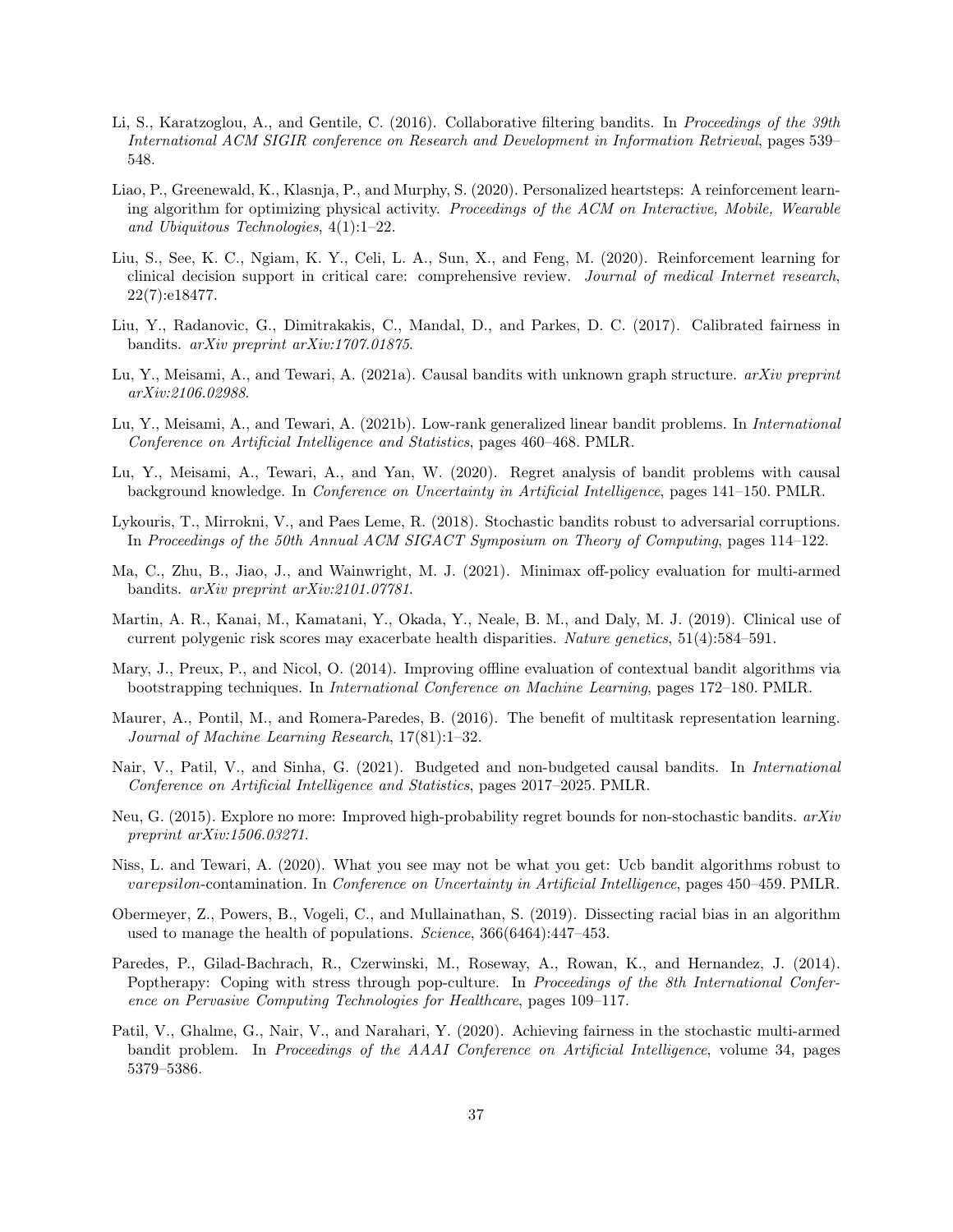- <span id="page-37-12"></span>Paulus, J. K. and Kent, D. M. (2020). Predictably unequal: understanding and addressing concerns that algorithmic clinical prediction may increase health disparities. NPJ digital medicine, 3(1):1–8.
- <span id="page-37-2"></span>Piette, J. D., Farris, K. B., Newman, S., An, L., Sussman, J., and Singh, S. (2015). The potential impact of intelligent systems for mobile health self-management support: Monte carlo simulations of text message support for medication adherence. Annals of Behavioral Medicine, 49(1):84–94.
- <span id="page-37-4"></span>Piette, J. D., Krein, S. L., Striplin, D., Marinec, N., Kerns, R. D., Farris, K. B., Singh, S., An, L., and Heapy, A. A. (2016). Patient-centered pain care using artificial intelligence and mobile health tools: protocol for a randomized study funded by the us department of veterans affairs health services research and development program. JMIR research protocols, 5(2):e53.
- <span id="page-37-3"></span>Rabbi, M., Aung, M. H., Zhang, M., and Choudhury, T. (2015). Mybehavior: automatic personalized health feedback from user behaviors and preferences using smartphones. In *Proceedings of the 2015 ACM* International Joint Conference on Pervasive and Ubiquitous Computing, pages 707–718.
- <span id="page-37-1"></span>Rabbi, M., Klasnja, P., Choudhury, T., Tewari, A., and Murphy, S. (2019). Optimizing mhealth interventions with a bandit. In Baumeister, H. and Montag, C., editors, *Mobile Sensing and Digital Phenotyping:* New Developments in Psychoinformatics. Springer.
- <span id="page-37-5"></span>Rindtorff, N. T., Lu, M., Patel, N. A., Zheng, H., and D'Amour, A. (2019). A biologically plausible benchmark for contextual bandit algorithms in precision oncology using in vitro data. arXiv preprint arXiv:1911.04389.
- <span id="page-37-10"></span>Rusmevichientong, P. and Tsitsiklis, J. N. (2010). Linearly parameterized bandits. Mathematics of Operations Research, 35(2):395–411.
- <span id="page-37-8"></span>Sarkar, J. (1991). One-armed bandit problems with covariates. The Annals of Statistics, pages 1978–2002.
- <span id="page-37-14"></span>Schumann, C., Lang, Z., Mattei, N., and Dickerson, J. P. (2019). Group fairness in bandit arm selection. arXiv preprint arXiv:1912.03802.
- <span id="page-37-15"></span>Sen, R., Shanmugam, K., Dimakis, A. G., and Shakkottai, S. (2017). Identifying best interventions through online importance sampling. In International Conference on Machine Learning, pages 3057–3066. PMLR.
- <span id="page-37-9"></span>Shrestha, S. and Jain, S. (2021). A bayesian-bandit adaptive design for n-of-1 clinical trials. Statistics in Medicine, 40(7):1825–1844.
- <span id="page-37-13"></span>Singh, A. and Joachims, T. (2018). Fairness of exposure in rankings. In Proceedings of the 24th ACM SIGKDD International Conference on Knowledge Discovery & Data Mining, pages 2219–2228.
- <span id="page-37-11"></span>Sun, W., Dey, D., and Kapoor, A. (2017). Safety-aware algorithms for adversarial contextual bandit. In International Conference on Machine Learning, pages 3280–3288. PMLR.
- <span id="page-37-16"></span>Sutton, R. S. and Barto, A. G. (2018). Reinforcement learning: An introduction. MIT press.
- <span id="page-37-0"></span>Tewari, A. and Murphy, S. A. (2017). From ads to interventions: Contextual bandits in mobile health. In Rehg, J., Murphy, S. A., and Kumar, S., editors, *Mobile Health: Sensors, Analytic Methods, and* Applications. Springer.
- <span id="page-37-7"></span>Thompson, W. R. (1933). On the likelihood that one unknown probability exceeds another in view of the evidence of two samples. Biometrika, 25(3/4):285–294.
- <span id="page-37-6"></span>Tomkins, S., Liao, P., Klasnja, P., and Murphy, S. (2021). Intelligentpooling: practical thompson sampling for mhealth. Machine Learning, pages 1–43.